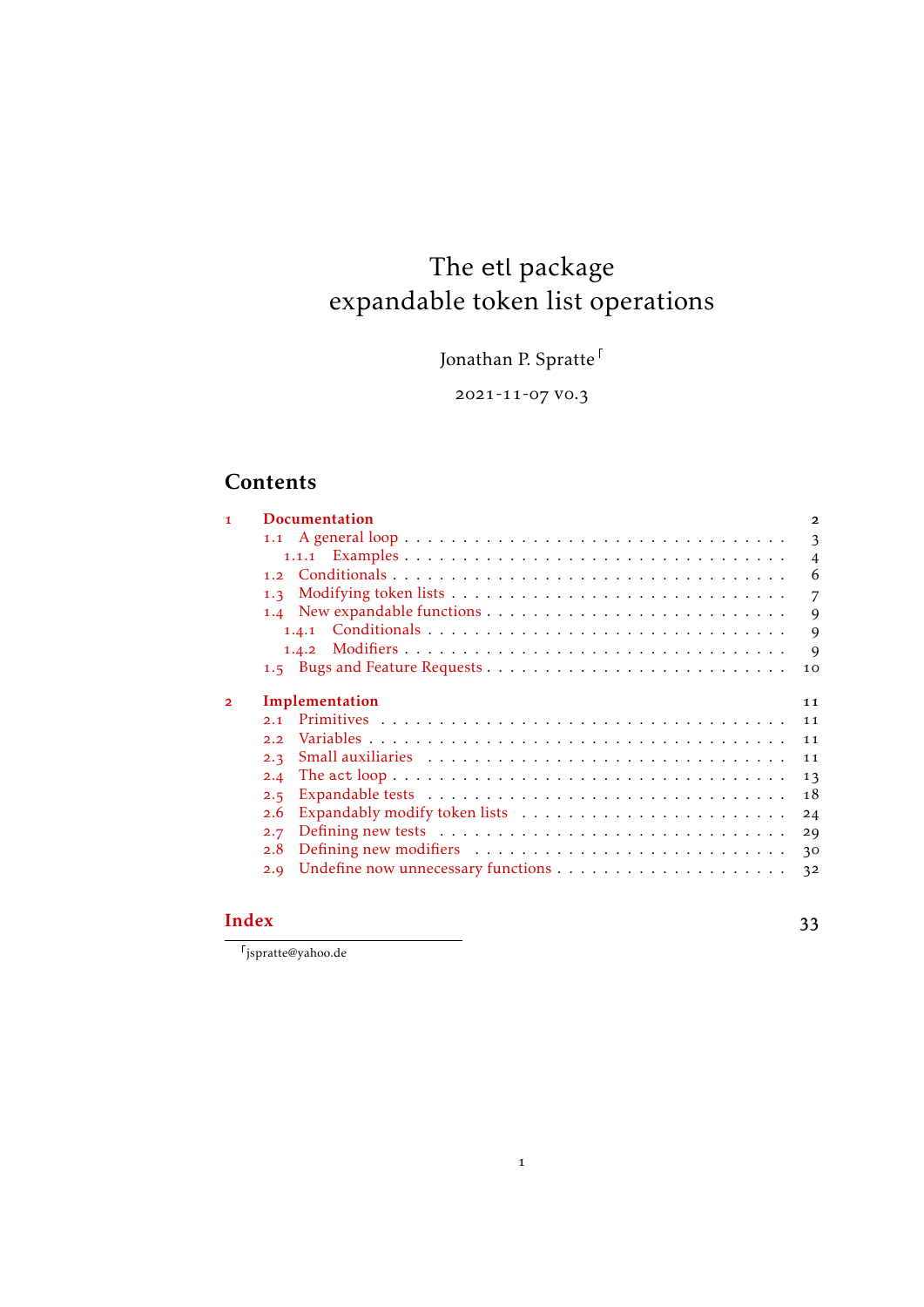# <span id="page-1-4"></span><span id="page-1-0"></span>1 Documentation

The etl package provides a few *slow but expandable* alternatives to unexpandable functions found inside the l3tl module of expl3. All user functions must not contain the tokens \s\_etl\_sto[p](#page-1-1)<sup>t</sup> or \\_etl\_act\_result:[n](#page-1-2)<sup>t</sup> in any argument unless specified otherwise (there might be other forbidden tokens, all of which are internals to this package, and usually shouldn't somehow end up inside the input stream by accident).

There is another limitation of this package: There are tokens which cannot expandably be differentiated from each other, those are active characters let to the same character with a different category code, something like the following:

\char\_set\_catcode\_letter:N a \char\_set\_active\_eq:NN a a \char\_set\_catcode\_active:N a

After this the active 'a's couldn't be told apart from non-active 'a's of category letter by the parsers in this package[.](#page-1-3)<sup> $\lceil$ </sup> In general two tokens are considered equal if \etl\_token\_if\_eq:NNTF yields true (see there). Another limitation is that the parser doesn't consider the character code of tokens with category 1 or 2 (group begin and group end, typically {}), instead all tokens found with these two category codes are normalised to  $\mathfrak{t}_1$  and  $\mathfrak{t}_2$  (an exception to this rule are the functions  $\texttt{t1\_token\_replace\_once}$  :nNn and  $\et{et1 replace once:nnn in which this normalisation is only done up to the replace$ ment, and the rest of the input is forwarded unchanged).

The core macro \etl\_act:nnnnnnn is modelled after an internal of l3tl called \\_\_tl\_act:NNNn but with some more possibilities added.

<span id="page-1-1"></span>At any nesting level of groups

<span id="page-1-2"></span>On the top level (so nested usages in groups are fine)

<span id="page-1-3"></span>Thanks to Bruno Le Floch for pointing that out.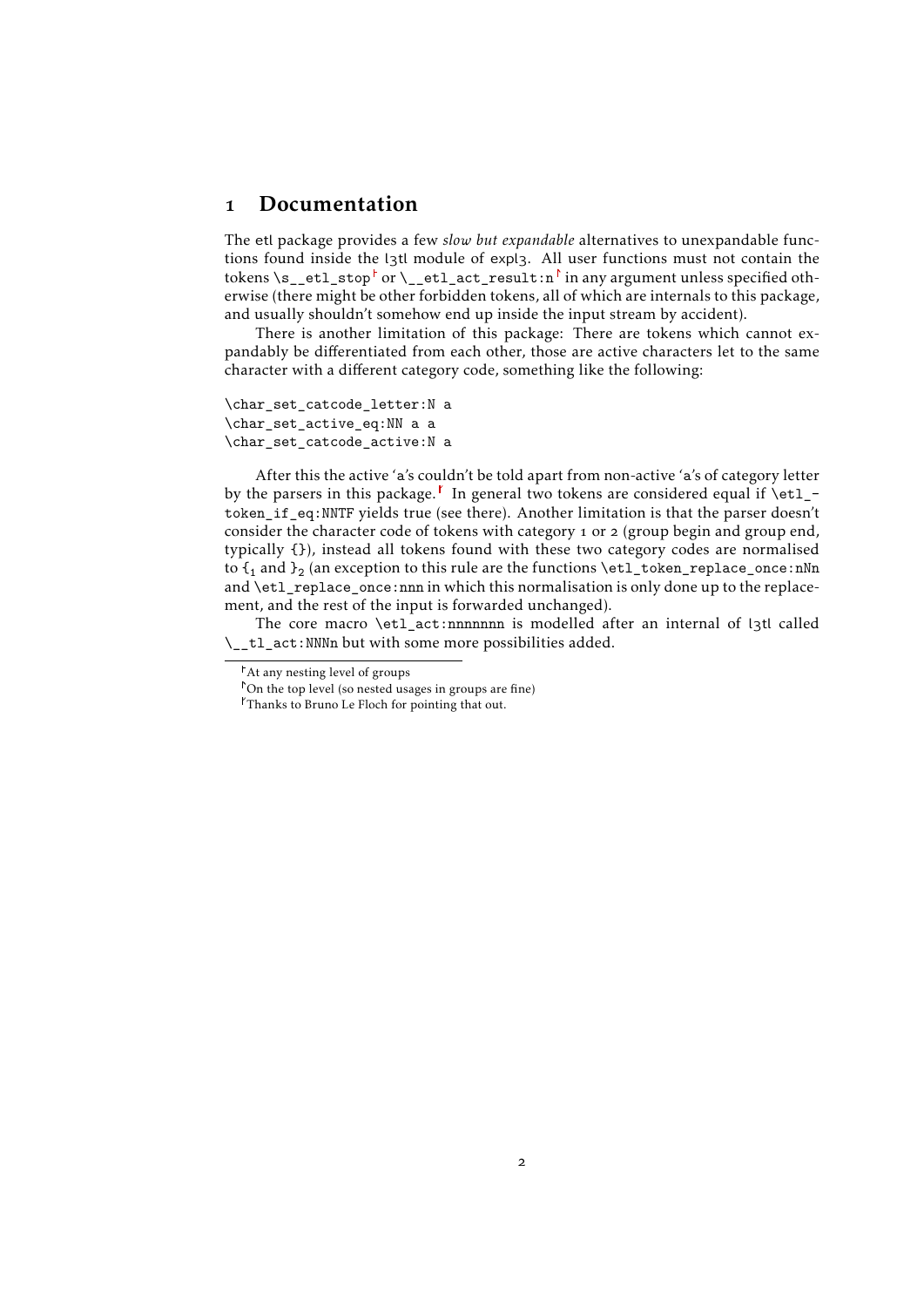# <span id="page-2-5"></span><span id="page-2-0"></span>1.1 A general loop

<span id="page-2-4"></span><span id="page-2-3"></span><span id="page-2-2"></span><span id="page-2-1"></span>

| \etl_act:nnnnnnn ★<br>$\verb \et _act:nnnnnn$           | \etl_act:nnnnnnn {(normal)} {(space)} {(group)} {(final)} {(status)} {(output)}<br>$\{\langle \text{token list} \rangle\}$                                                                                                                                                                                                                                                                                                                                                                                                                                                                                                           |  |  |  |  |  |  |  |  |  |
|---------------------------------------------------------|--------------------------------------------------------------------------------------------------------------------------------------------------------------------------------------------------------------------------------------------------------------------------------------------------------------------------------------------------------------------------------------------------------------------------------------------------------------------------------------------------------------------------------------------------------------------------------------------------------------------------------------|--|--|--|--|--|--|--|--|--|
| \etl_act:nnnnn<br>*                                     | \etl_act:nnnnnn {\normal}} {\space}} {\group}} {\final}} {\status}} {\token list}}<br>$\{\langle normal \rangle\}$ $\{\langle space \rangle\}$ $\{\langle group \rangle\}$ $\{\langle status \rangle\}$ $\{\langle token list \rangle\}$<br>\etl_act:nnnnn                                                                                                                                                                                                                                                                                                                                                                           |  |  |  |  |  |  |  |  |  |
|                                                         | This function will act on the $\langle \text{token list} \rangle$ (somewhat a map_tokens-function). Both<br>(normal) and (group) should be code that expects two following arguments (the first<br>being the (status), the second the next N-type token or the contents of the next group<br>in the $\langle \text{token list} \rangle$ , and $\langle \text{space} \rangle$ should expect only the $\langle \text{status} \rangle$ as a following argu-                                                                                                                                                                             |  |  |  |  |  |  |  |  |  |
|                                                         | ment.<br>You can also specify $\langle final \rangle$ code which will receive the $\langle status \rangle$ followed by the<br>output (which you can assign with \etl_act_output:n and \etl_act_output_pre:n),<br>and will be used inside an e-expansion context (so you'll want to protect anything you<br>want to output from further expansion using \exp_not:n). Also you can specify some<br>(output) which should be there from the beginning.<br>Variants without the argument $\langle output \rangle$ will start with an empty output, and those<br>without $\langle final \rangle$ will just output the results at the end. |  |  |  |  |  |  |  |  |  |
|                                                         | TEXhackers note: The result is returned within \exp_not:n, which means that the token<br>list does not expand further when appearing in an x- or e-type argument expansion. The result<br>will be returned after exactly two steps of expansion. If you don't need the (final) argument<br>processor and don't have to reorder some of the output you can also use \exp_not:n to directly<br>output tokens where you currently are, this might be faster.                                                                                                                                                                            |  |  |  |  |  |  |  |  |  |
|                                                         | All other functions which start in \etl_act_ should only be used inside the<br>$\langle normal \rangle$ , $\langle space \rangle$ , or $\langle group \rangle$ code of $\texttt{act:nnnnnnnn}.$                                                                                                                                                                                                                                                                                                                                                                                                                                      |  |  |  |  |  |  |  |  |  |
| \etl_act_output:n<br>$\star$<br>\etl_act_output_pre:n * | \etl_act_output:n {\token list}}<br>This will add $\langle \text{token list} \rangle$ to the output of $\text{letl}_\text{act:nnnnnnnn.}$ The normal version                                                                                                                                                                                                                                                                                                                                                                                                                                                                         |  |  |  |  |  |  |  |  |  |
|                                                         | will add $\langle \text{token list} \rangle$ after the current output, the pre variant will put it before the<br>current output.                                                                                                                                                                                                                                                                                                                                                                                                                                                                                                     |  |  |  |  |  |  |  |  |  |
| \etl_act_output_rest:<br>\etl_act_output_rest_pre: *    | \etl_act_output_rest:<br>*                                                                                                                                                                                                                                                                                                                                                                                                                                                                                                                                                                                                           |  |  |  |  |  |  |  |  |  |
|                                                         | After this macro was used all remaining things inside the $\langle \text{token list} \rangle$ argument of<br>\etl_act:nnnnnnn will be added to the output. The normal version will add it to the<br>end of the output, the pre variant will put the remainder before the current output in<br>reversed order. Any begin group and end group tokens inside (token list) will be<br>normalised by this. A faster alternative (that doesn't normalise) would be                                                                                                                                                                         |  |  |  |  |  |  |  |  |  |
|                                                         | \etl_act_apply_to_rest:n { \etl_act_break_post:n }                                                                                                                                                                                                                                                                                                                                                                                                                                                                                                                                                                                   |  |  |  |  |  |  |  |  |  |
| $\texttt{let}\_act\_status:n \star$                     | \etl_act_status:n {(status)}<br>This will change the current status of $\et{1}_\act:nnnnnnnn$ to $\status$ .                                                                                                                                                                                                                                                                                                                                                                                                                                                                                                                         |  |  |  |  |  |  |  |  |  |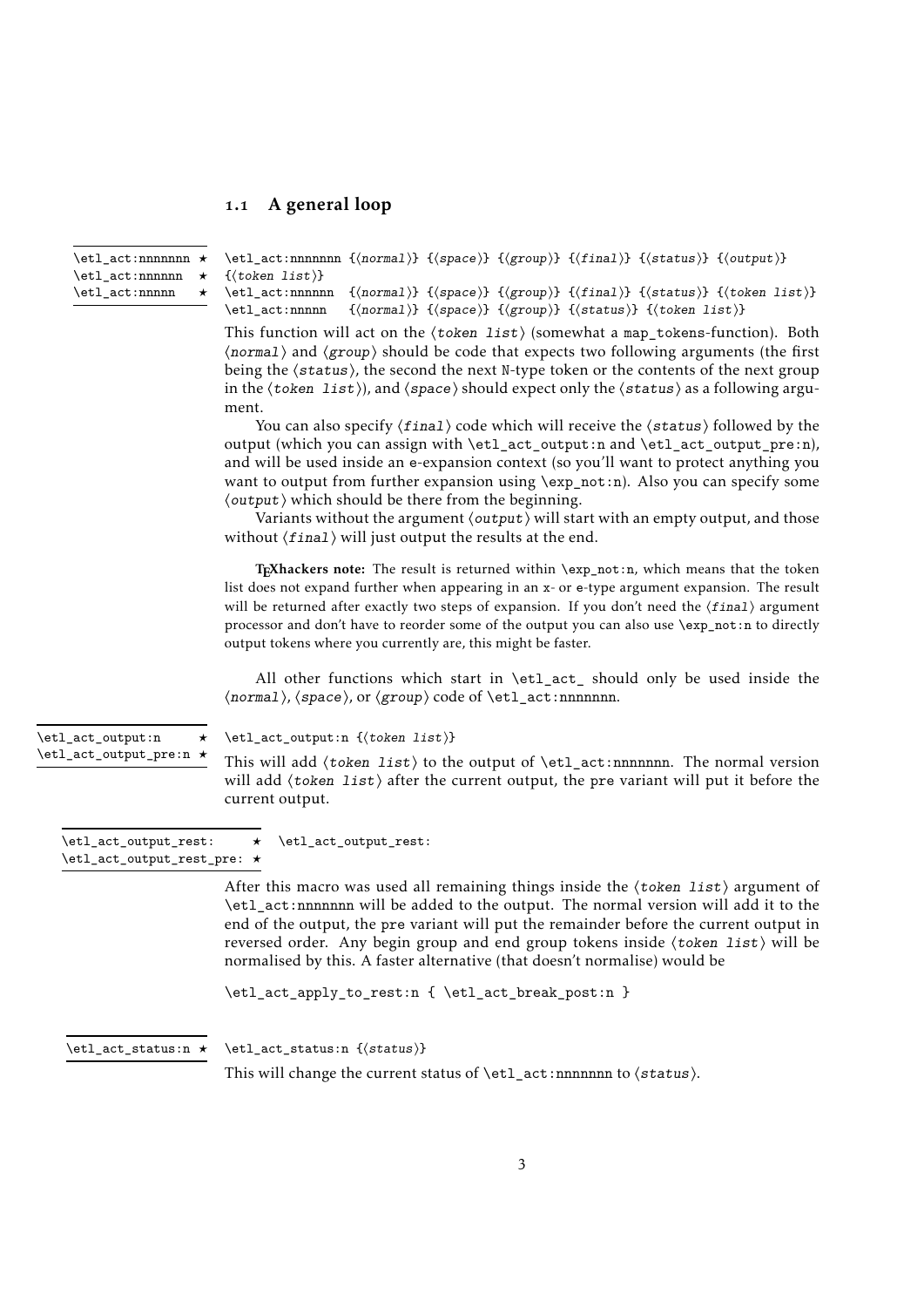<span id="page-3-8"></span><span id="page-3-7"></span><span id="page-3-3"></span><span id="page-3-2"></span><span id="page-3-1"></span>

| \etl_act_put_back:n ★                                                                                                                    | \etl_act_put_back:n {\token list}}                                                                                                                                                                                                                                                                                                                                                                                                                                                                               |  |  |  |  |  |
|------------------------------------------------------------------------------------------------------------------------------------------|------------------------------------------------------------------------------------------------------------------------------------------------------------------------------------------------------------------------------------------------------------------------------------------------------------------------------------------------------------------------------------------------------------------------------------------------------------------------------------------------------------------|--|--|--|--|--|
|                                                                                                                                          | You can put (token list) back into the input stream to be reconsidered by the current<br>\etl_act:nnnnnnn loop (of course this doesn't have to be literally put back, you might<br>add completely new contents with this).                                                                                                                                                                                                                                                                                       |  |  |  |  |  |
| \etl_act_switch:nnn<br>$\star$<br>\etl_act_switch_normal:n ★<br>\etl_act_switch_space:n<br>$\star$<br>\etl_act_switch_group:n<br>$\star$ | \etl_act_switch:nnn {\normal}} {\space}} {\group}}<br>\etl_act_switch_normal:n {\normal}}<br>\etl_act_switch_space:n {\space}}<br>\etl_act_switch_group:n {\group}}                                                                                                                                                                                                                                                                                                                                              |  |  |  |  |  |
|                                                                                                                                          | With these functions you can change the provided code to act on $\langle$ normal $\rangle$ (so N-type)<br>tokens, (space)s, and (group)s.                                                                                                                                                                                                                                                                                                                                                                        |  |  |  |  |  |
| \etl_act_apply_to_rest:n *                                                                                                               | \etl_act_apply_to_rest:n {\code}}                                                                                                                                                                                                                                                                                                                                                                                                                                                                                |  |  |  |  |  |
|                                                                                                                                          | This will fetch the rest of the input $\langle$ token list $\rangle$ of the current $\text{let}_\text{act:nnnnnnnn}$ call<br>and leave $\langle code \rangle {\langle rest \rangle}$ in the input stream (without brace normalisation). It will not<br>end the current \etl_act:nnnnnnn loop (but since the (token list) remainder is now<br>empty it'll end after your $\langle code \rangle$ is done, except if you put new contents in the list using<br>\etl_act_put_back:n) nor affect it in any other way. |  |  |  |  |  |
| $\verb+\et_act_do_final: ~\star$                                                                                                         | \etl_act_do_final:                                                                                                                                                                                                                                                                                                                                                                                                                                                                                               |  |  |  |  |  |
|                                                                                                                                          | This will immediately stop the current \et1_act:nnnnnnn invocation and execute the<br>provided $\langle final \rangle$ code (or if a variant without the $\langle final \rangle$ code was used, the output).<br>The $\langle final \rangle$ code will receive the current status followed by the current output as two<br>arguments (just like it would when the end of the $\langle$ token $list \rangle$ was reached).                                                                                         |  |  |  |  |  |
| \etl_act_break:<br>$\star$                                                                                                               | \etl_act_break:                                                                                                                                                                                                                                                                                                                                                                                                                                                                                                  |  |  |  |  |  |
| \etl_act_break_discard: ★                                                                                                                | This will immediately stop the current \et1_act:nnnnnnn invocation and leave the cur-<br>rent output in the input stream. The discard variant will gobble the current output<br>and leave nothing in the input stream.                                                                                                                                                                                                                                                                                           |  |  |  |  |  |
| \etl_act_break:n ★                                                                                                                       | $\left\{ \text{total}_\text{act\_break:n} \right\}$                                                                                                                                                                                                                                                                                                                                                                                                                                                              |  |  |  |  |  |
|                                                                                                                                          | This will immediately stop the current \et1_act:nnnnnnn invocation, gobble the cur-<br>rent output and leave $\langle \text{token list} \rangle$ in the input stream.                                                                                                                                                                                                                                                                                                                                            |  |  |  |  |  |
| \etl_act_break_pre:n *                                                                                                                   | \etl_act_break_pre:n {\token list}}                                                                                                                                                                                                                                                                                                                                                                                                                                                                              |  |  |  |  |  |
| \etl_act_break_post:n ★                                                                                                                  | This will immediately stop the current \etl_act:nnnnnnn invocation and leave the cur-<br>rent output in the input stream, and in the case of the normal variant followed by (token<br>$list$ , in the pre-case preceded by $\langle$ token list $\rangle$ .                                                                                                                                                                                                                                                      |  |  |  |  |  |
|                                                                                                                                          | 1.1.1 Examples                                                                                                                                                                                                                                                                                                                                                                                                                                                                                                   |  |  |  |  |  |

<span id="page-3-6"></span><span id="page-3-5"></span><span id="page-3-4"></span><span id="page-3-0"></span>To give examples how you could use \etl\_act:nnnnnnn the following could be used to reimplement \tl\_reverse:n. We work with a bit of currying here (this gives a small speed gain in general, though for code clarity you might decide to not curry each and every argument). Since a reversing function doesn't need to postprocess its output we can use the shorter \etl\_act:nnnnn. The three internal functions all need to gobble the status.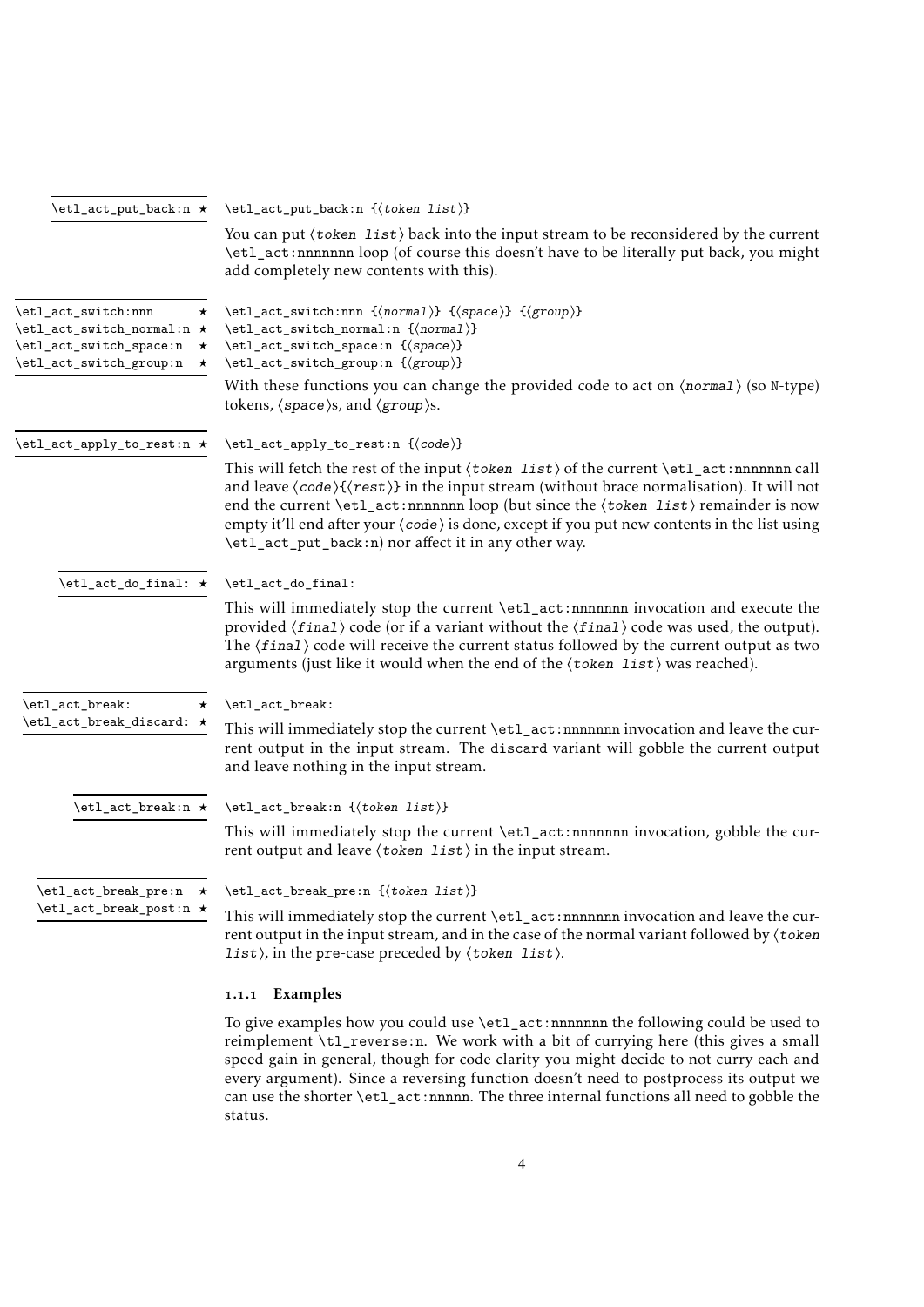```
% argument #2 is curried
\cs_new:Npn \__my_reverse_normal:nN #1 { \etl_act_output_pre:n }
\cs_new:Npn \__my_reverse_space:n #1 { \etl_act_output_pre:n { ~ } }
\cs_new:Npn \__my_reverse_group:nn #1#2 { \etl_act_output_pre:n { {#2} } }
% argument #1 is curried
\cs_new:Npn \my_reverse:n
  {
    \etl_act:nnnnn
      \__my_reverse_normal:nN
      \__my_reverse_space:n
      \__my_reverse_group:nn
     {} % empty status
  }
```
We could also create a similar function that'll reverse the input up to the first space and discard the remainder (no idea why somebody would want to do that).

```
% argument #1 is curried
\cs_new:Npn \my_reverse_discard_after_space:n
  {
    \etl_act:nnnnn
      \__my_reverse_normal:nN
      \etl_act_break:
      \__my_reverse_group:nn
      {} % empty status
  }
```
Or a function that reverses the contents of groups as well.

```
\cs_generate_variant:Nn \etl_act_output_pre:n { e }
\cs_new:Npn \__my_reverse_group_reversed:nn #1#2
 { \etl_act_output_pre:e { { \my_reverse_deep:n {#2} } } }
% argument #1 is curried
\cs_new:Npn \my_reverse_deep:n
 {
   \etl_act:nnnnn
      \__my_reverse_normal:nN
      \__my_reverse_space:n
      \__my_reverse_group_reversed:nn
      {} % empty status
 }
```
Another function could count a specific token inside a token list. Since for this neither output-reordering nor post processing is needed we shortcut by not using \etl\_ output:n but instead directly leaving + \c\_one\_int (which also doesn't need to be protected against further expansion) in the input.

```
\cs_new:Npn \__my_count_token:NN #1#2
 { \etl_token_if_eq:NNT #1#2 { + \c_one_int } }
\cs_new:Npn \my_count_token:Nn #1#2
 {
```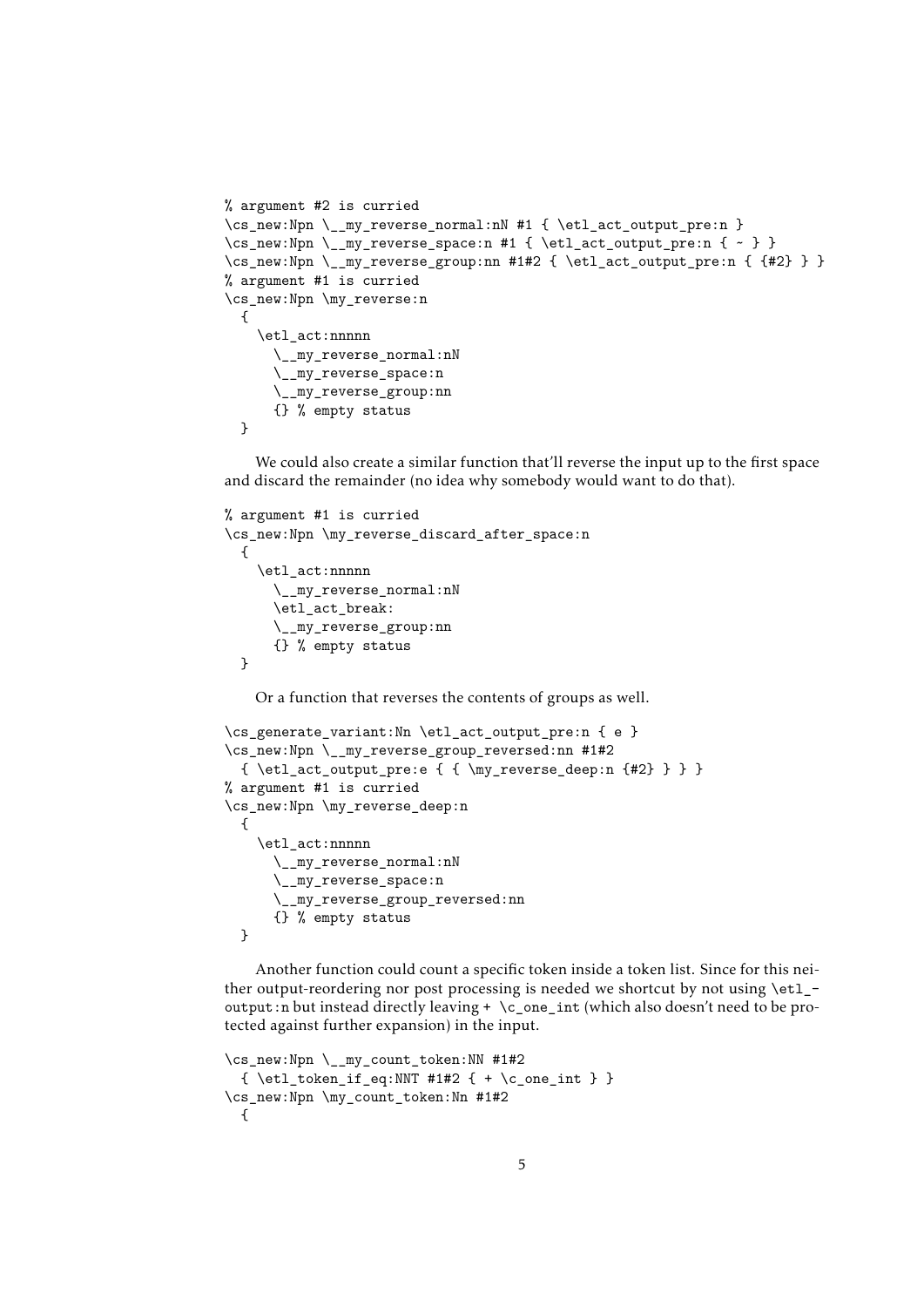```
\int_eval:n
    {
      \c_zero_int
      \etl_act:nnnnn
        \__my_count_token:NN
        \use_none:n
        \use_none:nn
        {#1}
        {#2}
    }
}
```
As a last example we reimplement the \etl\_token\_replace\_once:nNn function. The function doesn't need to reorder any tokens, so we shortcut with \exp\_not:n to output things in place. We put the token we want to replace in the code for N-type processing and the replacement in the status. When we found the token we want to replace we put our replacement there and output the rest unaltered.

```
\cs_new:Npn \my_replace_token:nNn #1#2#3
 {
   \etl_act:nnnnn
     { \__my_replace_token:NnN #2 }
     \{ \ \cdot \ \text{use\_none:n } \}{ \__my_replace_token:nn }
     {#3}
     {#1}
 }
\cs_{new: Npn} \_{my_replace\_token:nn #1#2 { } \exp_{not:n {#2}} }\cs_new:Npn \__my_replace_token:NnN #1#2#3
 {
   \etl_token_if_eq:NNTF #1#3
      \{ \exp_{\text{max}} \setminus \{ \} \}\{ \exp not: N \#3 \}}
```
I hope this gave you at least an idea on how to use the loop and that the explanations on the functions not used in these examples suffice to also give you an idea on how to use them.

# <span id="page-5-0"></span>1.2 Conditionals

```
\etl_token_if_eq_p:NN ⟨token1⟩ ⟨token2⟩
                              \etl_token_if_eq:NNTF ⟨token1⟩ ⟨token2⟩ {⟨true code⟩} {⟨false code⟩}
                              Compares \langle \text{token}_1 \rangle and \langle \text{token}_2 \rangle and yields true if the two are equal. Two tokens are
                              considered equal if they have the same meaning (so if \if meaning:w is true) and the
                              same string representation (so if \str_if_eq:nnTF is true).
\etl_token_if_eq_p:NN ⋆
\etl_token_if_eq:NNTF ⋆
                              \etl_token_if_in_p:nN {⟨token list⟩} ⟨token⟩
                              \etl_token_if_in:nNTF {⟨token list⟩} ⟨token⟩ {⟨true code⟩} {⟨false code⟩}
                              Searches for \langle \text{token} \rangle inside the \langle \text{token list} \rangle. If it is found returns true. Brace groups
                              inside the ⟨token list⟩ are ignored.
\etl_token_if_in_p:nN ⋆
\etl_token_if_in:nNTF ⋆
```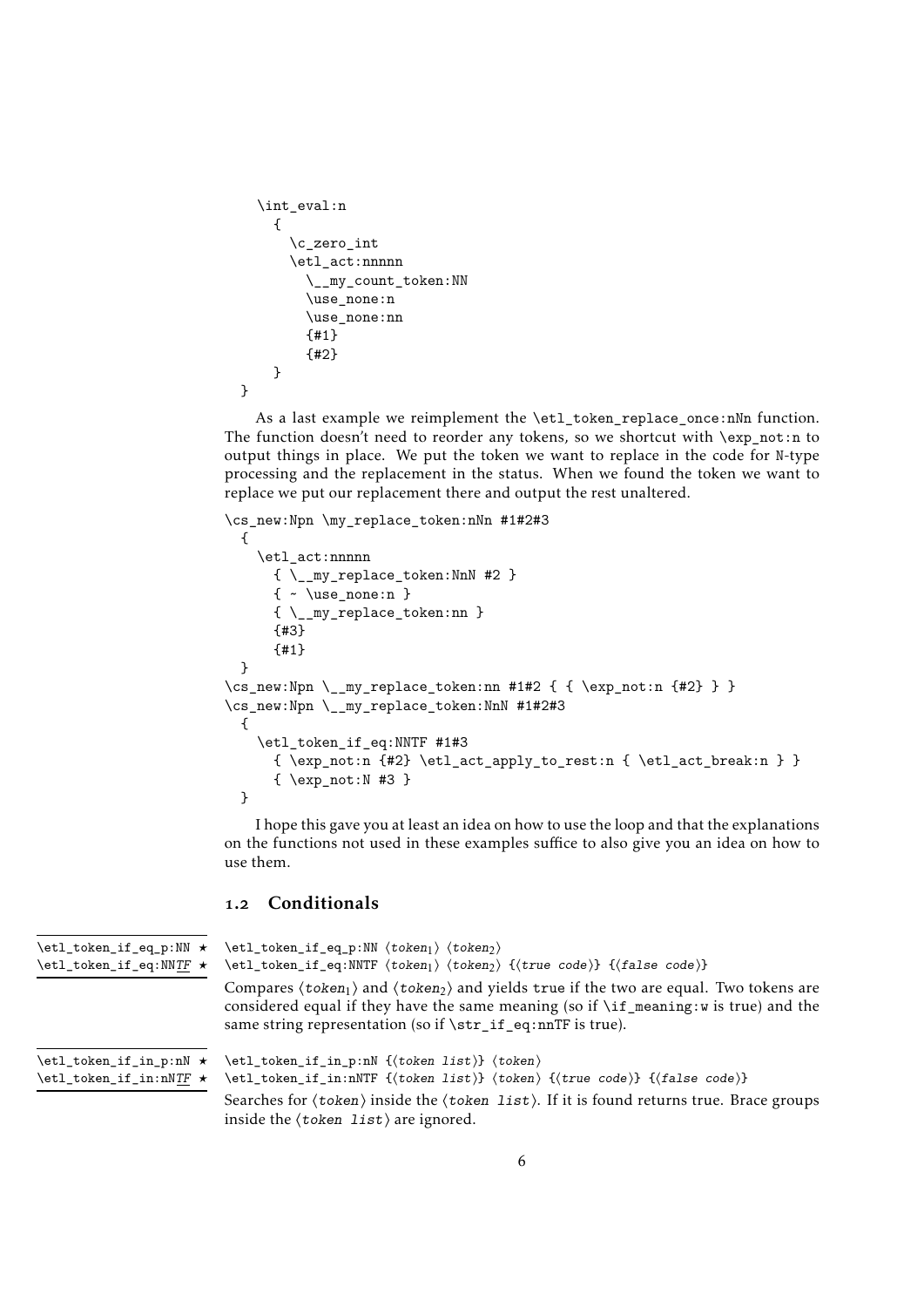<span id="page-6-6"></span><span id="page-6-3"></span><span id="page-6-2"></span><span id="page-6-1"></span>

| $\texttt{letl\_token\_if\_in\_deep:nNTF} \star$     | \etl_token_if_in_deep_p:nN * \etl_token_if_in_deep_p:nN {\token list}} \token}<br>\etl_token_if_in_deep:nNTF {(token list)} (token) {(true code)} {(false<br>$code\rangle\}$                                                                                                                                                                                                                                                                                                                                                                                                                                                    |
|-----------------------------------------------------|---------------------------------------------------------------------------------------------------------------------------------------------------------------------------------------------------------------------------------------------------------------------------------------------------------------------------------------------------------------------------------------------------------------------------------------------------------------------------------------------------------------------------------------------------------------------------------------------------------------------------------|
|                                                     | Searches for (token) inside the (token list). If it is found returns true. Brace groups<br>inside the $\langle \text{token list} \rangle$ are recursively searched as well.                                                                                                                                                                                                                                                                                                                                                                                                                                                     |
| \etl_if_eq_p:nn *<br>$\text{letl}_if_eq:nnTF \star$ | $\text{letl}_i_{eq\_p:nn} \{ \text{token list}_i \} \{ \text{token list}_2 \}$<br>$\left\{ \cdot \left( \cdot \right) \right\}$ { $\left\{ \cdot \left( \cdot \right) \right\}$ { $\left\{ \cdot \right\}$ } { $\left\{ \cdot \right\}$ } { $\left\{ \cdot \right\}$ } { $\left\{ \cdot \right\}$ }                                                                                                                                                                                                                                                                                                                             |
|                                                     | Compares $\langle \text{token list}_1 \rangle$ and $\langle \text{token list}_2 \rangle$ with each other on a token-by-token basis.<br>Keep in mind that there are tokens which can't be told apart from each other, and that<br>groups are normalised. If both token lists match (modulo the mentioned limitations)<br>the $\langle true \ code \rangle$ is left in the input stream, else the $\langle false \ code \rangle$ .                                                                                                                                                                                                |
| \etl_if_in_p:nn *<br>$\text{letl}_if_in:nnTF \star$ | \etl_if_in_p:nn {(token list)} {(search text)}<br>\etl_if_in:nnTF {\token list}} {\search text}} {\true code}} {\false code}}                                                                                                                                                                                                                                                                                                                                                                                                                                                                                                   |
|                                                     | Searches for $\langle$ search text $\rangle$ inside of $\langle$ token list $\rangle$ . If it is found the $\langle$ true code $\rangle$ is<br>left in the input stream, else the $\langle false \, code \rangle$ . Both macro parameter tokens as well as<br>tokens with category code 1 and 2 (normally {}) can be part of $\langle$ search text $\rangle$ (unlike<br>for the similar function $\tilde{\text{t}}_i$ in: nnTF). Material inside of groups in $\langle$ token list) is<br>ignored (except for groups contained in $\langle$ search text $\rangle$ ). So the following would first<br>yield true and then false: |
|                                                     | \etl_if_in:nnTF { a{b{c}} } { {b{c}} } { true } { false }<br>\etl_if_in:nnTF { a{b{c}} } { b{c} } { true } { false }                                                                                                                                                                                                                                                                                                                                                                                                                                                                                                            |
| \etl_if_in_deep_p:nn *<br>\etl_if_in_deep:nnTF *    | \etl_if_in_deep_p:nn {(token list)} {(search text)}<br>\etl_if_in_deep:nnTF {\token list}} {\search text}} {\true code}} {\false code}}<br>Does the same as \etl_if_in:nnTF but also recursively searches inside of groups in<br>(token list). So this would yield true in both of the cases in above example.                                                                                                                                                                                                                                                                                                                  |

# <span id="page-6-0"></span>1.3 Modifying token lists

<span id="page-6-5"></span><span id="page-6-4"></span>\etl\_token\_replace\_once:nNn *⋆* \etl\_token\_replace\_once:nNn {⟨token list⟩} ⟨token⟩ {⟨replacement⟩}

This function will replace the first occurrence of  $\langle \text{token} \rangle$  inside of  $\langle \text{token list} \rangle$  that is not hidden inside a group with ⟨replacement⟩. The ⟨token⟩ has to be a valid N-type argument.

TEXhackers note: The result is returned within \exp\_not:n, which means that the token list does not expand further when appearing in an x- or e-type argument expansion. The result will be returned after exactly two steps of expansion.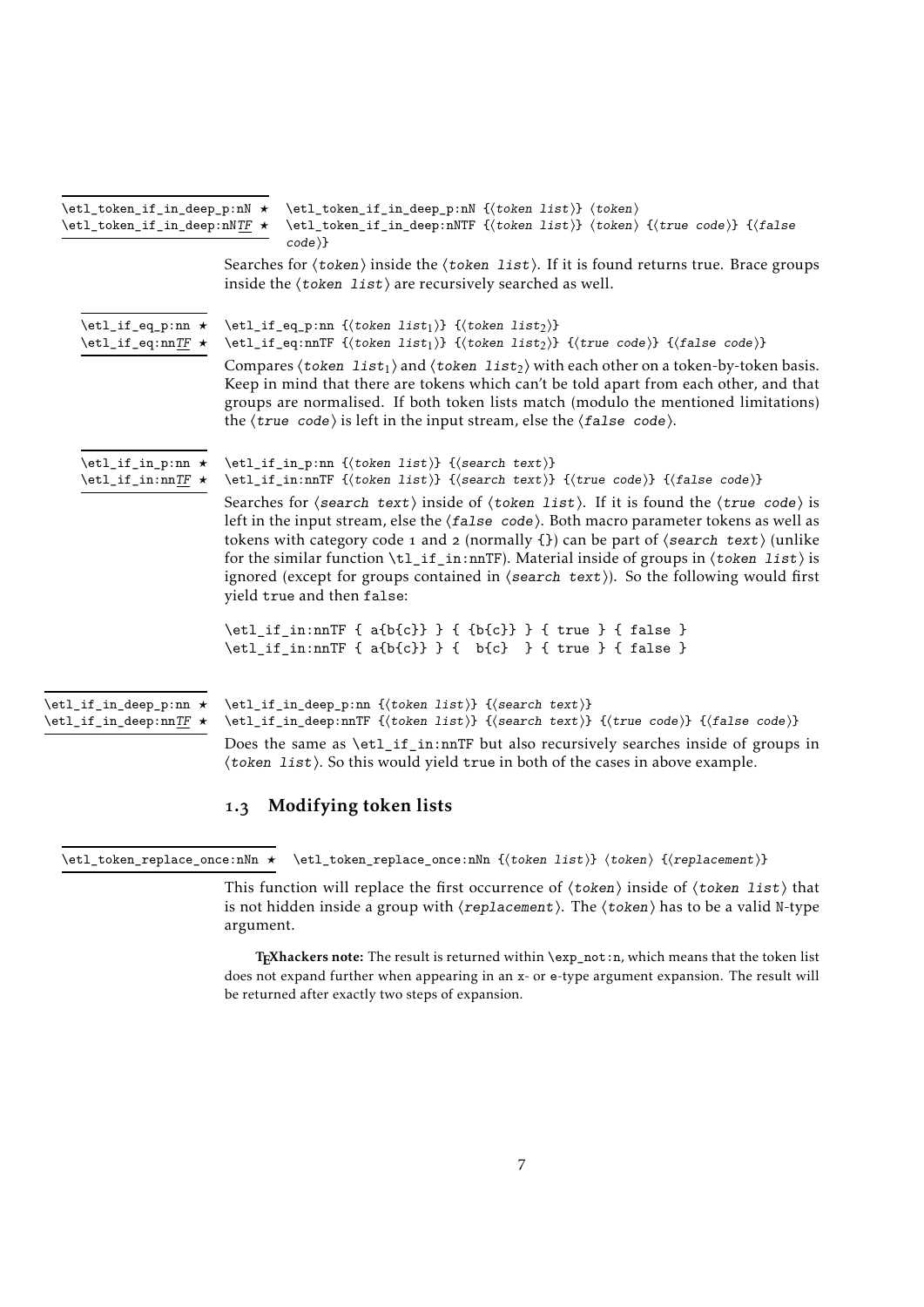<span id="page-7-0"></span>\etl\_token\_replace\_all:nNn *⋆* \etl\_token\_replace\_all:nNn {⟨token list⟩} ⟨token⟩ {⟨replacement⟩}

<span id="page-7-5"></span>This function will replace each occurrence of  $\langle \text{token} \rangle$  inside of  $\langle \text{token list} \rangle$  that is not hidden inside a group with ⟨replacement⟩. The ⟨token⟩ has to be a valid N-type argument.

TEXhackers note: The result is returned within \exp\_not:n, which means that the token list does not expand further when appearing in an x- or e-type argument expansion. The result will be returned after exactly two steps of expansion.

<span id="page-7-4"></span><span id="page-7-1"></span>

|                         | \etl_token_replace_all_deep:nNn * \etl_token_replace_all_deep:nNn {(token list)} (token)<br>$\{(replacent)\}$                                                                                                                                                 |  |  |  |  |  |  |
|-------------------------|---------------------------------------------------------------------------------------------------------------------------------------------------------------------------------------------------------------------------------------------------------------|--|--|--|--|--|--|
|                         | This function will replace each occurrence of $\langle$ token $\rangle$ inside of $\langle$ token list $\rangle$ with<br>$\langle$ replacement $\rangle$ . The $\langle$ token $\rangle$ has to be a valid N-type argument.                                   |  |  |  |  |  |  |
|                         | T <sub>E</sub> Xhackers note: The result is returned within \exp_not:n, which means that the token list<br>does not expand further when appearing in an x- or e-type argument expansion. The result will<br>be returned after exactly two steps of expansion. |  |  |  |  |  |  |
| \etl_replace_once:nnn ★ | \etl_replace_once:nnn {(token list)} {(search text)} {(replacement)}                                                                                                                                                                                          |  |  |  |  |  |  |
|                         | This function will replace the first occurrence of $\langle$ search text $\rangle$ inside of $\langle$ token list $\rangle$<br>that is not hidden inside a group with $\langle$ replacement $\rangle$ .                                                       |  |  |  |  |  |  |
|                         | T <sub>E</sub> Xhackers note: The result is returned within \exp_not:n, which means that the token list<br>does not expand further when appearing in an x- or e-type argument expansion. The result will<br>be returned after exactly two steps of expansion. |  |  |  |  |  |  |
| \etl_replace_all:nnn ★  | $\left\{\text{replace}_all:\text{min } \{(token\ list)\} \ \{(\text{replace}_b)\}\right\}$                                                                                                                                                                    |  |  |  |  |  |  |
|                         | This function will replace all occurrences of $\langle$ search text $\rangle$ inside of $\langle$ token list $\rangle$ that<br>are not hidden inside a group with $\langle$ replacement $\rangle$ .                                                           |  |  |  |  |  |  |
|                         | TEXhackers note: The result is returned within \exp_not:n, which means that the token list<br>does not expand further when appearing in an x- or e-type argument expansion. The result will<br>be returned after exactly two steps of expansion.              |  |  |  |  |  |  |

<span id="page-7-3"></span><span id="page-7-2"></span>\etl\_replace\_all\_deep:nnn **\*** \etl\_replace\_all\_deep:nnn {(token list)} {{search text)} {{replacement}}

This function will replace all occurrences of  $\langle$  search text $\rangle$  inside of  $\langle$  token list $\rangle$  with ⟨replacement⟩.

TEXhackers note: The result is returned within  $\exp_{\text{not}:n}$ , which means that the token list does not expand further when appearing in an x- or e-type argument expansion. The result will be returned after exactly two steps of expansion.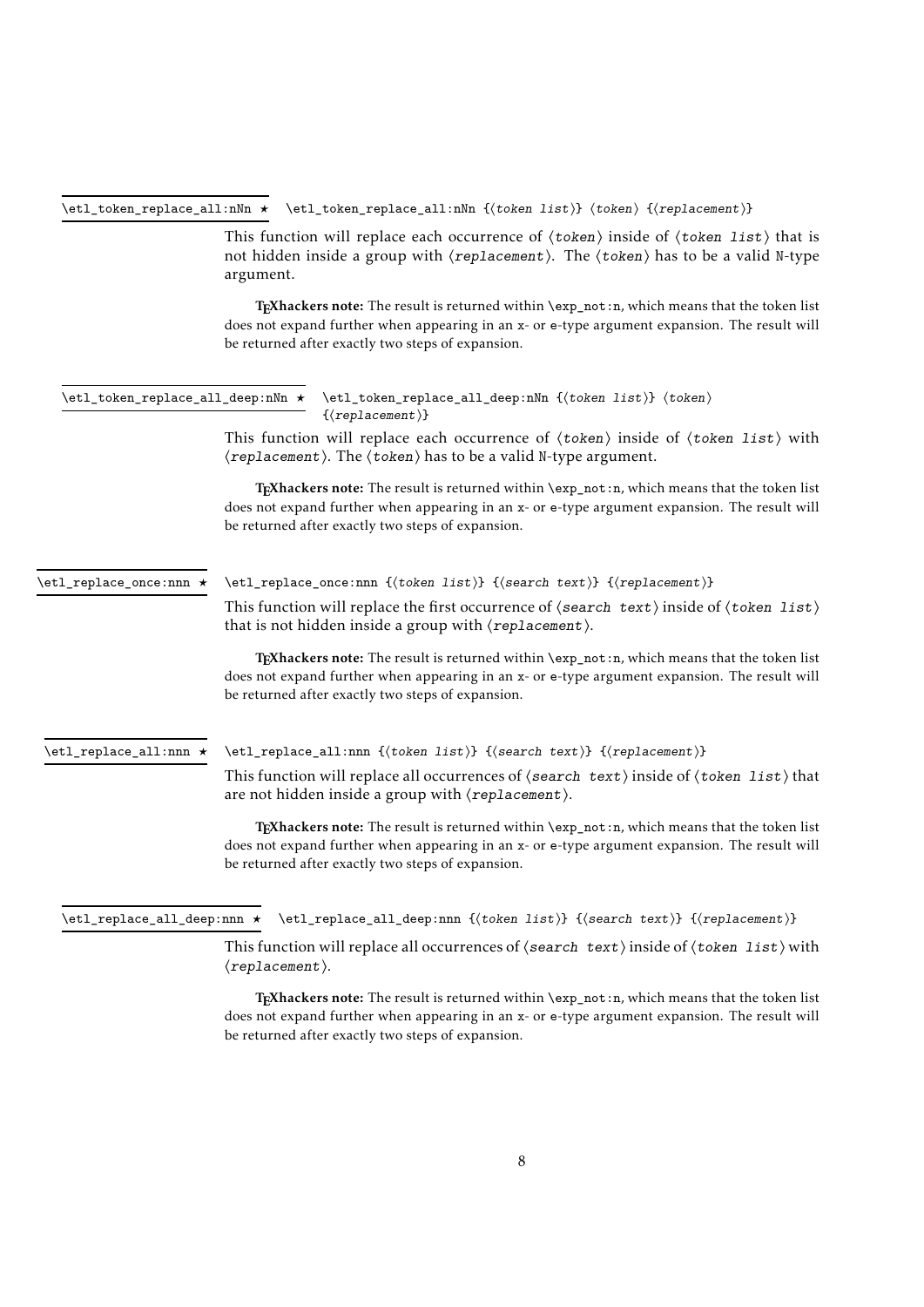## <span id="page-8-5"></span><span id="page-8-0"></span>1.4 New expandable functions

Functions generated with the means in this section are roughly as fast as the l3tl variants of them (there might be performance differences; in any case they are faster than the generic functions above), but have at least one fixed argument. They don't have the drawback of not being able to tell apart an active character from a token with the same character code and different category code if the active character was let to it and they don't normalise braces to  $\mathcal{F}_1$  and  $\mathcal{F}_2$ .

#### <span id="page-8-1"></span>1.4.1 Conditionals

#### <span id="page-8-3"></span>\etl\_new\_if\_in:Nnn

# \etl\_new\_if\_in:Nnn ⟨function⟩ {⟨search text⟩} {⟨conditions⟩}

This will define a new  $\langle$  function $\rangle$  which will act as a conditional and search for  $\langle$  search text⟩ inside of an n-type argument completely expandable. The ⟨conditions⟩ should be a comma-separated list containing one or more of  $p$ , T, F and TF (just like for \prg\_new\_conditional:Npnn). The ⟨search text⟩ must not contain tokens with category code 1 or 2 (normally  $\{\}$ ) and can't contain macro parameter tokens (normally #). Unlike for the conditionals in [subsection](#page-5-0) 1.2, the  $\langle$  search text $\rangle$  of functions created with \etl\_new\_if\_in:Nnn might contain \s\_\_etl\_stop tokens.

So the following would yield true followed by false:

\etl\_new\_if\_in:Nnn \my\_if\_a\_in:n { a } { TF } \my\_if\_a\_in:nTF { a text } { true } { false } \my\_if\_a\_in:nTF { text } { true } { false }

#### <span id="page-8-2"></span>1.4.2 Modifiers

#### <span id="page-8-4"></span>\etl\_new\_replace\_once:Nn

\etl\_new\_replace\_once:Nn ⟨function⟩ {⟨search text⟩}

This defines a new  $\langle$  function $\rangle$  that'll accept two arguments (the first being a token list, the second a replacement). The generated  $\langle function \rangle$  will replace the first occurrence of ⟨search text⟩ inside the token list with replacement. It'll ignore things hidden inside a group in the token list. Neither the  $\langle$  search text $\rangle$  nor the token list given to the generated ⟨function⟩ can contain \s\_\_etl\_stop (this would result in undefined behaviour), the given replacement on the other hand might contain that token. Additionally ⟨search text⟩ can't contain tokens of category group begin or group end (usually { and }) or macro parameters (usually #).

TEXhackers note: The result of  $\langle function \rangle$  is returned within  $\exp_{not:n}$  which means that the token list does not expand further when appearing in an x- or e-type argument expansion. The result will be returned after exactly two steps of expansion.

So the following would yield AcDC:

```
\etl_new_replace_once:Nn \my_replace_C_once:nn { C }
\my_replace_C_once:nn { ACDC } { c }
```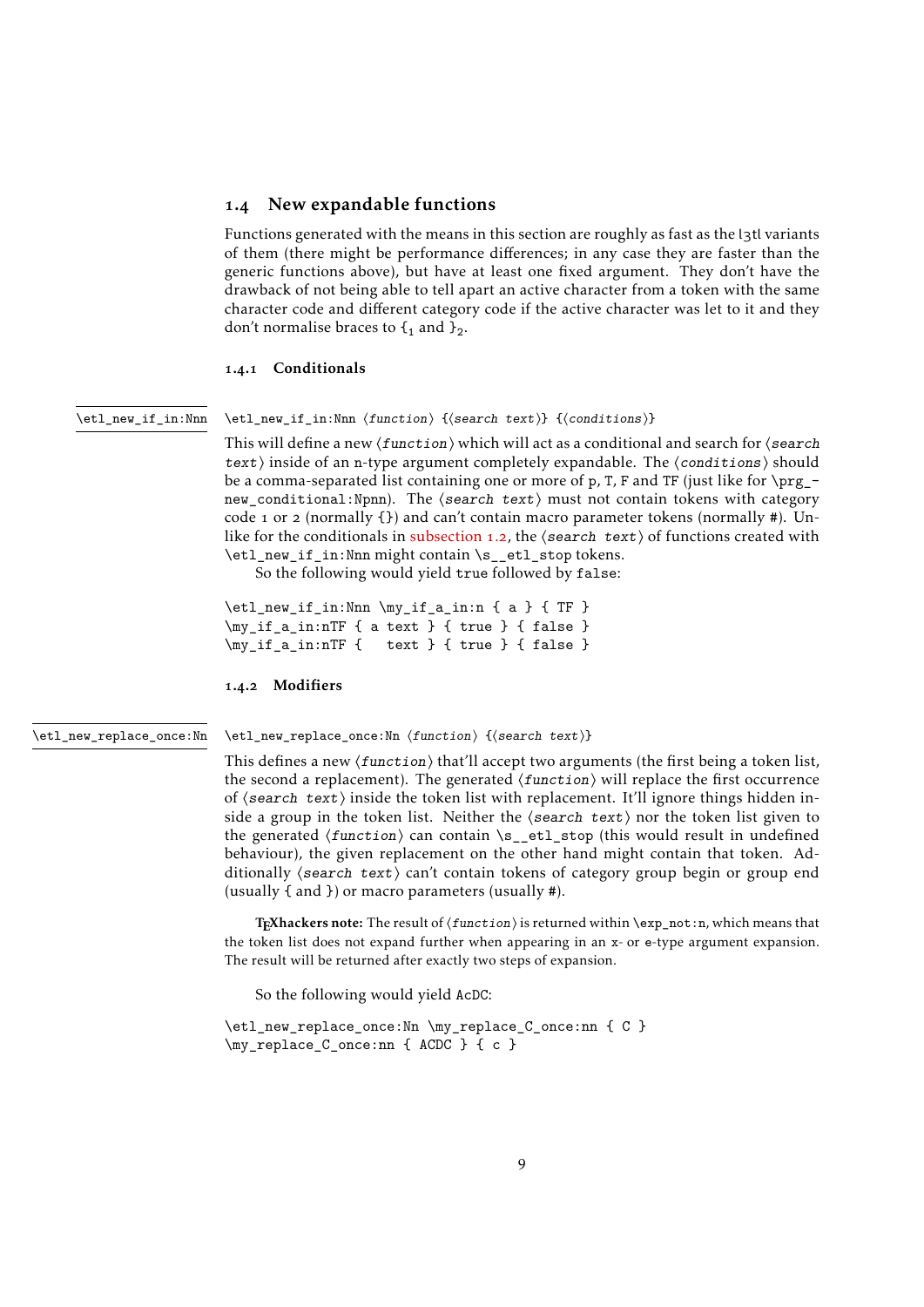<span id="page-9-1"></span>\etl\_new\_replace\_all:Nn ⟨function⟩ {⟨search text⟩} \etl\_new\_replace\_all:Nn

> <span id="page-9-2"></span>This behaves like  $\et{1_new_replace-once:Nn, but the *function* will replace all oc$ currences of ⟨search text⟩ instead of just the first.

> TEXhackers note: The result of  $\langle$  function $\rangle$  is returned within  $\exp_{not: n}$ , which means that the token list does not expand further when appearing in an x- or e-type argument expansion. The result will be returned after exactly two steps of expansion.

So the following would yield AcDc:

\etl\_new\_replace\_all:Nn \my\_replace\_C\_all:nn { C } \my\_replace\_C\_all:nn { ACDC } { c }

# <span id="page-9-0"></span>1.5 Bugs and Feature Requests

If you find bugs or want to request features you can do so either via email (see the first page) or via Github at [https://github.com/Skillmon/ltx\\_etl/issues](https://github.com/Skillmon/ltx_etl/issues).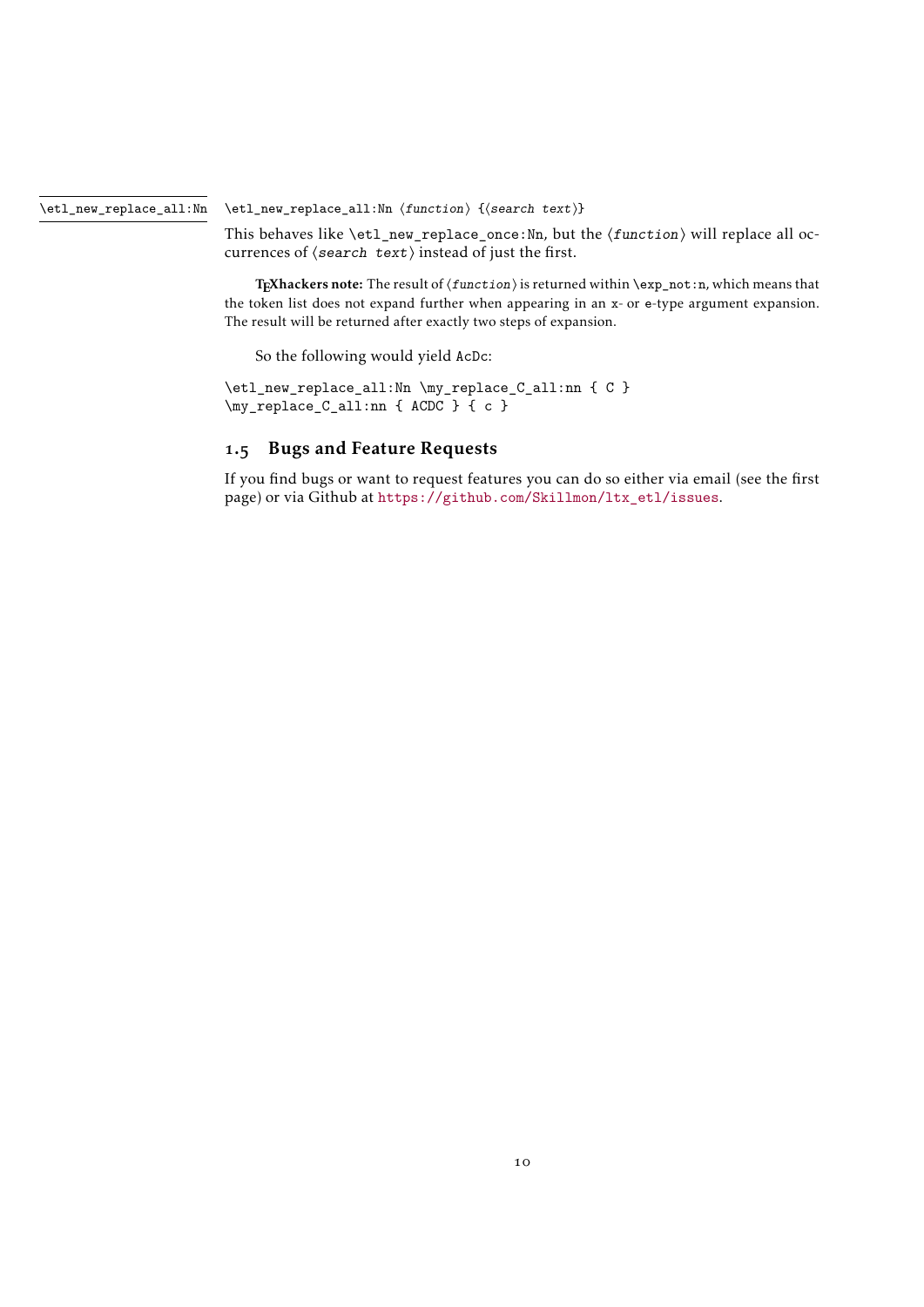# <span id="page-10-0"></span>2 Implementation

```
_1 \langle*pkg\rangle
```

```
2 ⟨@@=etl⟩
```
Tell who we are:

```
3 \ProvidesExplPackage{etl}
```

```
{2021 - 11 - 07} {0.3}
```

```
5 {expandable token list manipulation}
   Ensure dependencies are met:
6 \cs_if_exist:NF \tex_expanded:D
```

```
\mathfrak{g}\msg_new:nnn { etl } { expanded-missing }
        9 { The~ expanded~ primitive~ is~ required. }
10 \msg_fatal:nn { etl } { expanded-missing }
11 }
```
## <span id="page-10-18"></span><span id="page-10-12"></span><span id="page-10-9"></span><span id="page-10-1"></span>2.1 Primitives

\\_\_etl\_expanded:w Private copies of a few primitives (evil code for expl3).

```
\__etl_unexpanded:w
\__etl_detokenize:w
                     12 \cs_new_eq:NN \__etl_expanded:w \tex_expanded:D
                     13 \cs_new_eq:NN \__etl_unexpanded:w \tex_unexpanded:D
                     14 \cs_new_eq:NN \__etl_detokenize:w \tex_detokenize:D
```
<span id="page-10-11"></span><span id="page-10-10"></span>(*End definition for* \\_\_etl\_expanded:w *,* \\_\_etl\_unexpanded:w *, and* \\_\_etl\_detokenize:w*.*)

# <span id="page-10-2"></span>2.2 Variables

\s\_\_etl\_stop Scan marks. \s\_\_etl\_mark

<span id="page-10-23"></span><span id="page-10-22"></span><span id="page-10-21"></span><span id="page-10-17"></span><span id="page-10-16"></span><span id="page-10-15"></span><span id="page-10-5"></span><span id="page-10-3"></span>15 \scan\_new:N \s\_\_etl\_stop 16 \scan\_new:N \s\_\_etl\_mark (*End definition for* \s\_\_etl\_stop *and* \s\_\_etl\_mark*.*)

```
2.3 Small auxiliaries
  \setminus_etl_split_first:w Can be used to extract the first element from a token list, it should always be used like
                          this: \exp_after:wN \{function\} \
@_expanded:w { \@@_split_first:w \langle arg \rangle }.
                           17 \cs_new:Npn \__etl_split_first:w #1
                           18 {
                           19 \{ \setminus \_\text{etl\_unexpanded:w }\{\#1\} \}\text{20} \if_false: { \fi: \exp_after:wN } \exp_after:wN { \if_false: } \fi:
                                \lambda(End definition for \__etl_split_first:w.)
    \__etl_turn_true:w
Fast ways to change the outcome of a test.
\__etl_fi_turn_false:w
                          \frac{2}{2} \csc new:Npn \__etl_turn_true:w \if_false: { \if_true: }
                           _{23} \cs_new:Npn \__etl_fi_turn_false:w \fi: \if_true: { \fi: \if_false: }
                          (End definition for \__etl_turn_true:w and \__etl_fi_turn_false:w.)
     \angle etl_rm_space:w Fast macro to gobble an immediately following single space.
                           24 \use:n { \cs_new:Npn \__etl_rm_space:w } ~ {}
```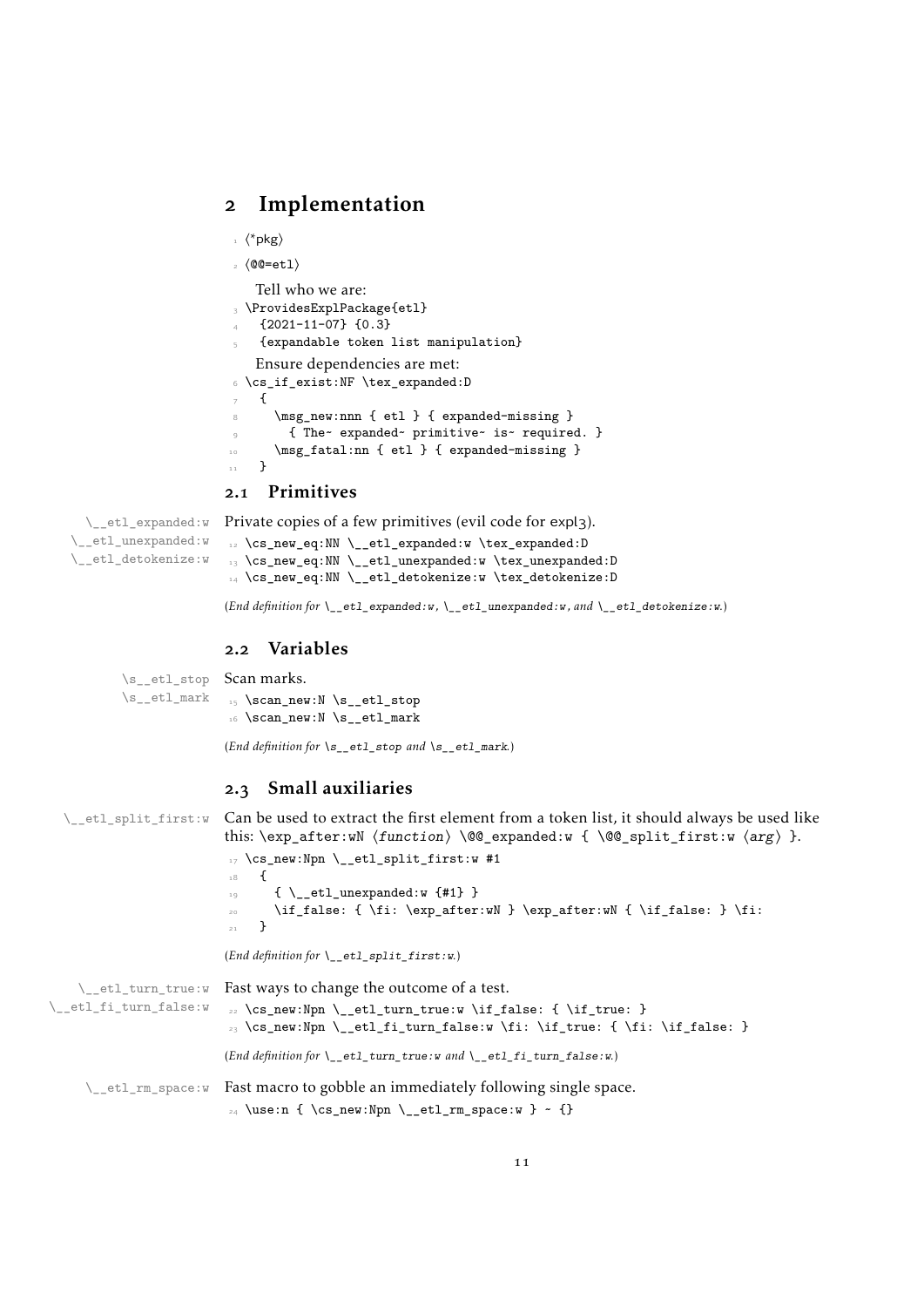<span id="page-11-15"></span>(*End definition for* \\_\_etl\_rm\_space:w*.*)

```
\__etl_if_empty:nTF
       \__etl_if_empty:nT
       \__etl_if_empty:w
  \__etl_if_empty_true:w
\__etl_if_empty_true_TF:w
```

```
facing functions of this module, this is fine to gain a bit of speed).
25 \ \text{Cs_new: Npn} \ \text{etl_if-empty:} \#1
26 {
\angle<sub>__etl_if_empty:w</sub>
28 \s__etl_stop #1 \s__etl_stop \__etl_if_empty_true:w
29 \s__etl_stop \s__etl_stop \use_none:n
30 }
31 \cs_new:Npn \__etl_if_empty:nTF #1
32 \frac{1}{2}33 \__etl_if_empty:w
34 \s__etl_stop #1 \s__etl_stop \__etl_if_empty_true_TF:w
35 \s__etl_stop \s__etl_stop \use_ii:nn
36 }
_37 \text{ \&\_new: Npn \ } \_etl_if_{empty:w #1 \ }s_i_tl_stop \ s_i_tl_stop \ }38 \cs_new:Npn \__etl_if_empty_true:w \s__etl_stop \s__etl_stop \use_none:n #1
39 {41}40 \cs_new:Npn \__etl_if_empty_true_TF:w \s__etl_stop \s__etl_stop \use_ii:nn #1#2
41 \{ \#1 \}
```
<span id="page-11-7"></span>This is a fast test whether something is empty or not. The argument must not contain \s\_\_etl\_stop for this to work (but since that limitation is true for most if not all user

```
(End definition for \__etl_if_empty:nTF and others.)
```
\\_\_etl\_if\_head\_is\_group:nTF \\_\_etl\_if\_head\_is\_group:nT <span id="page-11-8"></span>This test works pretty much the same way  $\t{1}$  if head is group:nTF works, but it is faster because it gets rid of the unnecessary  $\iota$  if:w and instead only works by argument gobbling. Drawback is that if you only expand the macro twice you could end up with unbalanced braces.

```
_{42} \cs_new:Npn \__etl_if_head_is_group:nTF #1
43 \epsilon44 \exp_after:wN \use_none:n \exp_after:wN
45 {
^{46} \exp_after:wN { \token_to_str:N #1 ? }
\frac{47}{47} \exp_after:wN \use_iii:nnnn \token_to_str:N
48 }
49 \use_ii:nn
50 }
_{51} \cs_new:Npn \__etl_if_head_is_group:nT #1
52 \frac{1}{2}_{53} \exp_after:wN \use_none:n \exp_after:wN
\overline{\mathbf{5}}4 \overline{\mathbf{5}}55 \exp_after:wN { \token_to_str:N #1 ? }
56 \exp_after:wN \use_iii:nnn \token_to_str:N
57 }
58 \use_none:n
59 - 7
```
<span id="page-11-21"></span><span id="page-11-14"></span><span id="page-11-13"></span><span id="page-11-12"></span>(*End definition for* \\_\_etl\_if\_head\_is\_group:nTF *and* \\_\_etl\_if\_head\_is\_group:nT*.*)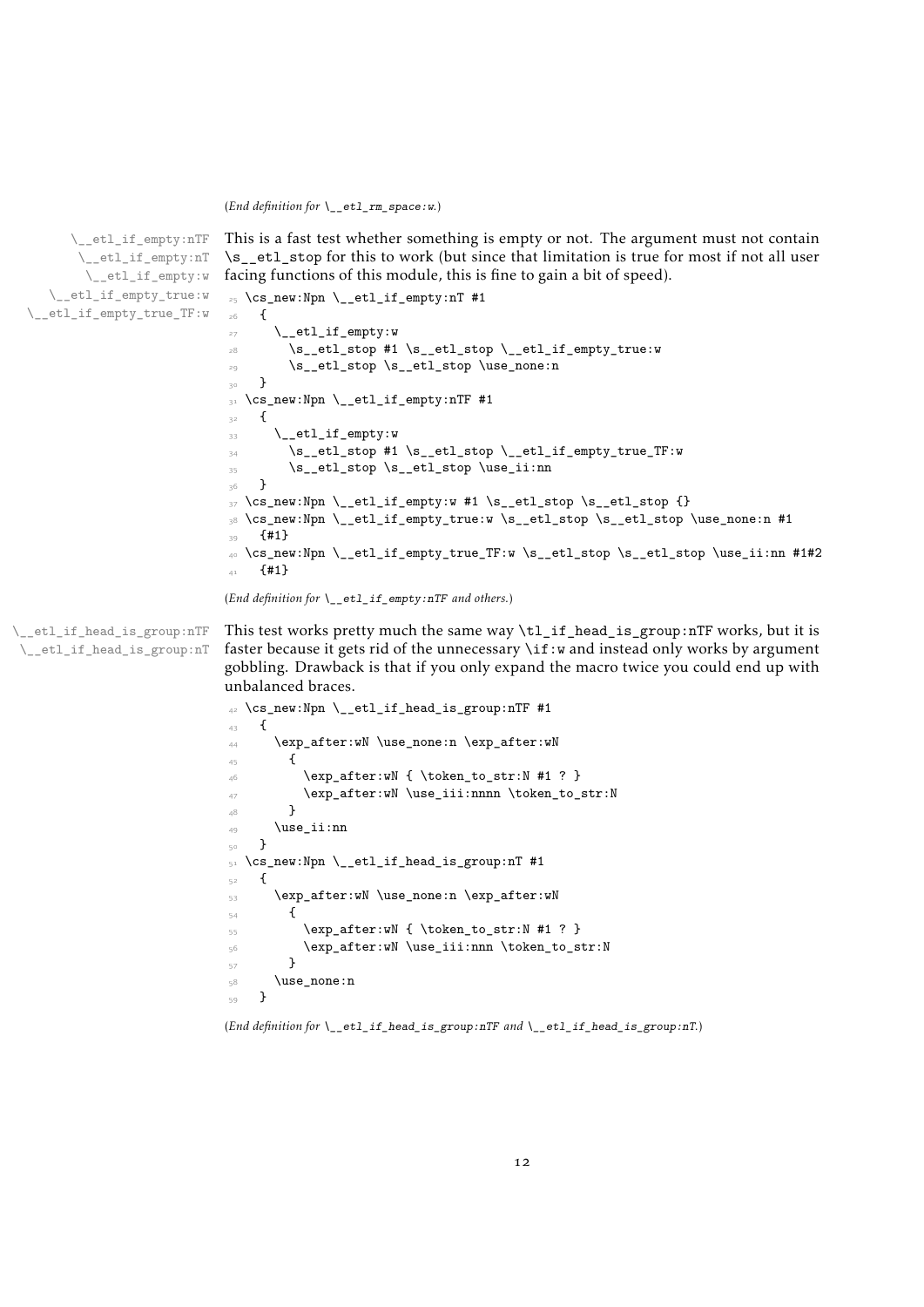## <span id="page-12-9"></span><span id="page-12-0"></span>2.4 The **act** loop

[\etl\\_act:nnnnnnn](#page-2-1) [\etl\\_act:nnnnnn](#page-2-1) [\etl\\_act:nnnnn](#page-2-1) \\_\_etl\_act:nnnnnnn \\_\_etl\_act\_just\_result:nn

<span id="page-12-8"></span>The act loop is modelled after the expl3 internal  $\_{t}t_1$  act:NNNn but with a few more features making it more general. Those are (argument to \etl\_act:nnnnnnn in parentheses): a status (#5), n-type mapping instead of just N-type functions, a final result processing (#4), and the possibility to preset some output (#6). The other arguments are: #7 the token list on which we should act, #1 function to use for N-type elements in that list, #2 function to use for spaces in that list, and #3 function to use on groups in that list.

Just like the  $\setminus$  tl act:NNNn function, this has a token which must not occur in the arguments, in this case that token is  $\succeq$  etl\_stop. The result is stored as an argument to the (undefined) function  $\setminus$  etl act result:n.

```
60 \cs_new:Npn \etl_act:nnnnnnn #1#2#3#4#5#6#7
```

```
61 \frac{1}{10}\delta<sub>2</sub> \__etl_unexpanded:w \__etl_expanded:w
63 \{64 \times \that:w #7 {\s_etl_stop} . \s_etl_stop {#5} {#1} {#2} {#3}
65 \__etl_act_result:n {#6} {#4}
66 }}
67 }
```
<span id="page-12-12"></span>We also provide a version without the  $\_{et}$  to  $t_1$  unexpanded: w around it for internal purposes, in which we'd otherwise have to remove it for correct behaviour. For that we use \use\_ii\_iii:nnn which will remove one set of braces and the \\_\_etl\_unexpanded:w.

```
68 \exp_args:NNno \exp_args:Nno \use:n
69 { \cs_new:Npn \__etl_act:nnnnnnn #1#2#3#4#5#6#7 }
    \overline{f}71 \exp_after:wN \use_ii_iii:nnn
72 \etl_act:nnnnnnn {#1} {#2} {#3} {#4} {#5} {#6} {#7}
73 }
```
We also provide two reduced function variants, the first without presetting some output, the second also without the final processor.

```
74 \text{ } \exp_args: Nno \use:n {\text{ } \csimeq \etl}_act: nnnnnn #1#2#3#4#5#6 }75 { \etl_act:nnnnnnn {#1} {#2} {#3} {#4} {#5} {} {#6} }
76 \exp_args:Nno \use:n { \cs_new:Npn \etl_act:nnnnn #1#2#3#4#5 }
    {\tilde{7}} { \etl_act:nnnnnnn {#1} {#2} {#3} \__etl_act_just_result:nn {#4} {} {#5} }
```
The final processor is provided with two n-type arguments (both in braces) the first being the status, the second the output. To just get the output we gobble the status and put \\_\_etl\_unexpanded:w there to protect the final output from further expanding.

<span id="page-12-5"></span> $78 \text{ } \csc \text{ }$ new:Npn \\_\_etl\_act\_just\_result:nn #1 { \\_\_etl\_unexpanded:w }

<span id="page-12-11"></span>(*End definition for* \etl\_act:nnnnnnn *and others. These functions are documented on page [3](#page-2-1).*)

```
\__etl_if_head_is_space:nTF
        \ etl if head is space true:w
\__etl_if_head_is_N_type:nTF
      \__etl_if_head_is_N_type_false:w
                \setminus _{-}etl_act:w
       \__etl_act_if_space:w
          \__etl_act_space:w
                                We need a few macros with spaces at weird places so define them here. Since we got the
                                limitation of not allowing \s__etl_stop we can use that token to get some fast tests.
                                The first tests for a space at the front, and since that one is pretty fast we can use it to
                                build a faster alternative to check for a starting N-type as well (with the drawback that
                                this would yield true for an empty argument, something we have to keep in mind).
                                 79 \group begin:
                                80 \cs set:Npn \ etl tmp:n #1
                                81 {
```

```
82 \qquad \csc new: Npn \ \text{etl} if head is space: nTF ##1
```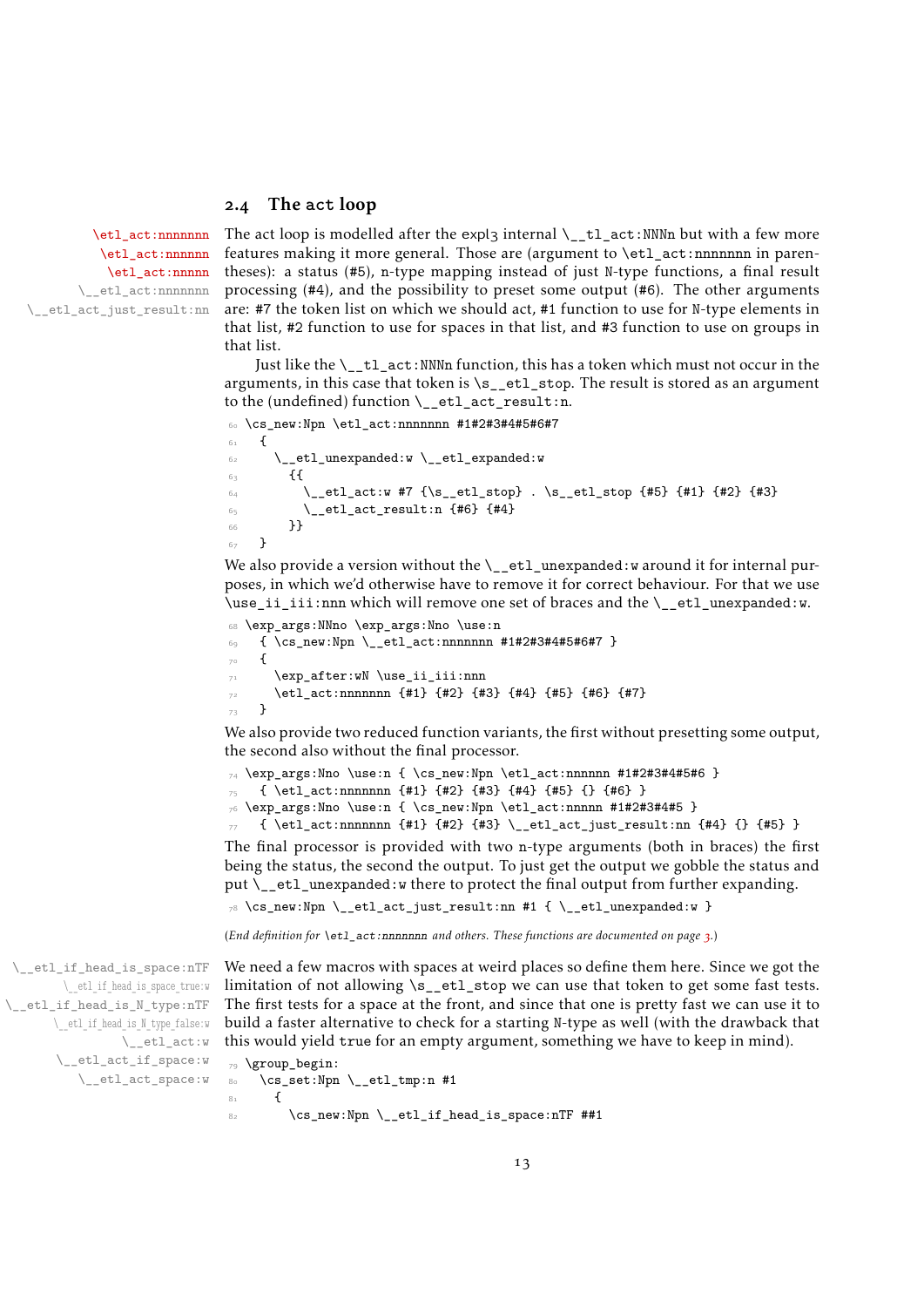```
8<sub>3</sub> {
84 \qquad \qquad \setminus \_ {\tt-etl\_act\_if\_space:w}85 \s_etl_stop ##1 \s_etl_stop \_etl_if_head_is_space_true:w
86 \s__etl_stop #1 \s__etl_stop \use_ii:nn
87 }
88 \cs_new:Npn \__etl_if_head_is_space_true:w
89 \s__etl_stop #1 \s__etl_stop \use_ii:nn ##1##2
90 \t {+11}91 \cs_new:Npn \__etl_if_head_is_N_type:nTF ##1
92 \left\{ \begin{array}{c} 92 \end{array} \right.93 \qquad \qquad \setminus \_ {\tt{-}etl\_act\_if\_space:w}\mathcal{S}_{94} \s__etl_stop ##1 \s__etl_stop \__etl_if_head_is_N_type_false:w
\mathsf{S}_2 \mathsf{S}_2 etl_stop #1 \mathsf{S}_2 etl_stop
96 \__etl_if_head_is_group:nT {##1} \use_iii:nnn
97 \text{use}_i: \text{nn}<sub>98</sub> }
99 \cs_new:Npn \__etl_if_head_is_N_type_false:w
100 \s__etl_stop #1 \s__etl_stop
101 \__etl_if_head_is_group:nT ##1 \use_iii:nnn
\text{use}_i: \text{nn}103 ##2##3
104 {4+43}
```
<span id="page-13-27"></span><span id="page-13-26"></span><span id="page-13-21"></span><span id="page-13-20"></span><span id="page-13-13"></span><span id="page-13-12"></span><span id="page-13-2"></span>The act loop  $\_{etlact:w$  grabs the remainder of the list, delimited by  $\s_{\_et}$ tl\_stop, picks up the status (##2), and the user provided functions for N-types (##3), spaces (##4), and groups (##5). We need to check which type is at the head of the token list (the space test is a bit stripped down, and very fast this way).

```
\cos \cs_new:Npn \__etl_act:w ##1 \s__etl_stop ##2##3##4##5
106 \{\setminus_etl_act_if_space:w
\text{108} \s__etl_stop ##1 \s__etl_stop \__etl_act_space:w {##4}
109 \s__etl_stop #1 \s__etl_stop
110 \__etl_if_head_is_group:nT {##1} \__etl_act_group:w
\setminus__etl_act_normal:w {##3} {##5}
112 {#42} ##1 \s_etl_stop {#42} {#43} {#44} {#45}<sup>113</sup> }
```
<span id="page-13-24"></span><span id="page-13-10"></span><span id="page-13-8"></span>The check for spaces just gobbles everything up to the first \s\_etl\_stop<sub>U</sub>. If we found a space at the head we remove that space and leave in the input the space function, the status, and  $\left\langle \right.$  etl  $act:w$  for the next iteration.

```
\text{114} \cs_new:Npn \__etl_act_if_space:w ##1 \s__etl_stop #1 ##2 \s__etl_stop {}
\log_{115} \cs_new:Npn \__etl_act_space:w
116 ##1 \s_etl_stop #1 \s_etl_stop
117 \ etl_if_head_is_group:nT ##2 \ etl_act_group:w \ etl_act_normal:w ##3 ##4
118 ##5 #1
119 { ##1 {##5} \__etl_act:w }
120 }
_{121} \_etl_tmp:n { ~ }
122 \group_end:
```
<span id="page-13-15"></span><span id="page-13-14"></span><span id="page-13-11"></span>(*End definition for* \\_\_etl\_if\_head\_is\_space:nTF *and others.*)

 $\setminus_{-\infty}$ etl\_act\_normal:w For a normal token we can act quite easy, just pick up that token and leave the next iteration in the input stream (#2 is the group code, which is gobbled).

<span id="page-13-6"></span>123 \cs\_new:Npn \\_etl\_act\_normal:w #1#2#3#4 { #1 {#3} #4 \\_etl\_act:w }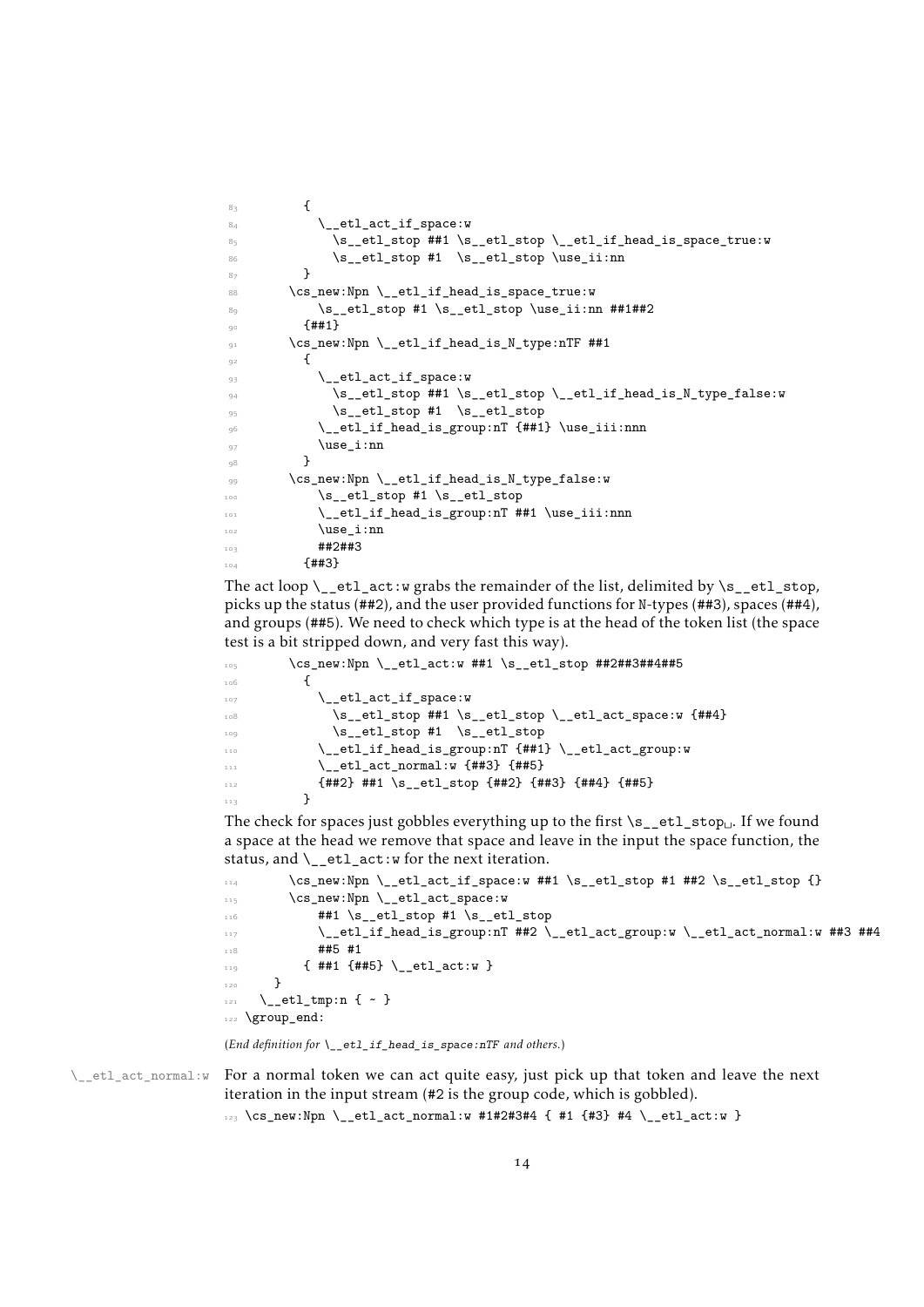#### <span id="page-14-14"></span>(*End definition for* \\_\_etl\_act\_normal:w*.*)

\\_\_etl\_act\_group:w \\_\_etl\_act\_if\_end:w

<span id="page-14-16"></span>Since the end marker is a single  $\succeq$  etl\_stop in a group, we have to test whether that end marker is found. The test here leads to undefined behaviour if the user supplied token list contains such a marker at an any point. If the end marker is found we call the final handler (for which we have to remove the  $\succeq$ -etl\_stop to correctly grab its arguments), else we provide the user supplied function the next group and input the next iteration. #1 is the normal function, which is gobbled.

```
124 \cs_new:Npn \_etl_act_group:w \_etl_act_normal:w #1#2#3#4
125 {
\verb|126| \verb|126| \verb|126| \verb|126| \verb|126| \verb|126| \verb|126| \verb|126| \verb|126| \verb|126| \verb|126| \verb|126| \verb|126| \verb|126| \verb|126| \verb|126| \verb|126| \verb|126| \verb|126| \verb|126| \verb|126| \verb|126| \verb|126| \verb|126| \verb|126| \verb|126| \verb|126| \verb|126| \verb|126| \verb|126| \verb|126| \verb|127 #2 {#3} {#4} \__etl_act:w
128 }
_{129} \cs_new:Npn \__etl_act_if_end:w #1 \s__etl_stop {}
(End definition for \__etl_act_group:w and \__etl_act_if_end:w.)
```
[\etl\\_act\\_output:n](#page-2-2) [\etl\\_act\\_output\\_pre:n](#page-2-2) [\etl\\_act\\_output\\_rest:](#page-2-3) [\etl\\_act\\_output\\_rest\\_pre:](#page-2-3) \\_\_etl\_act\_output\_normal:nN \\_\_etl\_act\_output\_space:n \\_\_etl\_act\_output\_group:nn \\_\_etl\_act\_output\_normal\_pre:nN \\_\_etl\_act\_output\_space\_pre:n \\_\_etl\_act\_output\_group\_pre:nn \\_\_etl\_act\_unexpanded\_normal:nN \\_\_etl\_act\_unexpanded\_space:n \\_\_etl\_act\_unexpanded\_group:nn <span id="page-14-13"></span><span id="page-14-1"></span>To allow reordering the output we unfortunately can't just use  $\setminus$  etl\_unexpanded:w and be done, so we have to shift a few tokens around instead. All the output macros work by the same idea, except for \etl\_act\_output\_rest: and \etl\_act\_output\_ rest\_pre:, since it's a non-trivial task to get the remainder of the argument. Instead these two swap out the user provided functions for some that only pass through the input as output, for which we need six internal output macros.

In those cases in which we don't need reordering, we can internally shortcut using \\_\_etl\_unexpanded:w.

```
130 \text{ Cs_new: Npn } tet1act_output:n #1 #2 \_et1act_result:n #3_{131} { #2 \__etl_act_result:n { #3 #1 } }
132 \cs_new:Npn \etl_act_output_pre:n #1 #2 \__etl_act_result:n #3
133 { #2 \__etl_act_result:n { #1 #3 } }
134 \text{ Cs_new: Npn \etl}_act\_output\_rest: #1 \s_etl\_stop #2#3#4#5135 {
136 #1 \s__etl_stop {#2}
137 \__etl_act_output_normal:nN \__etl_act_output_space:n \__etl_act_output_group:nn
138 }
139 \cs_new:Npn \etl_act_output_rest_pre: #1 \s__etl_stop #2#3#4#5
140 \frac{1}{140}141 \{1\} \{1\} \{1\}\verb|142| = \verb|1_1dt_1+ \verb|1_1dt_2+ \verb|1_1dt_2+ \verb|1_1dt_3+ \verb|1_1dt_4|\lambda_{-}etl_act_output_space_pre:n
144 \__etl_act_output_group_pre:nn
145_{146} \cs_new:Npn \__etl_act_output_normal:nN #1#2 #3 \__etl_act_result:n #4
147 { #3 \__etl_act_result:n { #4 #2 } }
148 \cs_new:Npn \__etl_act_output_space:n #1 #2 \__etl_act_result:n #3
_{149} { #2 \__etl_act_result:n { #3 ~ } }
_{\texttt{150}} \cs_new:Npn \__etl_act_output_group:nn #1#2 #3 \__etl_act_result:n #4
    \{ #3 \__etl_act_result:n { #4 {42} } }
152 \cs_new:Npn \__etl_act_output_normal_pre:nN #1#2 #3 \__etl_act_result:n #4
153 { #3 \__etl_act_result:n { #2 #4 } }
154 \cs_new:Npn \__etl_act_output_space_pre:n #1 #2 \__etl_act_result:n #3
155 { #2 \__etl_act_result:n { ~ #3 } }
156 \text{ Cs_new: Npn } \_et1_act_output\_group\_pre:nn  #1#2  #3 \_et1_act_result:n  #4157 { #3 \_etl_act_result:n { {#2} #4 } }
```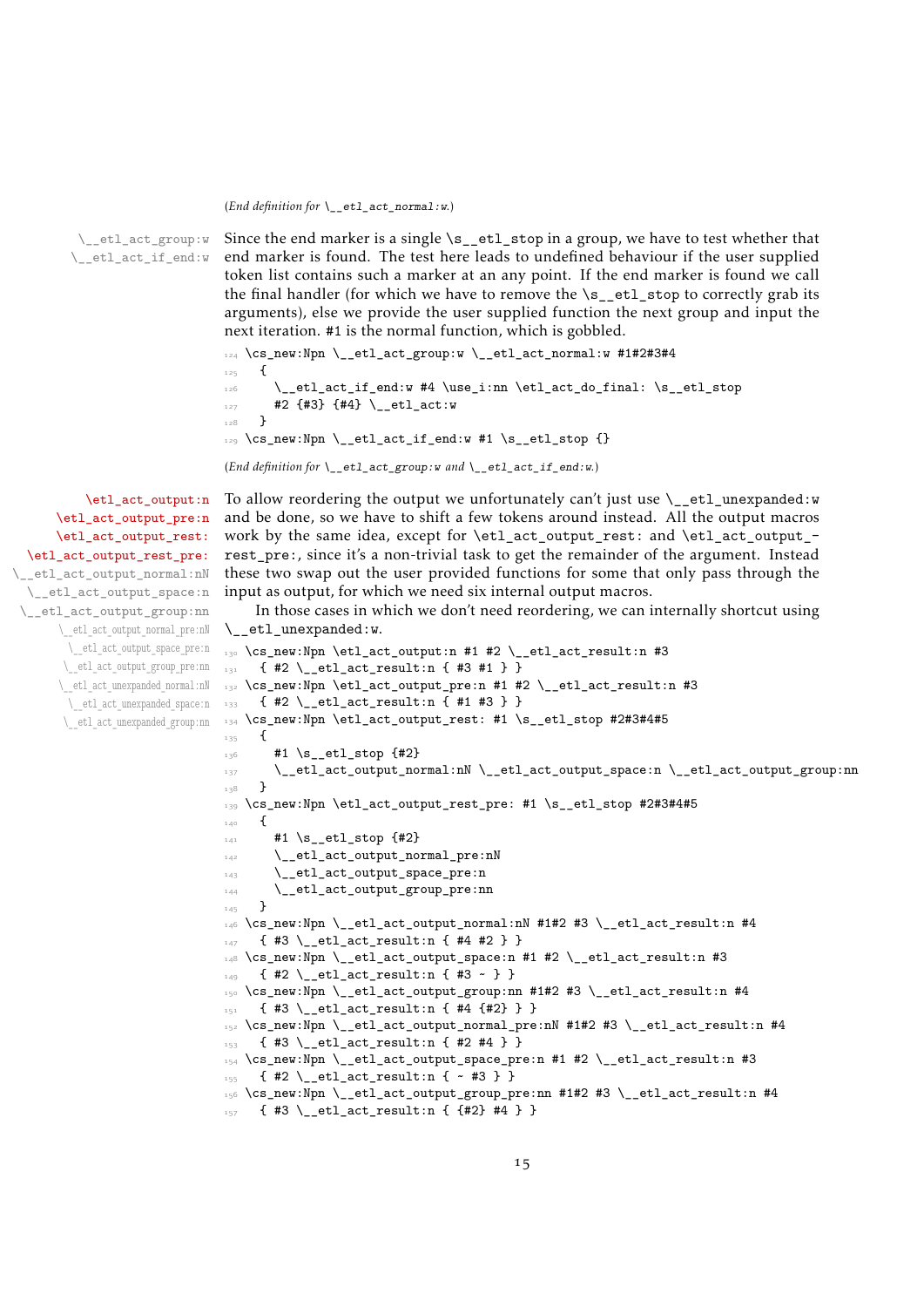```
_{158} \cs_new:Npn \__etl_act_unexpanded_normal:nN #1 { \exp_not:N }
```

```
_{159} \cs_new:Npn \__etl_act_unexpanded_space:n #1 { ~ }
```
<span id="page-15-2"></span>160 \cs\_new:Npn \\_\_etl\_act\_unexpanded\_group:nn #1#2 { { \\_\_etl\_unexpanded:w {#2} } }

(*End definition for* \etl\_act\_output:n *and others. These functions are documented on page [3](#page-2-2).*)

\\_\_etl\_act\_unexpanded\_rest:w \\_\_etl\_act\_unexpanded\_rest\_aux:w \\_\_etl\_act\_unexpanded\_rest\_aux:n \\_\_etl\_act\_unexpanded\_rest\_done:w <span id="page-15-14"></span>This function tries to shortcut as much as possible to output the remainder of the token list in an unchanged way. This can be done by grabbing everything up to the next opening brace (since the stop marker is contained in a group), outputting that, and checking whether we're done. If not output the next group and loop. The first step removes the act code.

Drawback of this is that spaces and braces are not normalised for the remainder of that call (which is what we had documented).

```
161 \cs_new:Npn \__etl_act_unexpanded_rest:w #1 \__etl_act:w #2#
162 \frac{1}{2}\lambda_{-}etl_unexpanded:w {#2}
164 \__etl_act_unexpanded_rest_aux:n
165 }
166 \cs_new:Npn \__etl_act_unexpanded_rest_aux:w #1#
167 \frac{1}{2}\frac{168}{168} \_etl_unexpanded:w {#1}
169 \__etl_act_unexpanded_rest_aux:n
170 }
171 \text{ Cs_new: Npn } \_\text{etlact\_unexpanded\_rest\_aux:n #1}172 {
173 \__etl_act_if_end:w #1 \__etl_act_unexpanded_rest_done:w \s__etl_stop
174 { \_etl_unexpanded:w {#1} }
175 \__etl_act_unexpanded_rest_aux:w
176 }
177 \cs_new:Npn \__etl_act_unexpanded_rest_done:w
178 \s__etl_stop #1 \__etl_act_unexpanded_rest_aux:w
179 . \s etl stop #2#3#4#5
\lambda_{180} \__etl_act_result:n #6#7
181 {}
(End definition for \__etl_act_unexpanded_rest:w and others.)
```
[\etl\\_act\\_status:n](#page-2-4) Just switch out the status which is stored immediately after \s\_\_etl\_stop.

```
182 \cs_new:Npn \etl_act_status:n #1 #2 \s__etl_stop #3
183 { #2 \s__etl_stop {#1} }
```
<span id="page-15-9"></span>(*End definition for* \etl\_act\_status:n*. This function is documented on page [3](#page-2-4).*)

[\etl\\_act\\_put\\_back:n](#page-3-1) Place the first argument after the next iteration of the loop. This macro might strip a set of braces around #2, because it could happen that the user provided code only leaves one group between this functions argument and  $\_{et}$  act:w, but that would arguably be wrong input anyway, an easy fix would be to use

```
\cs_new:Npn \etl_act_put_back:n #1
  \{ \@Q_{act.put}\back:nw \#1\} \prg_do_nothing: \}\cos_new: Npn \@act.put-back:nw #1 #2 \@act:w { #2 \@act:w #1 }instead of:
184 \text{ } \csc 1new:Npn \etl_act_put_back:n #1 #2 \__etl_act:w { #2 \__etl_act:w #1 }
```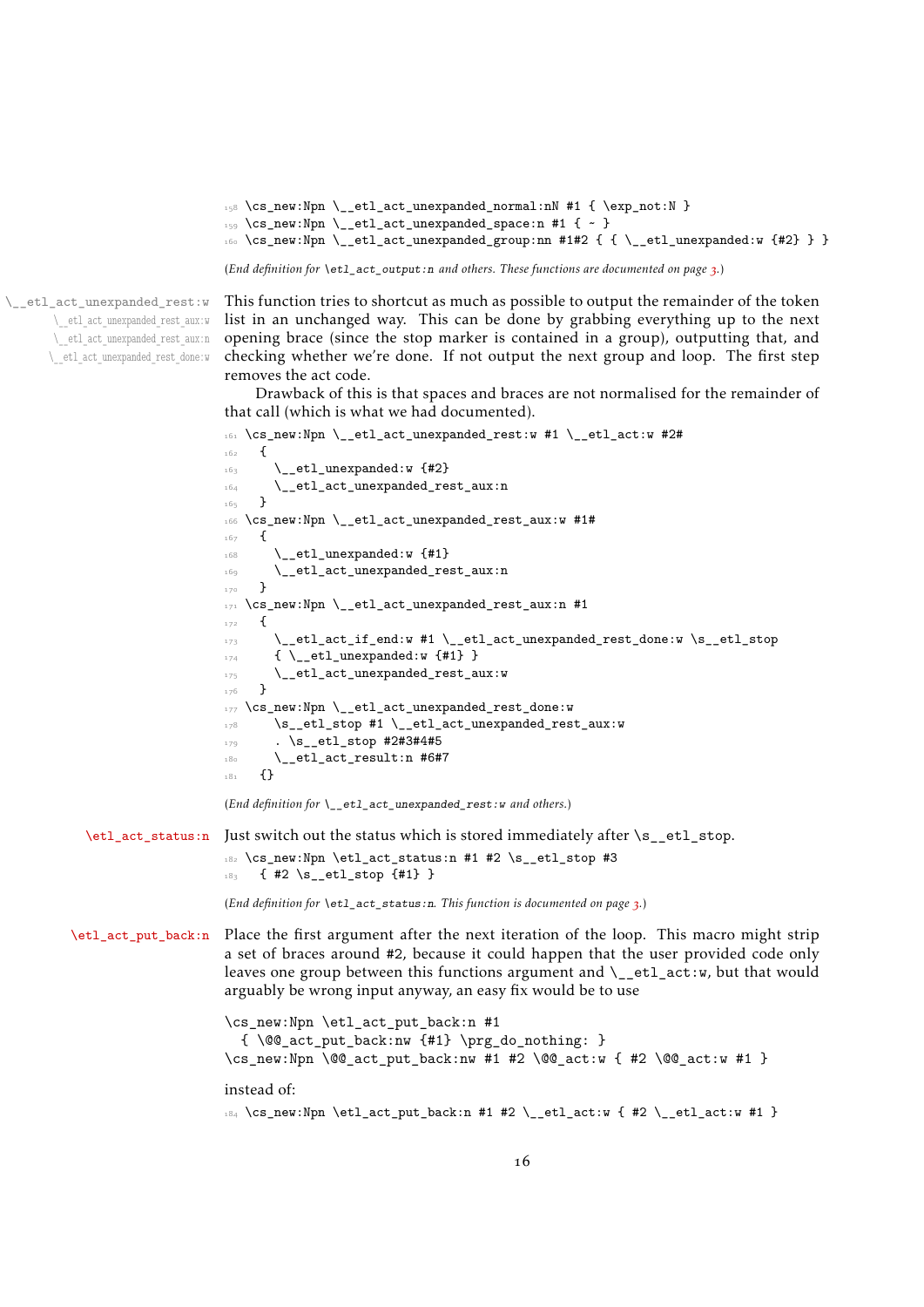<span id="page-16-27"></span><span id="page-16-26"></span><span id="page-16-25"></span><span id="page-16-24"></span><span id="page-16-22"></span><span id="page-16-21"></span><span id="page-16-20"></span><span id="page-16-18"></span><span id="page-16-15"></span><span id="page-16-14"></span><span id="page-16-13"></span><span id="page-16-12"></span><span id="page-16-9"></span><span id="page-16-8"></span><span id="page-16-7"></span><span id="page-16-6"></span><span id="page-16-5"></span><span id="page-16-4"></span><span id="page-16-3"></span><span id="page-16-2"></span><span id="page-16-1"></span><span id="page-16-0"></span>(*End definition for* \etl\_act\_put\_back:n*. This function is documented on page [4](#page-3-1).*)

<span id="page-16-23"></span><span id="page-16-19"></span><span id="page-16-17"></span><span id="page-16-16"></span><span id="page-16-11"></span><span id="page-16-10"></span>

| \etl_act_switch_normal:n                                                               | \etl_act_switch:nnn Pretty straight forward, just switch out the user provided functions for the new argu-<br>ment.                                                                                                                                                                                                                                                                                                                                                                                                                                                                                                                                                                                                  |
|----------------------------------------------------------------------------------------|----------------------------------------------------------------------------------------------------------------------------------------------------------------------------------------------------------------------------------------------------------------------------------------------------------------------------------------------------------------------------------------------------------------------------------------------------------------------------------------------------------------------------------------------------------------------------------------------------------------------------------------------------------------------------------------------------------------------|
| \etl_act_switch_space:n<br>\etl_act_switch_group:n                                     | 185 \cs_new:Npn \etl_act_switch:nnn #1#2#3 #4 \s__etl_stop #5#6#7#8<br>{ #4 \s__etl_stop {#5} {#1} {#2} {#3} }<br>186<br>187 \cs_new:Npn \etl_act_switch_normal:n #1 #2 \s__etl_stop #3#4<br>$\{ #2 \s_elt1, stop \{#3\} \{#1\} \}$<br>188<br>\cs_new:Npn \etl_act_switch_space:n #1 #2 \s__etl_stop #3#4#5<br>189<br>{ #2 \s__etl_stop {#3} {#4} {#1} }<br>190<br>191 \cs_new:Npn \etl_act_switch_group:n #1 #2 \s__etl_stop #3#4#5#6<br>{ #2 \s__etl_stop {#3} {#4} {#5} {#1} }<br>192<br>(End definition for \et1_act_switch:nnn and others. These functions are documented on page 4.)                                                                                                                           |
|                                                                                        |                                                                                                                                                                                                                                                                                                                                                                                                                                                                                                                                                                                                                                                                                                                      |
| \etl_act_do_final:<br>\etl_act_break:<br>\etl_act_break_discard:<br>\etl_act_break:n   | These are different forms to end the loop. The first will gobble the remainder and apply<br>the final action on the token list currently stored for output.<br>The break variants will gobble the final action and output what's currently there<br>(except for the discard variant).                                                                                                                                                                                                                                                                                                                                                                                                                                |
| \etl_act_break_pre:n<br>\etl_act_break_post:n                                          | 193 \cs_new:Npn \etl_act_do_final: #1 \s__etl_stop #2#3 \__etl_act_result:n #4#5<br>${45$ ${42}$ ${44}$<br>194<br>\cs_new:Npn \etl_act_break: #1 \__etl_act_result:n #2#3 { \__etl_unexpanded:w {#2} }<br>195<br>196 \cs_new:Npn \etl_act_break_discard: #1 \__etl_act_result:n #2#3 {}<br>$_{197}$ \cs_new:Npn \etl_act_break:n #1 #2 \__etl_act_result:n #3#4<br>$\{ \setminus _{\texttt{etl\_unexpanded}:w \{ \# 1\}} \}$<br>198<br>\cs_new:Npn \etl_act_break_pre:n #1 #2 \__etl_act_result:n #3#4<br>199<br>$\{ \ \_{\_}ett \_$ unexpanded:w $\{  #1  #3  } \}$<br>200<br>\cs_new:Npn \etl_act_break_post:n #1 #2 \__etl_act_result:n #3#4<br>201<br>$\{ \ \ \}_{\_}$ etl_unexpanded:w $\{  #3 #1 \} \}$<br>202 |
|                                                                                        | (End definition for $\text{let}_\text{act_do\_final}$ : and others. These functions are documented on page 4.)                                                                                                                                                                                                                                                                                                                                                                                                                                                                                                                                                                                                       |
| \etl_act_apply_to_rest:n                                                               | This function can be used to get the remainder of the input $\langle \text{token list} \rangle$ and apply<br>some user code on it. To get past the user code we use $\setminus$ et l expanded: w with a brace<br>trick. The heavy lifting is done by \__etl_act_get_rest:w. The \prg_do_nothing:<br>prevents accidental brace stripping and will be removed by $\_{\text{etl}_\text{act}_\text{get}_\text{rest}:w.}$                                                                                                                                                                                                                                                                                                 |
|                                                                                        | 203 \cs_new:Npn \etl_act_apply_to_rest:n #1<br>€                                                                                                                                                                                                                                                                                                                                                                                                                                                                                                                                                                                                                                                                     |
|                                                                                        | 204<br>\__etl_expanded:w {\__etl_unexpanded:w {#1} { \if_false: }} \fi:<br>205<br>\__etl_act_get_rest:w \prg_do_nothing:<br>206<br>}<br>207                                                                                                                                                                                                                                                                                                                                                                                                                                                                                                                                                                          |
|                                                                                        | (End definition for \etl_act_apply_to_rest:n. This function is documented on page 4.)                                                                                                                                                                                                                                                                                                                                                                                                                                                                                                                                                                                                                                |
| \__etl_act_get_rest:w                                                                  | This macro should be used with two unbalanced opening braces before it and inside an<br>\_etl_expanded:w context with a \prg_do_nothing: following it to prevent acciden-<br>tal brace stripping. It'll expand to the remainder of the input (token list) followed by<br>a closing brace and leaves everything else untouched.                                                                                                                                                                                                                                                                                                                                                                                       |
| \__etl_act_get_rest_aux:nw<br>\__etl_act_get_rest_aux:nn<br>\__etl_act_get_rest_done:w | 208 \cs_new:Npn \__etl_act_get_rest:w #1 \__etl_act:w #2#<br>€<br>209<br>\__etl_unexpanded:w {#2}<br>210<br>\__etl_act_get_rest_aux:nn {#1}<br>211                                                                                                                                                                                                                                                                                                                                                                                                                                                                                                                                                                   |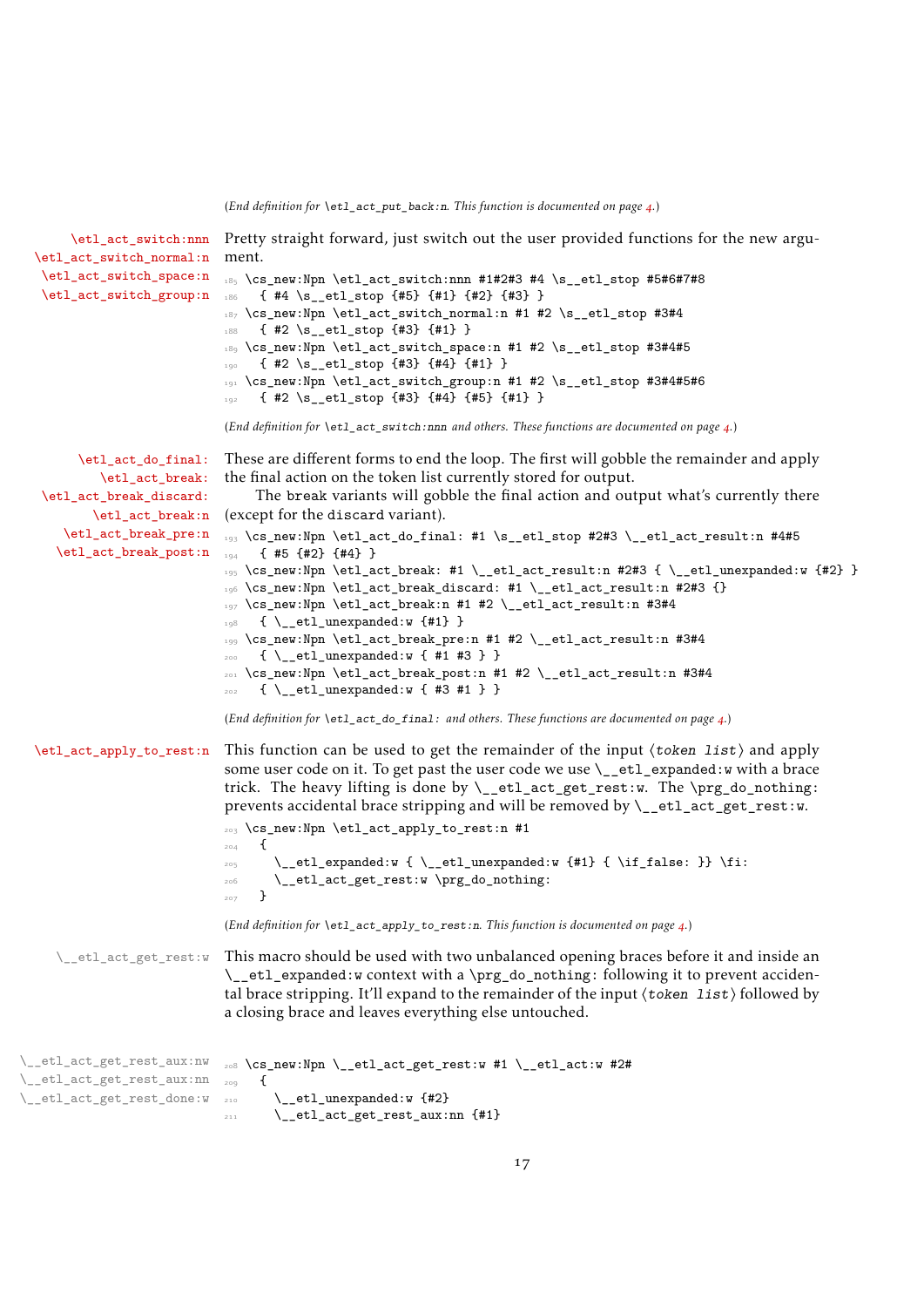```
212 }
213 \cs_new:Npn \__etl_act_get_rest_aux:nw #1 #2#
\overline{\phantom{a}}<sub>214</sub> \overline{\phantom{a}}\sum_{215} \_etl_unexpanded:w {#2}
\sum_{216} \__etl_act_get_rest_aux:nn {#1}
217 }
```
Each group might be the end marker, so we check that, else leave the group there and grab until the next group starts.

```
218 \cs_new:Npn \__etl_act_get_rest_aux:nn #1#2
219 {
220 \__etl_act_if_end:w #2 \__etl_act_get_rest_done:w \s__etl_stop
\frac{221}{221} { \_etl_unexpanded:w {#2} }
222 \__etl_act_get_rest_aux:nw {#1}
223 }
```
This closes the two unbalanced opening braces (ending the  $\_{et}$  etl\_expanded:w context) and puts the remaining code back in the input stream (as well as the now empty next \\_\_etl\_act:w step). The \exp\_after:wN removes the leading \prg\_do\_nothing:.

```
224 \cs_new:Npn \__etl_act_get_rest_done:w \s__etl_stop #1 \__etl_act_get_rest_aux:nw #2
225 {
226 \if_false: {{ \fi: } \exp_after:wN }
```

```
227 #2
\sum_{228} \__etl_act:w {\s__etl_stop }
229 - 7
```

```
(End definition for \__etl_act_get_rest:w and others.)
```
# <span id="page-17-0"></span>2.5 Expandable tests

[\etl\\_token\\_if\\_eq\\_p:NN](#page-5-1) [\etl\\_token\\_if\\_eq:NN](#page-5-1)TF <span id="page-17-6"></span>We consider two tokens equal when they have the same meaning and the same string representation. This isn't always correct. If an active character is let to the same character with a different category code those two tokens aren't distinguishable by expansion, *afaik*. To get the optimisation of \prg\_new\_conditional:Npnn we use \if\_false: and turn it true if both tests are true (this is easier than coding all four variants by hand, even though that could give slightly better performance). The exception being the TF variant, since that is used in the inner loop of many functions. The braces around the arguments of \token\_if\_eq\_meaning:NNT are necessary because of the first step of expansion applied to that function.

```
230 \exp_args:Nno \use:n { \cs_new:Npn \etl_token_if_eq:NNTF #1#2 }
231 \frac{1}{2}232 \token_if_eq_meaning:NNT {#1} {#2} { \str_if_eq:nnT #1#2 \use_ii:nnn }
233 \use_ii:nn
234 }
235 \exp args:Nno
_{236} \use:n { \prg_new_conditional:Npnn \etl_token_if_eq:NN #1#2 { T , F , p } }
237 {
238 \token_if_eq_meaning:NNT {#1} {#2} { \str_if_eq:nnT #1#2 \__etl_turn_true:w }
239 \if_false:
240 \prg_return_true:
_{241} \else:
242 \prg_return_false:
\begin{matrix} 243 \\ 344 \end{matrix} \fi:
244
```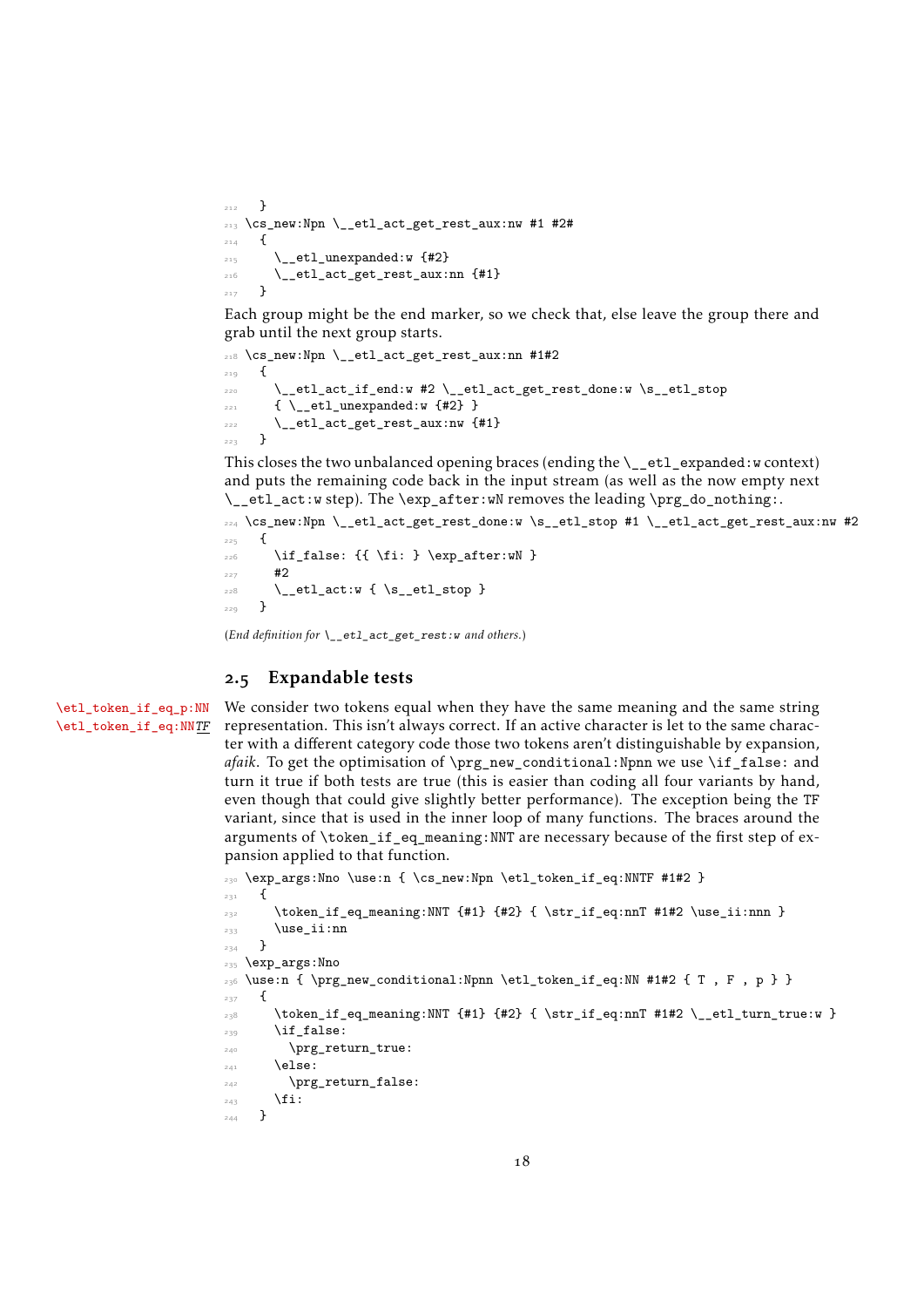<span id="page-18-29"></span><span id="page-18-28"></span><span id="page-18-27"></span><span id="page-18-26"></span><span id="page-18-24"></span><span id="page-18-23"></span><span id="page-18-22"></span><span id="page-18-21"></span><span id="page-18-20"></span><span id="page-18-18"></span><span id="page-18-16"></span><span id="page-18-15"></span><span id="page-18-14"></span><span id="page-18-13"></span><span id="page-18-12"></span><span id="page-18-11"></span><span id="page-18-10"></span><span id="page-18-9"></span><span id="page-18-8"></span><span id="page-18-7"></span><span id="page-18-4"></span><span id="page-18-3"></span><span id="page-18-2"></span><span id="page-18-0"></span>(*End definition for* \etl\_token\_if\_eq:NNTF*. This function is documented on page [6](#page-5-1).*)

```
\etl_token_if_in_p:nN
     \etl_token_if_in:nNTF
      \__etl_token_if_in:NnN
                            Searching for just a single token is rather easy, we just loop over the list and compare
                            the N-type tokens to the one token provided. If we find a match we break and return
                            true, else we'll return false eventually.
                            245 \exp args:Nno
                            _{246} \use:n { \prg_new_conditional:Npnn \etl_token_if_in:nN #1#2 { TF , T , F , p } }
                            247 {
                            248 \_etl_act:nnnnnnn
                            \angle<sub>249</sub> \__etl_token_if_in:NN \use_none:n \use_none:nn
                            250 \__etl_act_just_result:nn
                            251 {42}252 \if_false:
                             253 {#1}
                             254 \prg_return_true:
                             255 \else:
                            256 \prg_return_false:
                            257 \fi:
                            258 }
                            259 \exp_args:Nno \use:n { \cs_new:Npn \__etl_token_if_in:NN #1#2 }
                            260 - 5261 \etl_token_if_eq:NNTF {#1} {#2} { \etl_act_break:n \if_true: } {}
                             262 }
                            (End definition for \etl_token_if_in:nNTF and \__etl_token_if_in:NnN. This function is documented on page
                             6.)
\etl_token_if_in_deep_p:nN
\etl_token_if_in_deep:nNTF
\__etl_token_if_in_deep:Nn
                            The deep variant just has to recursively call itself on groups to also search those.
                            263 \exp_args:Nno \use:n
                            _{264} { \prg_new_conditional:Npnn \etl_token_if_in_deep:nN #1#2 { TF , T , F , p } }
                            265 {
                            266 \_etl_act:nnnnnnn
                            \verb|267| \__etl_token_if_in:NN \use_none:n \__etl_token_if_in_deep:Nn
                             268 \__etl_act_just_result:nn
                             269 \{112\}270 \if_false:
                             271 {41}272 \prg_return_true:
                            273 \else:
                            274 \prg_return_false:
                            275 \fi:
                            276 }
                            277 \exp_args:Nno \use:n { \cs_new:Npn \__etl_token_if_in_deep:Nn #1#2 }
                            \frac{278}{\text{1} \times \text{1} \times \text{1}} \{ \text{1} \times \text{1} \times \text{1} \}(End definition for \etl_token_if_in_deep:nNTF and \__etl_token_if_in_deep:Nn. This function is docu-
                            mented on page 7.)
           \etl_if_eq_p:nn
           \etl_if_eq:nnTF
    \__etl_if_eq_normal:nN
   \__etl_if_eq_normal:NnN
      \__etl_if_eq_space:n
     \__etl_if_eq_group:nn
    \__etl_if_eq_group:nnn
     \__etl_if_eq_final:nn
                            The test needs to compare the full lists on a token-by-token basis. One of the two lists
                            is stored inside the status the other is processed. The act code will then leave either
                            \if_false: or \if_true: in the input stream.
                            279 \exp_args:Nno
                            280 \use:n { \prg_new_conditional:Npnn \etl_if_eq:nn #1#2 { TF , T , F , p } }
                            281 {
```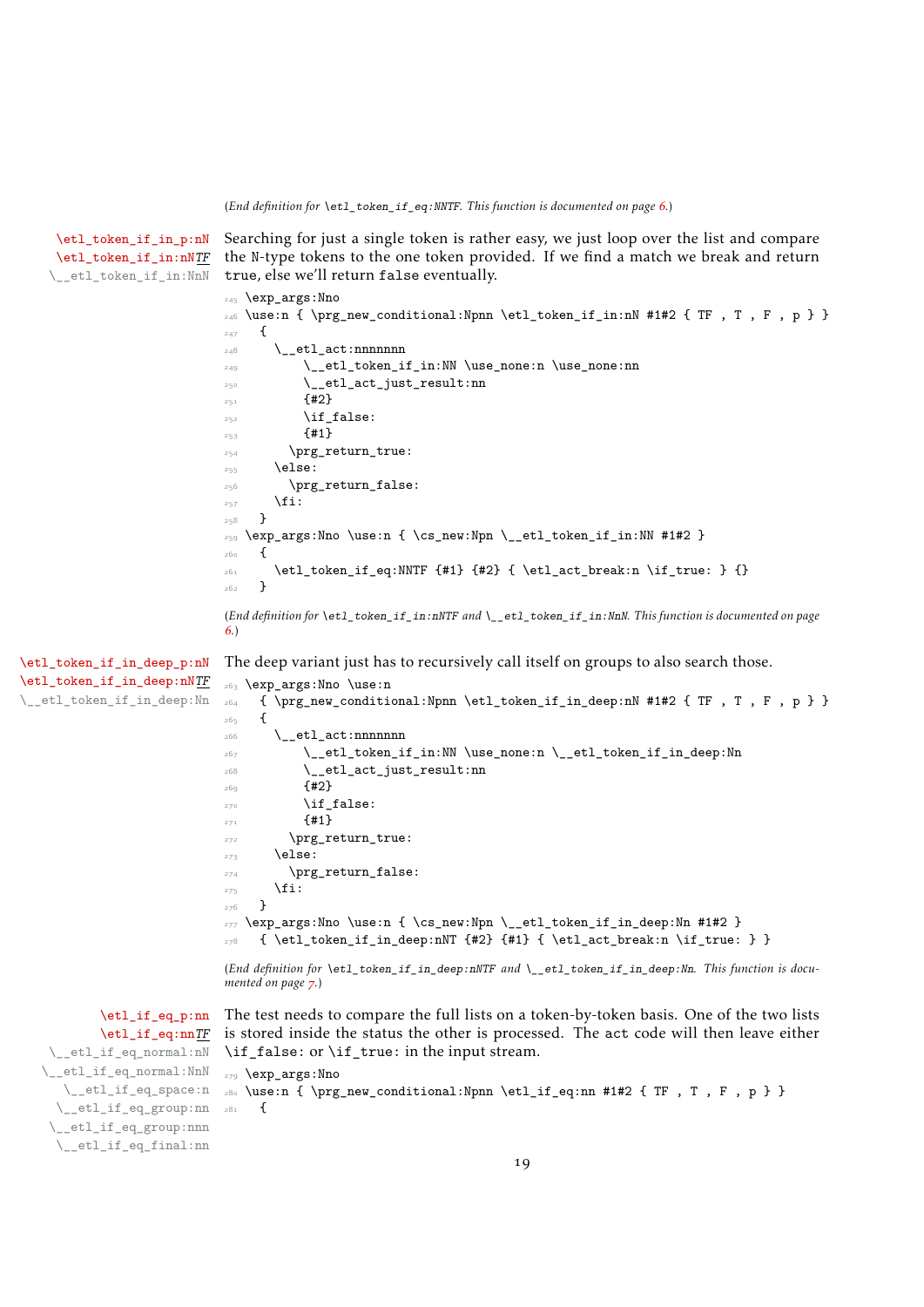```
282 \__etl_act:nnnnnnn
283 \qquad \qquad \setminus \_ {\tt-etl\_if\_eq\_normal:nN}284 \qquad \qquad etl_if_eq_space:n
285 \qquad \qquad \searrow etl_if_eq_group:nn
286 \qquad \qquad \setminus \underline{\phantom{0}} etl_if_eq_final:nn
287 \{42\}288 {}
289 {41}290 \prg_return_true:
291 \else:
292 \prg_return_false:
293 \fi:
294 }
```
<span id="page-19-22"></span><span id="page-19-21"></span><span id="page-19-20"></span><span id="page-19-4"></span>To compare the next token we need to check whether the status is already empty (which would mean that token list is longer, hence not equal), if it's not empty and the head is N-type we compare these two (the test here for N-type fails for empty arguments, hence we have to test this separately). If they are equal we store the rest of the second token list in the status and go on with the loop, else we break out and return false.

```
295 \exp_args:Nno \use:n { \cs_new:Npn \__etl_if_eq_normal:nN #1#2 }
<sub>296</sub> {
\frac{297}{297} \__etl_if_empty:nT {#1} { \etl_act_break:n \if_false: }
\texttt{298} \qquad \texttt{\textbackslash\_etl\_if\_head\_is\_N\_type:nTF} {#1}
299 {
300 \exp_after:wN \__etl_if_eq_normal:NnN
301 \__etl_expanded:w {\__etl_split_first:w #1 }
302 #2
303 }
_{304} { \etl_act_break:n \if_false: }
305 }
\textsubscript{306} \text{~exp\_args:} Nno \use:n { \cs_new:Npn \__etl_if_eq_normal:NnN #1#2#3 }
307 {
308 \etl_token_if_eq:NNTF {#1} {#3}
309 { \etl_act_status:n {#2} }
310 { \etl_act_break:n \if_false: }
311 }
```
<span id="page-19-11"></span><span id="page-19-9"></span><span id="page-19-7"></span><span id="page-19-6"></span><span id="page-19-1"></span>Spaces are pretty similar, but easier, we don't need to split of the first token in a complicated manner, instead we just gobble a leading space.

```
312 \exp_args:Nno \use:n { \cs_new:Npn \__etl_if_eq_space:n #1 }
313 {
\frac{314}{2} \_etl_if_head_is_space:nTF {#1}
315 { \exp_after:wN \etl_act_status:n \exp_after:wN { \__etl_rm_space:w #1 } }
_{3^{16}} \qquad \qquad { \etl_act_break:n \if_false: }
317 }
```
<span id="page-19-8"></span>Groups are similarly handled to normal arguments, but instead of comparing only two tokens we have to compare by recursion.

```
318 \exp_args:Nno \use:n { \cs_new:Npn \__etl_if_eq_group:nn #1 }
319 \bigcup320 \__etl_if_head_is_group:nTF {#1}
3^{21} {
322 \exp_after:wN \__etl_if_eq_group:nnn
\setminus_etl_expanded:w { \setminus_etl_split_first:w #1 }
324
```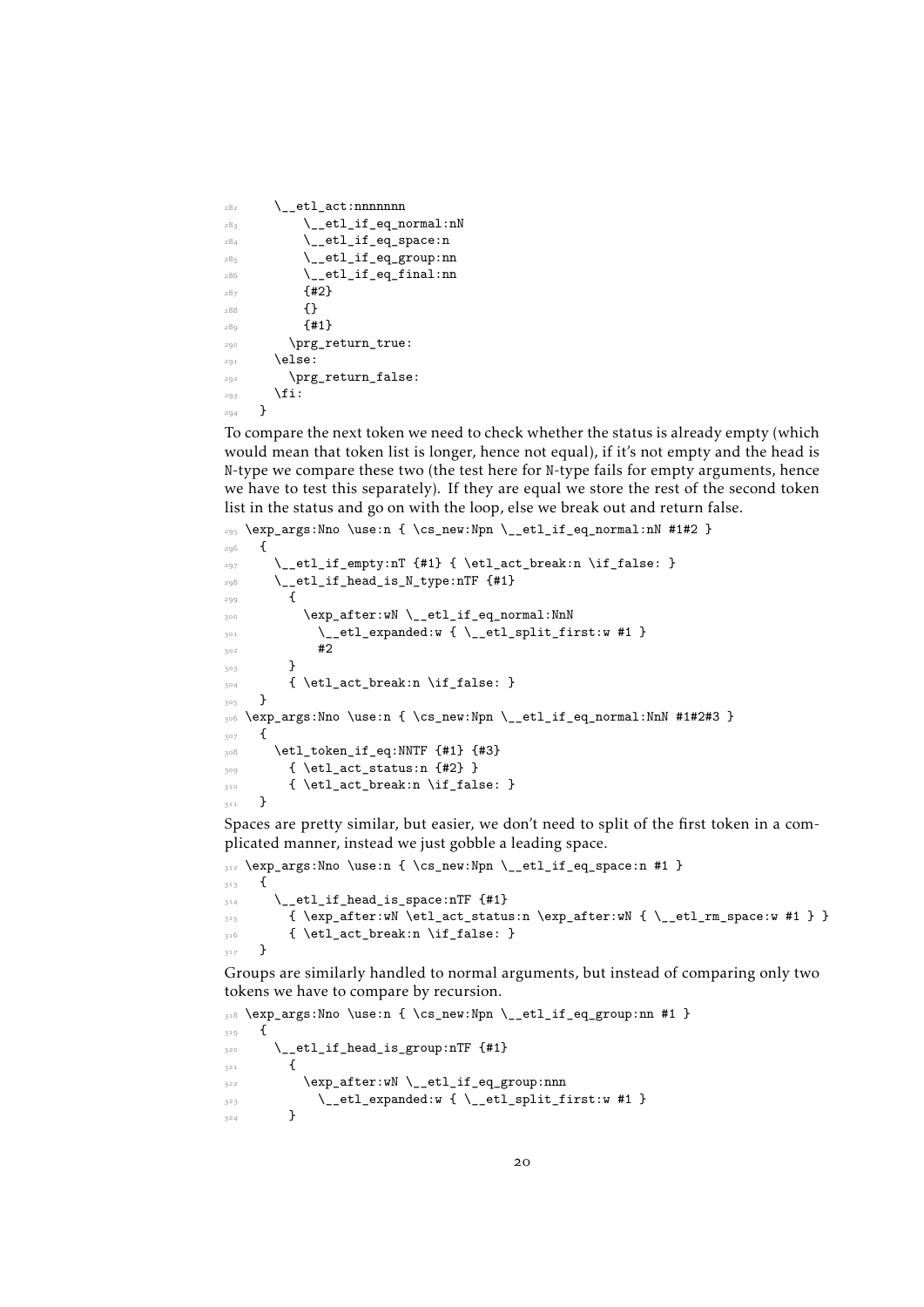```
_{325} { \etl_act_break:n \if_false: }
326 }
327 \exp_args:Nno \use:n { \cs_new:Npn \__etl_if_eq_group:nnn #1#2#3 }
328 {
_{329} \etl_if_eq:nnTF {#1} {#3}
_{330} { \etl_act_status:n {#2} }
_{331} { \etl_act_break:n \if_false: }
332 }
```
<span id="page-20-8"></span><span id="page-20-4"></span>Finally, if the loop didn't break until the first token list is empty we just have to make sure that the second list is also empty by now. If that's the case the two are equal, else not. We need to leave either true or false (protected against the \\_\_etl\_expanded:w expansion) in the input.

```
333 \exp_args:Nno \use:n { \cs_new:Npn \__etl_if_eq_final:nn #1#2 }
334 {
335 \exp_after:wN
336 \__etl_unexpanded:w
337 \__etl_if_empty:nT {#1} { { \if_true: } \use_none:n } { \if_false: }
338 }
```
<span id="page-20-12"></span>(*End definition for* \etl\_if\_eq:nnTF *and others. This function is documented on page [7](#page-6-2).*)

# [\etl\\_if\\_in\\_p:nn](#page-6-3)

[\etl\\_if\\_in:nn](#page-6-3)TF \\_\_etl\_if\_in\_normal:nN \_etl\_if\_in\_normal:nnnN \\_\_etl\_if\_in\_normal:NnnnN \\_\_etl\_if\_in\_space:n \\_\_etl\_if\_in\_space:nnn \\_\_etl\_if\_in\_group:nn \\_\_etl\_if\_in\_group:nnnn \\_\_etl\_if\_in\_group:nnnnn \\_\_etl\_if\_in\_put\_back:n

```
\etl_if_in:nn has to reevaluate every token but the very first in order to compare
them, else something like aab wouldn't contain ab according to the test, because the
second a would've been gobbled. For this we need \_{etl\_it\_if\_in\_put} back:n which
will remove the first token (we need to watch out for spaces) and puts the rest back
using \etl_act_put_back:n.
```

```
339 \exp_args:Nno \use:n { \cs_new:Npn \__etl_if_in_put_back:n #1 }
340 {
\frac{341}{341} \ etl_if_head_is_space:nTF {#1}
\{ \exp_{\text{start}} \setminus \text{let}\_\text{back:n} \exp_{\text{after}:wN} \{ \_{\text{true}} \neq 1 \} \}_343 { \exp_after:wN \etl_act_put_back:n \exp_after:wN { \use_none:n #1 } }
344 }
```
<span id="page-20-7"></span>As already said, we'll need to reinsert some tokens, and we'll might have to revert what was already matched, so inside of the status we store the remainder of the pattern which needs to be matched, followed by the entire pattern, followed by the tokens which were already matched (and might need to be put back). As soon as the pattern is matched the remainder will be empty and we'll leave \if\_true: in the input, at the end of the entire list we'll leave \if\_false:, which we store in the prefilled output. The emptiness of the pattern will be checked before the next token is evaluated, so the trailing space after #1 does no harm but allows the token list to end in the pattern.

All of the macros used as arguments to  $\_{et}$  at  $\$ innnnnnn will need to unbrace the status which will then lead to three arguments. Else this is pretty much the same idea as \etl\_if\_eq:nnTF.

```
345 \exp_args:Nno
346 \use:n { \prg_new_conditional:Npnn \etl_if_in:nn #1#2 { TF, T, F, p } }
\overline{347} {
348 \ etl act:nnnnnnn
349 \__etl_if_in_normal:nN \__etl_if_in_space:n \__etl_if_in_group:nn
350 \__etl_act_just_result:nn
351 { { #2 } { #2 } {} }
\int_{352} \if false:
353 \{ #1 \sim \}
```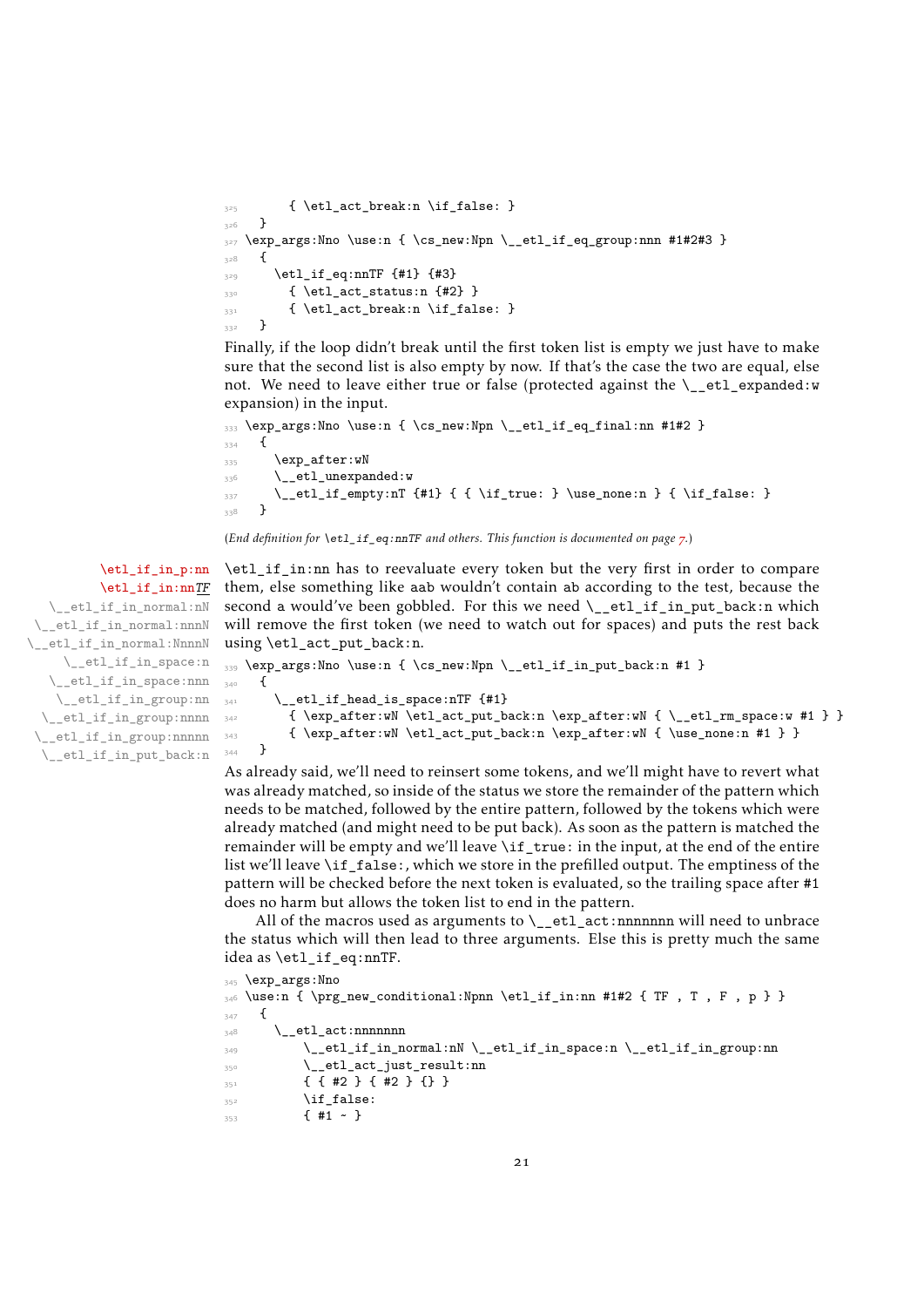```
354 \prg_return_true:
355 \else:
356 \prg_return_false:
357 \fi:
358 }
```
<span id="page-21-26"></span>Just like  $\cup$ \_etl\_if\_in\_group:nn,  $\cup$ \_etl\_if\_in\_normal:nN needs to split off the first token of the pattern, for which  $\setminus$  etl split first:w is used, and  $\setminus$  etl if in space:n needs to trim off a leading space.

```
359 \text{ \&\n 259} \cs_new:Npn \__etl_if_in_normal:nN #1 { \__etl_if_in_normal:nnnN #1 }
360 \exp_args:Nno \use:n { \cs_new:Npn \__etl_if_in_normal:nnnN #1#2#3#4 }
361 {
\frac{362}{ } \_etl_if_empty:nT {#1} { \etl_act_break:n \if_true: }
363 \__etl_if_head_is_N_type:nTF {#1}
364 {
365 \exp_after:wN \__etl_if_in_normal:NnnnN
366 \__etl_expanded:w { \__etl_split_first:w #1 } {#2} {#3} #4
367 }
368 {
369 \etl_act_status:n { {#2} {#2} {} }
\sum_{370} \__etl_if_in_put_back:n { #3 #4 }
371 }
372 }
373 \exp_args:Nno \use:n { \cs_new:Npn \__etl_if_in_normal:NnnnN #1#2#3#4#5 }
374 {
375 \etl_token_if_eq:NNTF {#1} {#5}
376 { \etl_act_status:n { {#2} {#3} {#4#5} } }
\overline{\mathbf{3}}\sum_{378} \__etl_if_in_put_back:n { #4 #5 }
_{379} \etl_act_status:n { {#3} {#3} {} }
380 }
381 }
382 \text{ } \csc \text{ }new:Npn \__etl_if_in_space:n #1 { \__etl_if_in_space:nnn #1 }
383 \exp_args:Nno \use:n { \cs_new:Npn \__etl_if_in_space:nnn #1#2#3 }
384 \sim f
\frac{385}{ } \__etl_if_empty:nT {#1} { \etl_act_break:n \if_true: }
386 \__etl_if_head_is_space:nTF {#1}
387 \uparrow388 \exp_after:wN \etl_act_status:n \exp_after:wN
389 { \exp_after:wN { \__etl_rm_space:w #1 } {#2} { #3 ~ } }
390 }
\overline{391} \overline{6}\sum_{392} \__etl_if_in_put_back:n { #3 ~ }
393 \etl_act_status:n { {#2} {#2} {} }
394 }
395 }
396 \cs_new:Npn \__etl_if_in_group:nn #1 { \__etl_if_in_group:nnnn #1 }
397 \text{ (exp-arg}:Nno \use:n { \cs_new:Npn \_etl_if_in_group:nnnn #1 }
398 {
\frac{399}{ } \__etl_if_empty:nT {#1} { \etl_act_break:n \if_true: }
_{400} \_etl_if_head_is_group:nTF {#1}
401 \{402 \exp_after:wN \__etl_if_in_group:nnnnn
\angle_etl_expanded:w { \angle_etl_split_first:w #1 }
```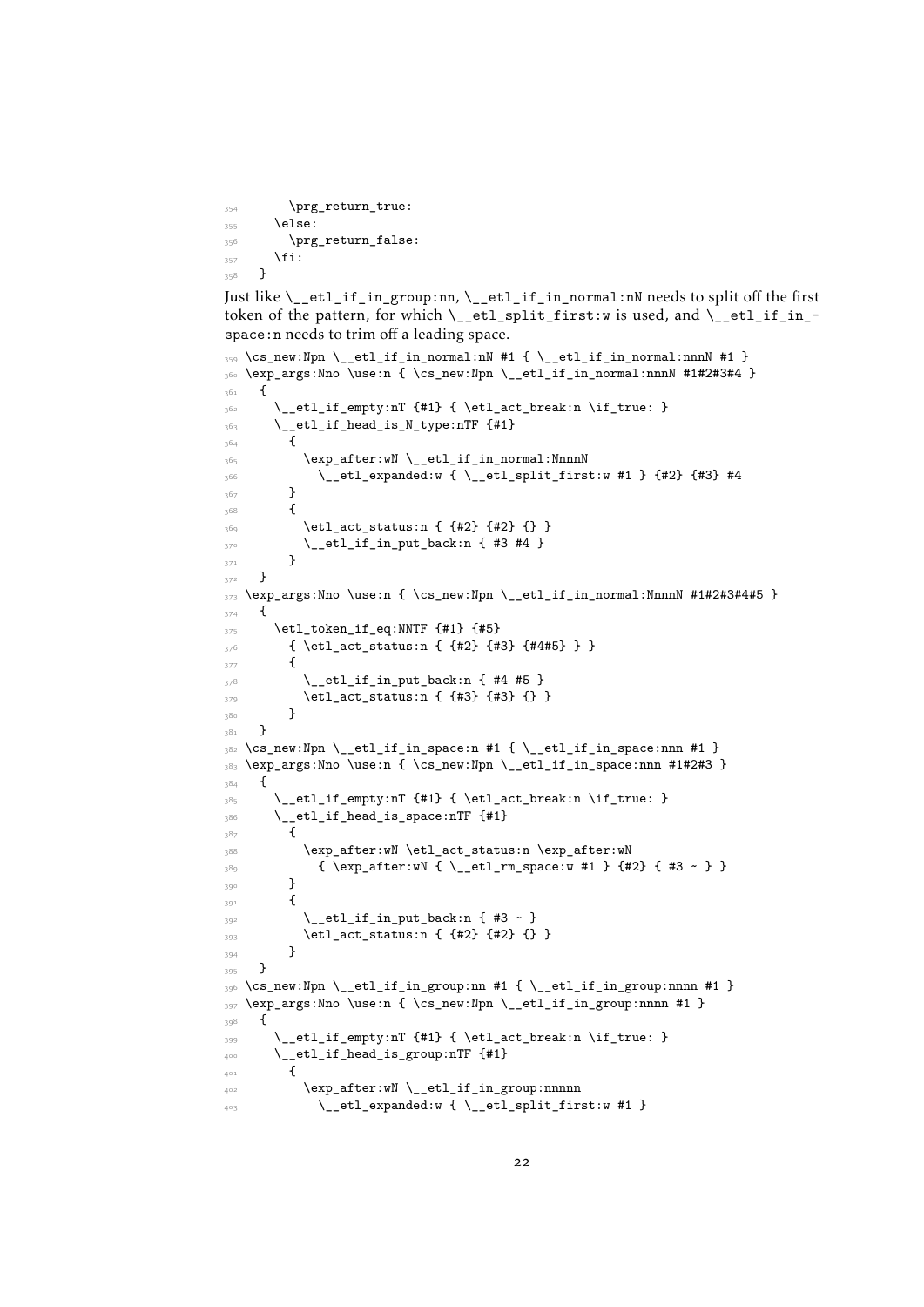```
404 }
405 { \__etl_if_in_group_false:nnn }
406 }
407 \exp_args:Nno \use:n { \cs_new:Npn \__etl_if_in_group:nnnnn #1#2#3#4#5 }
<sub>408</sub> {
_{409} \etl_if_eq:nnTF {#1} {#5}
410 { \etl_act_status:n { {#2} {#3} { #4 {#5} } } }
411 \{^{412} \__etl_if_in_put_back:n { #4 {#5} }
413 \etl_act_status:n { {#3} {#3} {} }
\overline{a_{14}} }
415 }
416 \exp_args:Nno \use:n { \cs_new:Npn \__etl_if_in_group_false:nnn #1#2#3 }
417 \frac{1}{2}^{418} \__etl_if_in_put_back:n { #2 {#3} }
_{419} \etl_act_status:n { {#1} {#1} {} }
420 }
```
<span id="page-22-10"></span><span id="page-22-9"></span><span id="page-22-1"></span>(*End definition for* \etl\_if\_in:nnTF *and others. This function is documented on page [7](#page-6-3).*)

<span id="page-22-15"></span>In essence this is the same as  $\text{etl}$  if in:nnTF, but additionally every time a group is encountered we need to search that group by recursion as well after directly comparing it to the pattern.

```
421 \exp_args:Nno
\Delta \use:n {\prg_new_conditional:Npnn \etl_if_in_deep:nn #1#2 { TF , T , F , p } }
423 \frac{1}{2}424 \__etl_act:nnnnnnn
425 \__etl_if_in_normal:nN \__etl_if_in_space:n \__etl_if_in_group_deep:nn
426 \__etl_act_just_result:nn
427 \{ \{ \#2 \} \{ \#2 \} \{ \}428 \if_false:
429 \{ H1 \sim \}430 \prg_return_true:
431 \else:
432 \prg_return_false:
433 \fi:
434 }
\frac{435}{15} \cs_new:Npn \__etl_if_in_group_deep:nn #1 { \__etl_if_in_group_deep:nnnn #1 }
436 \exp_args:Nno \use:n { \cs_new:Npn \__etl_if_in_group_deep:nnnn #1 }
437 {
\frac{438}{ } \__etl_if_empty:nT {#1} { \etl_act_break:n \if_true: }
\lambda_{439} \__etl_if_head_is_group:nTF {#1}
440 {
441 \exp_after:wN \__etl_if_in_group_deep:nnnnn
\setminus \_\texttt{etl\_expanded:w} { \setminus \_\texttt{etl\_split\_first:w} #1 }
443 }
444 { \__etl_if_in_group_deep_false:nnn }
445 }
_{446} \exp_args:Nno \use:n { \cs_new:Npn \_etl_if_in_group_deep:nnnnn #1#2#3#4#5 }
447 {
_{448} \etl_if_eq:nnTF {#1} {#5}
449 { \etl_act_status:n { {#2} {#3} { #4 {#5} } } }
450 {
\texttt{im\_deep:nnT {#5} {#3} { \etl\_act\_break:n \if\_true: }
```
## [\etl\\_if\\_in\\_deep\\_p:nn](#page-6-4) [\etl\\_if\\_in\\_deep:nn](#page-6-4)TF \\_\_etl\_if\_in\_group\_deep:nn \\_\_etl\_if\_in\_group\_deep:nnnn \\_\_etl\_if\_in\_group\_deep:nnnnn \\_\_etl\_if\_in\_group\_deep\_false:nnn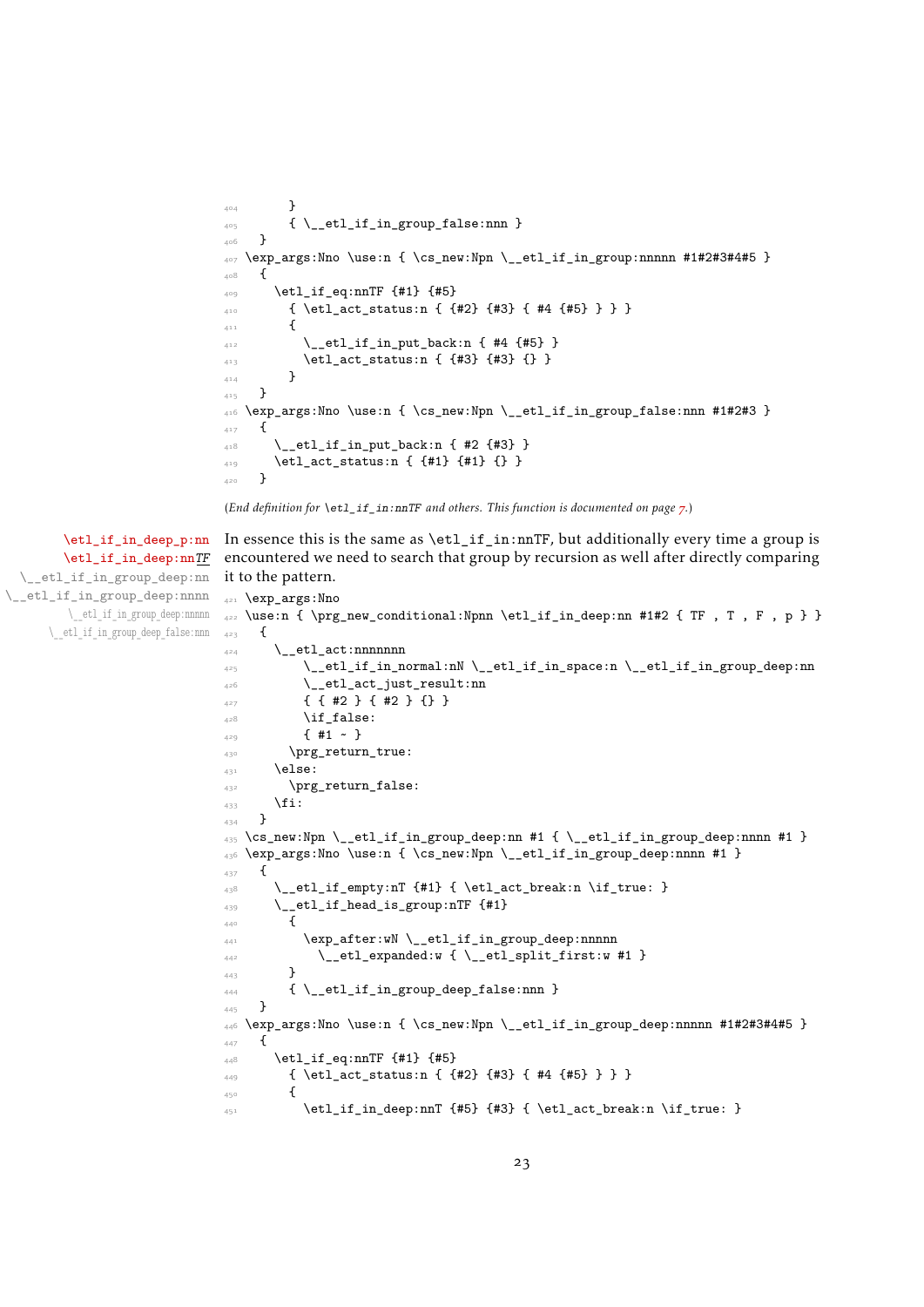```
\setminus _etl_if_in_put_back:n { #4 {#5} }
453 \etl_act_status:n { {#3} {#3} {} }
A \subseteq A455 }
_{456} \exp_args:Nno \use:n { \cs_new:Npn \__etl_if_in_group_deep_false:nnn #1#2#3 }
457 {
458 \etl_if_in_deep:nnT {#3} {#1} { \etl_act_break:n \if_true: }
\lambda_{459} \__etl_if_in_put_back:n { #2 {#3} }
460 \etl_act_status:n { {#1} {#1} {} }
461 }
```
<span id="page-23-18"></span><span id="page-23-9"></span><span id="page-23-7"></span>(*End definition for* \etl\_if\_in\_deep:nnTF *and others. This function is documented on page [7](#page-6-4).*)

# <span id="page-23-0"></span>2.6 Expandably modify token lists

[\etl\\_token\\_replace\\_all:nNn](#page-7-0) \\_\_etl\_token\_replace:NnnN <span id="page-23-11"></span>Replacing a single token (and in fact the same is true for all the replacement actions in this package) doesn't need reordering and no post processing, so we can use in place output using \\_\_etl\_unexpanded:w. We store the token we want to replace inside the act function, as well as an additional argument which will be executed once a replacement was done (this is used for the \etl\_token\_replace\_once:nNn function).

```
462 \exp_args:Nno \use:n { \cs_new:Npn \etl_token_replace_all:nNn #1#2#3 }
463 {
464 \etl act:nnnnnn
465 { \__etl_token_replace:NnnN #2 {} }
466 \__etl_act_unexpanded_space:n
467 \__etl_act_unexpanded_group:nn
468 \use_none:nn
469 \{43\}470 {41}471 }
472 \exp_args:Nno \use:n { \cs_new:Npn \__etl_token_replace:NnnN #1#2#3#4 }
473 \frac{1}{2}_{474} \etl_token_if_eq:NNTF {#1} {#4}
475 { \__etl_unexpanded:w {#3} #2 }
476 { \__etl_unexpanded:w {#4} }
477 }
```
<span id="page-23-21"></span><span id="page-23-20"></span><span id="page-23-10"></span><span id="page-23-3"></span>(*End definition for* \etl\_token\_replace\_all:nNn *and* \\_\_etl\_token\_replace:NnnN*. This function is documented on page [8](#page-7-0).*)

[\etl\\_token\\_replace\\_all\\_deep:nNn](#page-7-1) \\_\_etl\_token\_replace\_deep:Nnn Deep replacement is done by recursion. Since the deep variant will not execute any additional code we omit such an additional argument for it.

```
478 \exp_args:Nno \use:n { \cs_new:Npn \etl_token_replace_all_deep:nNn #1#2#3 }
479 \epsilon480 \etl act:nnnnnn
481 { \__etl_token_replace:NnnN #2 {} }
\angle etl_act_unexpanded_space:n
483 { \__etl_token_replace_deep:Nnn #2 }
484 \use_none:nn
485 {#3}
486 f#1}
487 }
```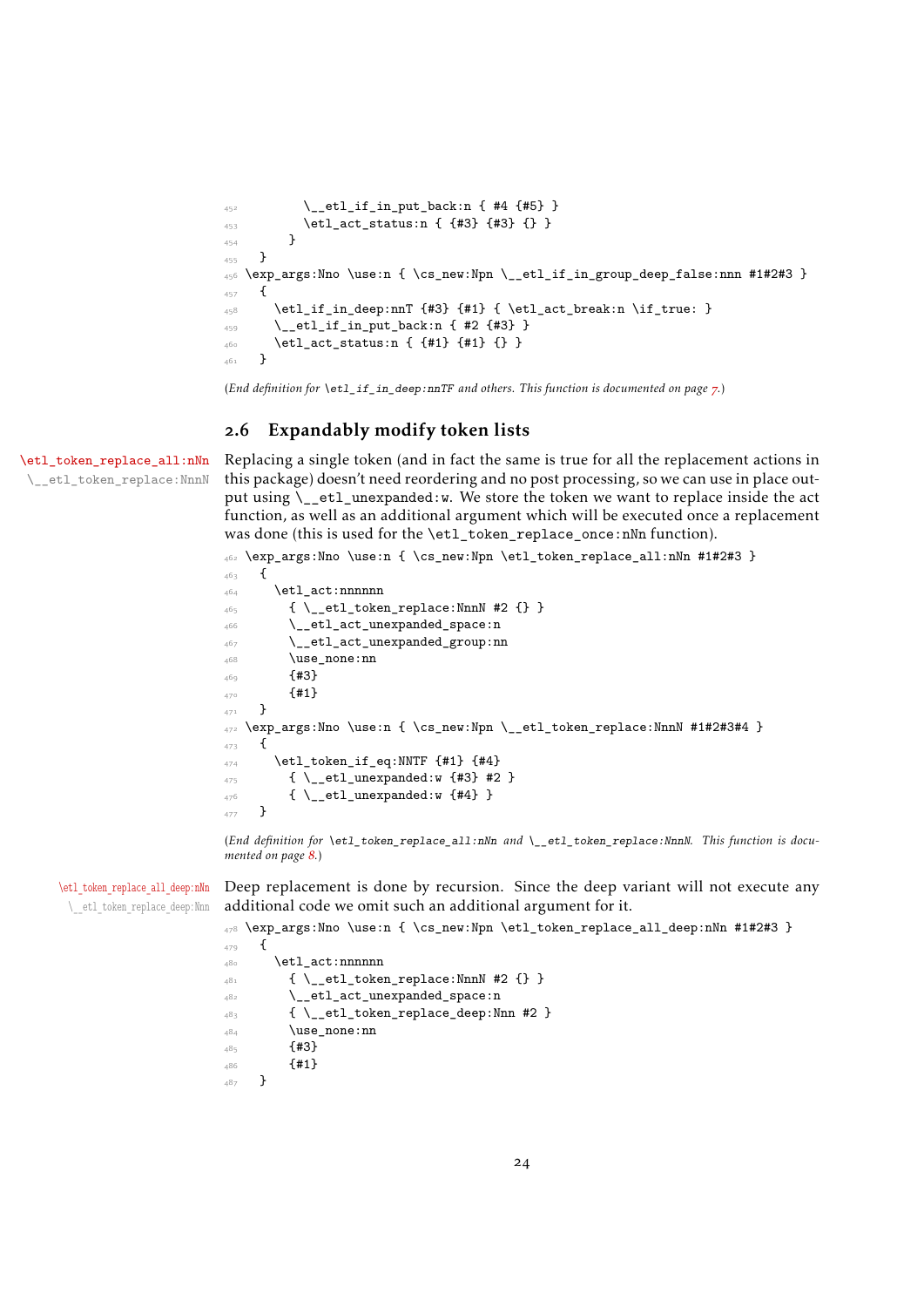<span id="page-24-11"></span>Here {#1} is used to get correct results from the first step of expansion done directly.

```
488 \exp_args:Nno \use:n { \cs_new:Npn \__etl_token_replace_deep:Nnn #1#2#3 }
489 { \exp_after:wN { \etl_token_replace_all_deep:nNn {#3} {#1} {#2} } }
```
<span id="page-24-9"></span>(*End definition for* \etl\_token\_replace\_all\_deep:nNn *and* \\_\_etl\_token\_replace\_deep:Nnn*. This function is documented on page [8](#page-7-1).*)

[\etl\\_token\\_replace\\_once:nNn](#page-6-5) To only handle the first matching token we just let the replacement internal exchange the function to directly output any token.

```
490 \exp_args:Nno \use:n { \cs_new:Npn \etl_token_replace_once:nNn #1#2#3 }
491 {
492 \etl_act:nnnnnn
\{\ \setminus \_\text{etl\_token\_replace: NnnN \#2 \ \setminus \_\text{etl\_act\_unexpanded\_rest:w } \}494 \__etl_act_unexpanded_space:n
         \__etl_act_unexpanded_group:nn
496 \use_none:nn
497 {43}498 \{ \text{#1} \}499 }
```
<span id="page-24-21"></span>(*End definition for* \etl\_token\_replace\_once:nNn*. This function is documented on page [7](#page-6-5).*)

#### [\etl\\_replace\\_all:nnn](#page-7-2)

\\_\_etl\_replace\_put\_back:nnnN \\_\_etl\_replace\_put\_back\_normal:Nn \\_\_etl\_replace\_put\_back\_group:nn \\_\_etl\_replace\_normal:nN \\_\_etl\_replace\_normal:nnnnNN \\_\_etl\_replace\_normal:NnnnnNN \\_\_etl\_replace\_normal\_false:nnnNN \\_\_etl\_replace\_space:n \_\_etl\_replace\_space:nnnnN \\_\_etl\_replace\_space\_aux:nnnnN \\_\_etl\_replace\_space\_false:nnnN \\_\_etl\_replace\_group:nn \\_\_etl\_replace\_group:nnnnNn \\_\_etl\_replace\_group:nnnnnNn \\_\_etl\_replace\_group\_false:nnnNn \\_\_etl\_replace\_final:nn \\_\_etl\_replace\_final:nnnnNn

<span id="page-24-8"></span>Replacing an arbitrary number of tokens (which might include braces and spaces) is quite a bit harder than a single N-type. We place in the status the remainder of the pattern, the full pattern, delayed tokens (those which matched the pattern), the replacement, and a marker which should tell us whether we want to only replace the first match (if so use \\_\_etl\_act\_unexpanded\_rest:w, else \prg\_do\_nothing:).

<span id="page-24-2"></span>500 \exp\_args:Nno \use:n { \cs\_new:Npn \etl\_replace\_all:nnn #1#2#3 }

```
501 {
502 \etl_act:nnnnnn
503 \__etl_replace_normal:nN
504 \__etl_replace_space:n
505 \__etl_replace_group:nn
506 \__etl_replace_final:nn
_{507} { {#2} {#2} {} {#3} \prg_do_nothing: }
508 {#1}
509 }
```
<span id="page-24-20"></span>We again need to be able to put back a few tokens, but this time we also need to know whether the first token is an N-type or group, because we can't just gobble the first element but need to output it unchanged.

```
510 \exp_args:Nno \use:n { \cs_new:Npn \__etl_replace_put_back:nnnN #1#2#3#4 }
511 {
\verb|512| \__etl_if_head_is_space:nTF {#1}
513 {
\sup_{514} \exp_after:wN \etl_act_put_back:n \exp_after:wN { \__etl_rm_space:w #1 } ~
515 }
516 {
517 \qquad \qquad \backslash \_etl\_if\_head\_is\_group:nTF_{+1}$\mathbb{S}^{\mathbb{18}}$ $\{ \exp_after: wN \_{et1_replace_put_back\_group: nn }$_{519} { \exp_after:wN \__etl_replace_put_back_normal:Nn }
\sum_{520} \__etl_expanded:w {\__etl_split_first:w #1 }
521 }
_{5^{22}} \etl_act_status:n { {#2} {#2} {} {#3} #4 }
```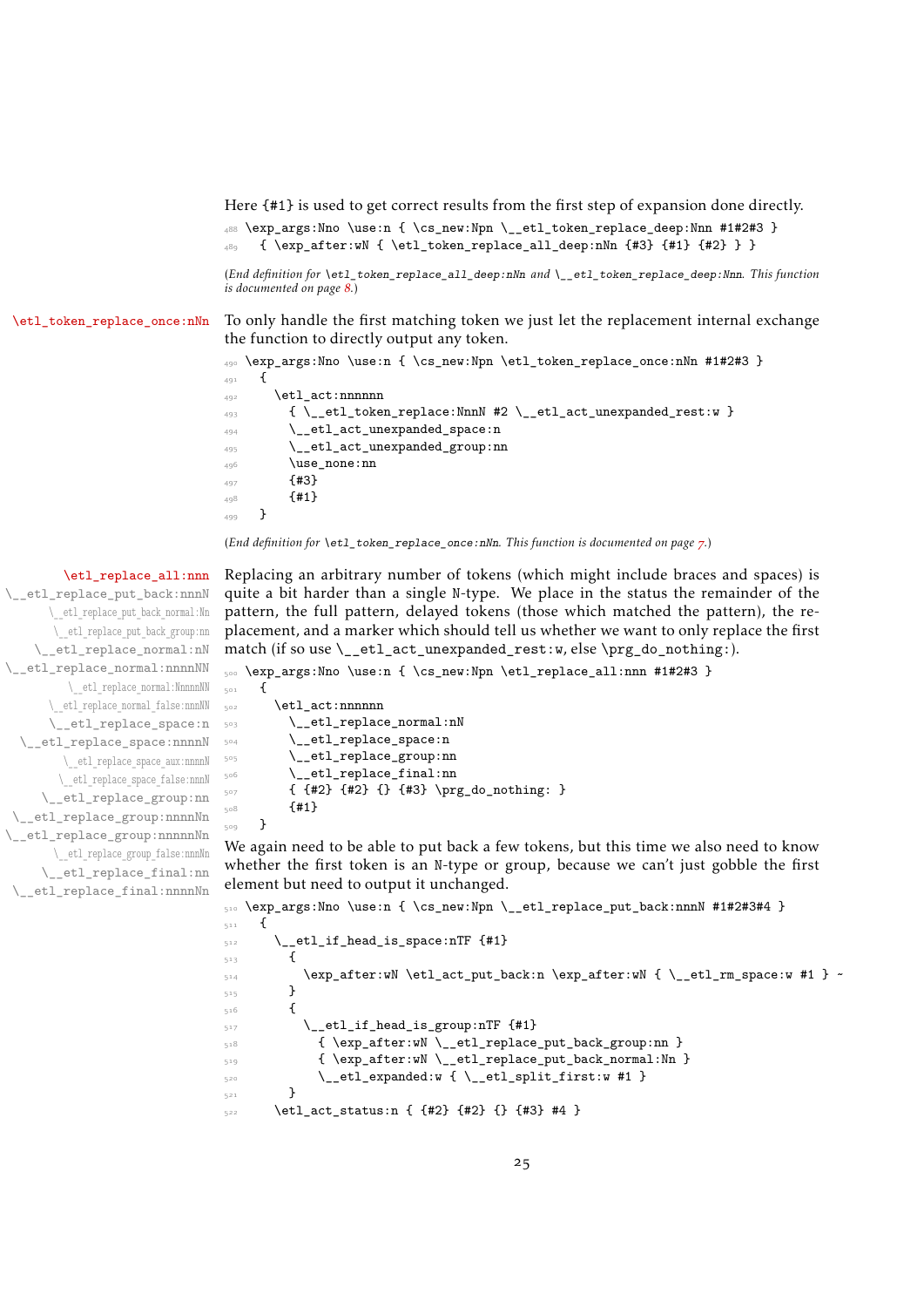```
523 }
_{5^{24}} \cs_new:Npn \__etl_replace_put_back_group:nn #1
525 {
_{526} \__etl_unexpanded:w { {#1} }
_{527} \verb| \verb| \verb| \verb| \verb| \verb| \verb| \verb| \verb| \verb| \verb| \verb| \verb| \verb| \verb| \verb| \verb| \verb| \verb| \verb| \verb| \verb| \verb| \verb| \verb| \verb| \verb| \verb| \verb| \verb| \verb| \verb| \verb| \verb| \verb| \verb528 }
529 \cs_new:Npn \__etl_replace_put_back_normal:Nn #1
530 {
\sum_{531} \_etl_unexpanded:w {#1}
532 \etl_act_put_back:n
533 }
534 \text{ } \csc 1 . Note that \text{ } and \text{ } and \text{ } \text{ } \text{ } \text{ } \text{ } \text{ } \text{ } \text{ } \text{ } \text{ } \text{ } \text{ } \text{ } \text{ } \text{ } \text{ } \text{ } \text{ } \text{ } \text{ } \text{ } \text{ } \text{ } \text{ } \text{_{535} \exp_args:Nno \use:n { \cs_new:Npn \__etl_replace_normal:nnnnNN #1 }
536 {
537 \__etl_if_head_is_N_type:nTF {#1}
538 {
539 \exp_after:wN \__etl_replace_normal:NnnnnNN
\sum_{540} \__etl_expanded:w {\__etl_split_first:w #1 }
541 }
\left\{ \ \right. \left\{ \ \right. \left\{ \ \right. \left\{ \ \right. \left\{ \ \right. } \right. \left\{ \ \right. \right\} \ \left. \right\}543 }
```
<span id="page-25-21"></span><span id="page-25-15"></span><span id="page-25-13"></span><span id="page-25-3"></span><span id="page-25-2"></span>Just to keep track of the different arguments here: #1 is the next token in the pattern, #2 is the remainder of the pattern, #3 is the full pattern stored for reuse, #4 are the delayed tokens, which might need to be put back, #5 is the replacement text, #6 is the marker which might indicate the once function, and #7 is the next token of the input.

```
544 \exp_args:Nno
_{545} \use:n { \cs_new:Npn \__etl_replace_normal:NnnnnNN #1#2#3#4#5#6#7 }
546 {
_{547} \etl_token_if_eq:NNTF {#1} {#7}
548 \qquad \qquad \qquad \qquad \qquad \qquad \qquad \qquad \qquad \qquad \qquad \qquad \qquad \qquad \qquad \qquad \qquad \qquad \qquad \qquad \qquad \qquad \qquad \qquad \qquad \qquad \qquad \qquad \qquad \qquad \qquad \qquad \qquad \qquad \qquad \qquad \_{549} \__etl_if_empty:nTF {#2}
550 \left\{ \begin{array}{c} \end{array} \right.\big\{\begin{matrix} 551 \\ -6 \end{matrix} = t1_unexpanded:w {#5}
1552 100553 \etl_act_status:n { {#3} {#3} {} {#5} #6 }
\overline{\mathbf{5}} \overline{\mathbf{5}} \overline{\mathbf{5}}555 { \etl_act_status:n { {#2} {#3} { #4 #7 } {#5} #6 } }
556 }
557 \{ \ \_et\_et1\_replace\_put\_back:nnnN \ \{ \ #4 \ #7 \ \} \ \{ \#3 \} \ \{ \#5 \} \ #6 \ \}558 }
559 \exp_args:Nno
560 \use:n { \cs_new:Npn \__etl_replace_normal_false:nnnNN #1#2#3#4#5 }
_{561} { \ etl_replace_put_back:nnnN { #2 #5 } {#1} {#3} {#4} }
562 \cs_new:Npn \__etl_replace_space:n #1 { \__etl_replace_space:nnnnN #1 }
563 \exp_args:Nno \use:n { \cs_new:Npn \__etl_replace_space:nnnnN #1 }
564 {
565 \__etl_if_head_is_space:nTF {#1}
566 {
567 \exp_after:wN \__etl_replace_space_aux:nnnnN \exp_after:wN
_{5^{68}} \qquad \qquad { \__etl_rm_space:w #1 }
569 }
_{570} { \__etl_replace_space_false:nnnN }
571 }
```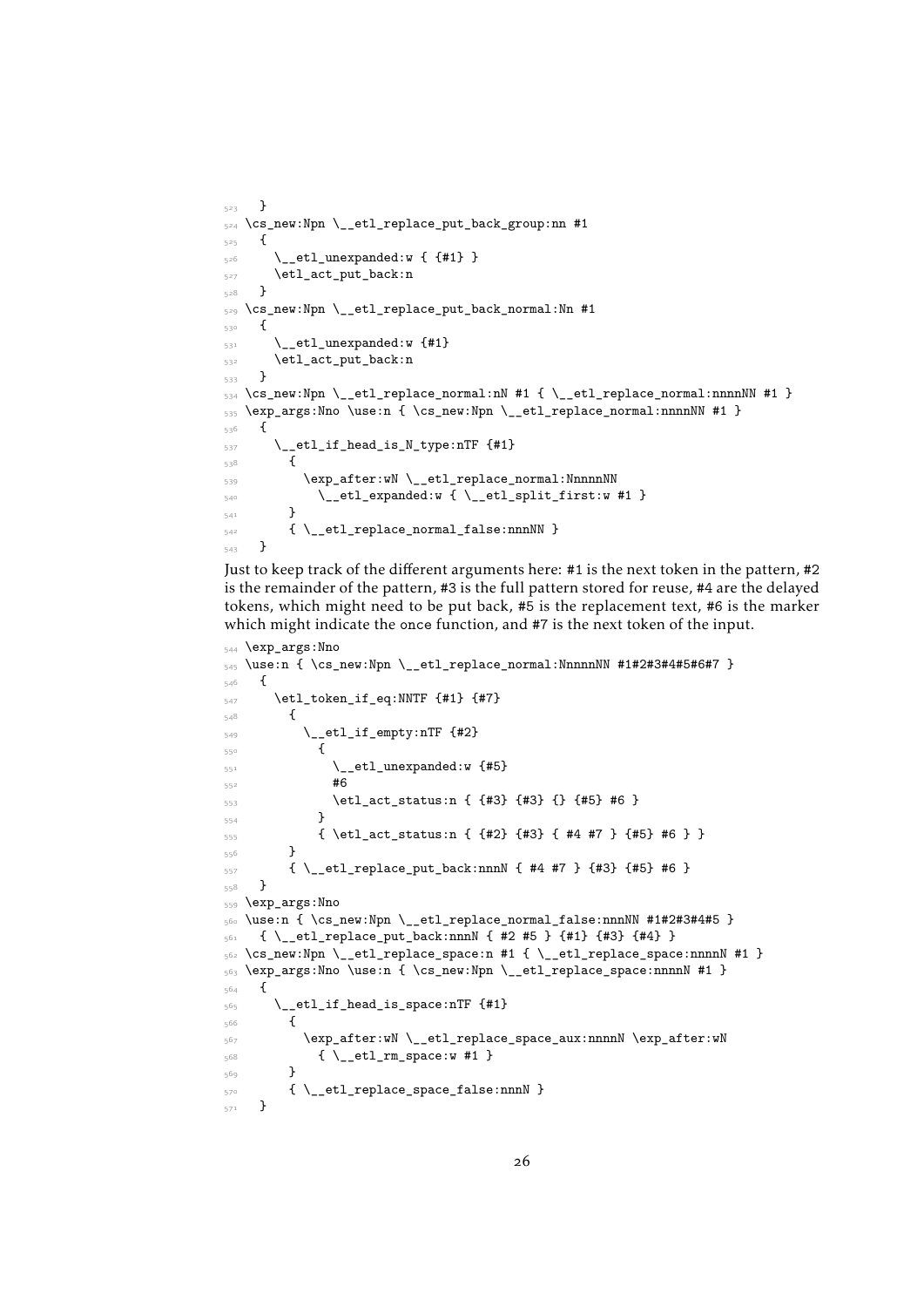Again, to keep track, #1 is the remainder of the pattern, #2 is the full pattern, #3 the delayed tokens, #4 the replacement text, #5 the marker for the once function.

```
572 \exp_args:Nno \use:n { \cs_new:Npn \__etl_replace_space_aux:nnnnN #1#2#3#4#5 }
573 {
_{574} \__etl_if_empty:nTF {#1}
575 \{\sum_{576} \__etl_unexpanded:w {#4}
577 #5
_{578} \etl_act_status:n { {#2} {#2} {} {#4} #5 }
579 }
_{580} { \etl_act_status:n { {#1} {#2} { #3 ~ } {#4} #5 } }
581 }
582 \exp_args:Nno \use:n { \cs_new:Npn \__etl_replace_space_false:nnnN #1#2#3#4 }
_{583} { \__etl_replace_put_back:nnnN { #2 ~ } {#1} {#3} {#4} }
584 \text{ Cs\_new:Npn } \_\texttt{et1_replace\_group:nn  #1 { } \_\texttt{et1_replace\_group:nnnnNn  #1 }585 \exp_args:Nno \use:n { \cs_new:Npn \__etl_replace_group:nnnnNn #1 }
586 {
_{587} \__etl_if_head_is_group:nTF {#1}
588 \frac{1}{2}589 \exp_after:wN \__etl_replace_group:nnnnnNn
590 \__etl_expanded:w {\__etl_split_first:w #1 }
591 }
592 { \__etl_replace_group_false:nnnNn }
593 }
```
<span id="page-26-22"></span><span id="page-26-19"></span><span id="page-26-16"></span><span id="page-26-3"></span><span id="page-26-2"></span>And again, #1 the next group of the pattern, #2 the remainder of the pattern, #3 the full pattern, #4 the delayed stuff, #5 the replacement text, #6 the marker for the once function, #7 the next group in the input.

```
594 \exp_args:Nno \use:n { \cs_new:Npn \__etl_replace_group:nnnnnNn #1#2#3#4#5#6#7 }
595 {
596 \text{letl}_i_{eq:nnTF} {#1} {#7}
597 {
_{598} \__etl_if_empty:nTF {#2}
599600 \__etl_unexpanded:w {#5}
601 #6602 \etl_act_status:n { {#3} {#3} {} {#5} #6 }
603 }
\begin{array}{ccccc} \circ & & \texttt{4} & \texttt{4} & \texttt{4} & \texttt{4} & \texttt{4} & \texttt{4} & \texttt{4} & \texttt{4} & \texttt{4} & \texttt{4} & \texttt{4} & \texttt{4} & \texttt{4} & \texttt{4} & \texttt{4} & \texttt{4} & \texttt{4} & \texttt{4} & \texttt{4} & \texttt{4} & \texttt{4} & \texttt{4} & \texttt{4} & \texttt{4} & \texttt{4} & \texttt{4} & \texttt{4} & \texttt{4} & \texttt{4} & \texttt{4605 }
606 { \__etl_replace_put_back:nnnN { #4 {#7} } {#3} {#5} #6 }
607 }
_{608} \exp_args:Nno \use:n { \cs_new:Npn \__etl_replace_group_false:nnnNn #1#2#3#4#5 }
609 { \_etl_replace_put_back:nnnN { #2 {#5} } {#1} {#3} {#4} }
610 \cs_new:Npn \_etl_replace_final:nn #1 { \_etl_replace_final:nnnnNn #1 }
611 \text{ Cs\_new: Npn } \_\text{etl\_replace\_final:nnnnNn #1#2#3#4#5#6 { } \_\text{etl\_unexpanded:w { #6#3 } }
```
<span id="page-26-13"></span><span id="page-26-7"></span><span id="page-26-6"></span><span id="page-26-5"></span>(*End definition for* \etl\_replace\_all:nnn *and others. This function is documented on page [8](#page-7-2).*)

<span id="page-26-15"></span>The deep variant works again pretty much the same as the all variant, except that it searches groups recursively.

```
612 \exp_args:Nno \use:n { \cs_new:Npn \etl_replace_all_deep:nnn #1#2#3 }
613 \frac{1}{2}
```

```
\__etl_replace_group_deep:nnnnNn
    \__etl_replace_group_deep:nnnnnNn
\__etl_replace_group_deep_false:nnnNn
```
[\etl\\_replace\\_all\\_deep:nnn](#page-7-3) \\_\_etl\_replace\_group\_deep:nn

<span id="page-26-9"></span> $614$  \etl\_act:nnnnnn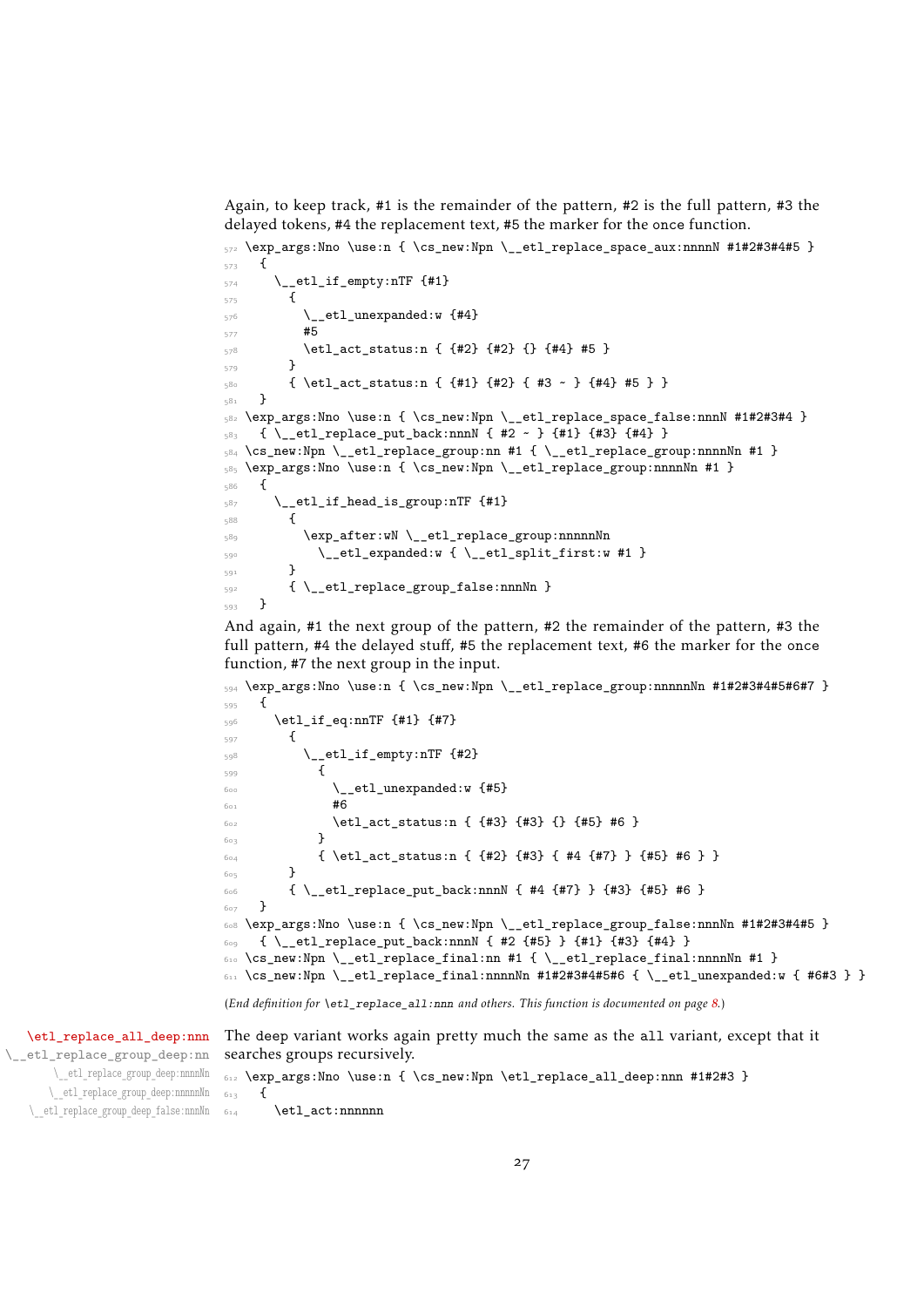```
615 \qquad \qquad \setminus \_ {\texttt{etl\_replace\_normal}: nN}\bigwedge__etl_replace_space:n
617 \ etl_replace_group_deep:nn
618 \__etl_replace_final:nn
619 { {#2} {#2} {} {#3} \prg_do_nothing: }6<sub>20</sub> {#1}
621 }
622 \cs_new:Npn \__etl_replace_group_deep:nn #1
_{623} { \__etl_replace_group_deep:nnnnNn #1 }
\begin{array}{r} \text{624} \ \text{exp\_args:} \ \text{No} \ \text{use:} \ \text{62\_new:} \ \text{Npn} \ \text{etl\_replace\_group\_deep:} \ \text{nnnn} \ \text{th} \ \text{62\_new:} \ \text{Npn} \ \text{etl\_replace\_group\_deep:} \ \text{nnnn} \ \text{th} \ \text{63\_new:} \ \text{Npn} \ \text{c} \ \text{d} \ \text{d} \ \text{d} \ \text{d} \ \text{d} \ \text{d} \ \text{d} \ \text{d} \ \text{d} \ \text{d} \ \text{d} \ \text{d} \625 {
626 \__etl_if_head_is_group:nTF {#1}
627 \left\{ \begin{array}{c} 627 & \frac{1}{2} \\ 212 & \frac{1}{2} \\ 212 & \frac{1}{2} \\ 212 & \frac{1}{2} \\ 212 & \frac{1}{2} \\ 212 & \frac{1}{2} \\ 212 & \frac{1}{2} \\ 212 & \frac{1}{2} \\ 212 & \frac{1}{2} \\ 212 & \frac{1}{2} \\ 212 & \frac{1}{2} \\ 212 & \frac{1}{2} \\ 212 & \frac{1}{2} \\ 212 & \frac{1}{2} \\ 212 & \frac{1}{2} \\ 212 & \frac{628 \exp_after:wN \__etl_replace_group_deep:nnnnnNn
\big\{\setminus\_\texttt{etl\_expanded:w}~\{\setminus\_\texttt{etl\_split\_first:w}~\texttt{\#1~}\}630 }
631 { \__etl_replace_group_deep_false:nnnNn }
632 }
633 \exp_args:Nno
634 \use:n { \cs_new:Npn \__etl_replace_group_deep:nnnnnNn #1#2#3#4#5#6#7 }
635 {
636 \etl_if_eq:nnTF {#1} {#7}
6_{37} {
638 \__etl_if_empty:nTF {#2}
639 {
\mathcal{S}_{40} \qquad \qquad \backslash _{\texttt{\_}etl\_unexpanded:w} {#5}
\begin{array}{ccc} 641 & \text{641} \\ 641 & \text{642} \end{array} \etl_act_status:n { {#3} {#3} {} {#5} #6 }
642 }
643 { \etl_act_status:n { {#2} {#3} {#4} {#7} } {#5} #6 } }
6_{44} }
645 {
646 \qquad \qquad \setminus \underline{\phantom{0}} etl_if_empty:nTF {#4}
647 {
648 { \etl_replace_all_deep:nnn {#7} {#3} {#5} }
\frac{649}{45} \text{letl}_\text{att} { \{#3\} {\} {\{#5\} #6 }
650 }
651 \{\ \_et\_{replace\_put\_back:nnnN} \{  #4 \{ #7\} \} \{ #3\} \{ #5\} #6 \}652 }
653 }
654 \exp_args:Nno
655 \use:n { \cs_new:Npn \__etl_replace_group_deep_false:nnnNn #1#2#3#4#5 }
656 {
657 \__etl_if_empty:nTF {#2}
658 {
659 { \etl_replace_all_deep:nnn {#5} {#1} {#3} }
660 \etl_act_status:n { {#1} {#1} {} {#3} #4 }
661 }
662 { \__etl_replace_put_back:nnnN { #2 {#5} } {#1} {#3} #4 }
663 }
```
<span id="page-27-24"></span><span id="page-27-21"></span><span id="page-27-19"></span><span id="page-27-18"></span><span id="page-27-14"></span><span id="page-27-13"></span><span id="page-27-9"></span><span id="page-27-7"></span><span id="page-27-6"></span><span id="page-27-5"></span><span id="page-27-4"></span><span id="page-27-3"></span>(*End definition for* \etl\_replace\_all\_deep:nnn *and others. This function is documented on page [8](#page-7-3).*)

[\etl\\_replace\\_once:nnn](#page-7-4) And this is the same as the all variant except that we now use the \\_\_etl\_act\_unexpanded\_rest:w marker inside the status.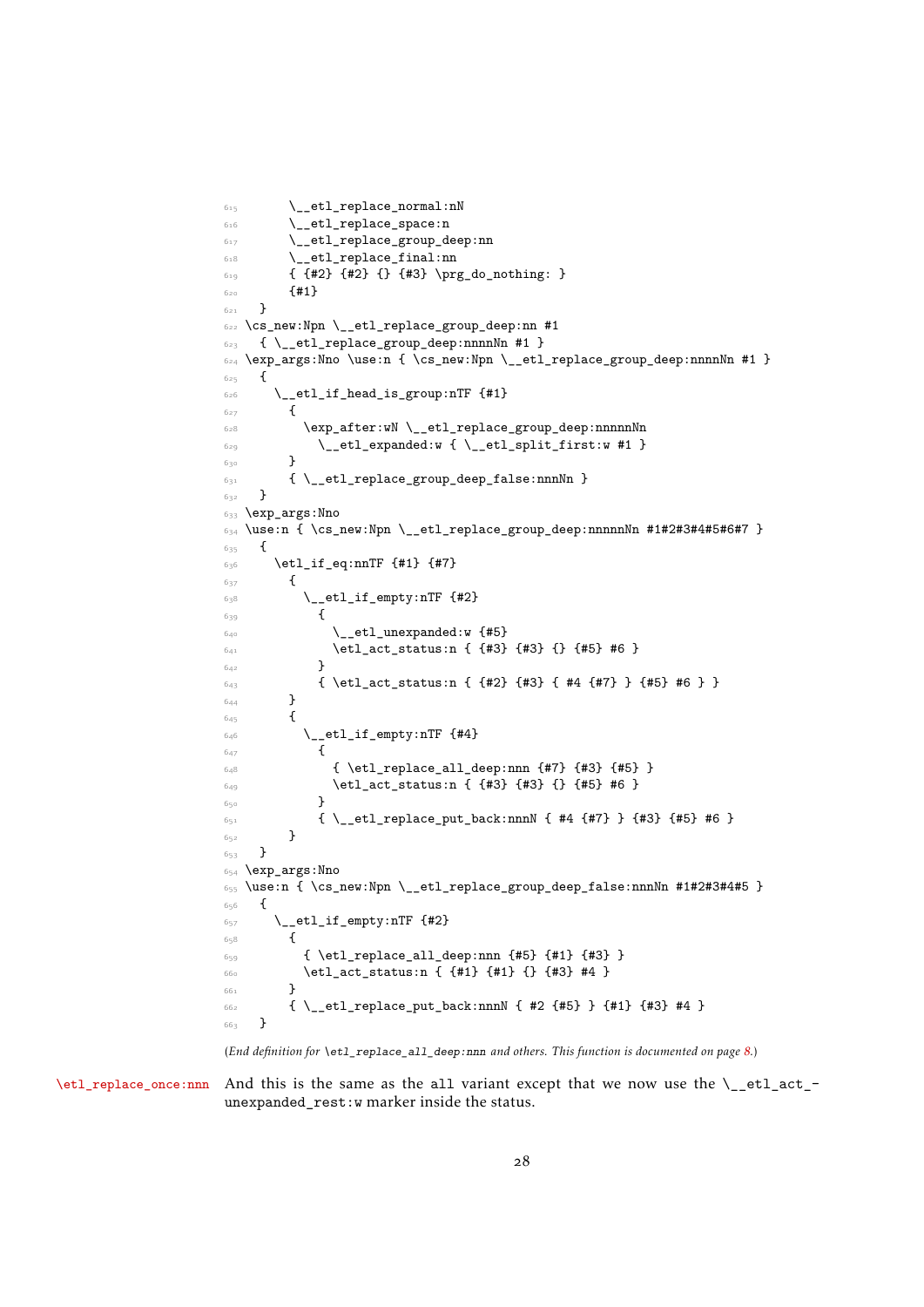```
664 \exp_args:Nno \use:n { \cs_new:Npn \etl_replace_once:nnn #1#2#3 }
665 {
666 \etl act:nnnnnn
667 \__etl_replace_normal:nN
668 \__etl_replace_space:n
669 \__etl_replace_group:nn
670 \__etl_replace_final:nn
\begin{array}{ll} \text{\tiny{671}} & \text{\tiny{f}} & \text{\tiny{f}} \text{\tiny{42}} & \text{\tiny{42}} & \text{\tiny{671}} & \text{\tiny{671}} & \text{\tiny{671}} & \text{\tiny{671}} & \text{\tiny{671}} & \text{\tiny{671}} & \text{\tiny{671}} & \text{\tiny{671}} & \text{\tiny{671}} & \text{\tiny{671}} & \text{\tiny{671}} & \text{\tiny{671}} & \text{\tiny{671}} & \text{\tiny{671}} & \text{\tiny{671}} & \text{\tiny{671}} & \text{\tiny{671}} &672 {41}673 }
```
<span id="page-28-13"></span><span id="page-28-11"></span>(*End definition for* \etl\_replace\_once:nnn*. This function is documented on page [8](#page-7-4).*)

# <span id="page-28-0"></span>.7 Defining new tests

[\etl\\_new\\_if\\_in:Nnn](#page-8-3) \\_\_etl\_new\_if\_in:NnNnn \\_\_etl\_new\_if\_in:NNnn

<span id="page-28-10"></span>These tests work essentially in the same way as \tl\_if\_in:nnTF, but instead they use a predefined internal macro so that no definition at use time is necessary. We use a small loop to get a unique auxiliary macro name for the search text.

```
674 \exp_args:Nno \use:n { \cs_new_protected:Npn \etl_new_if_in:Nnn #1#2#3 }
675 {
676 \scan_stop:
677 \if false: { \fi:
678 \exp_args:Nc \_etl_new_if_in:NnNnn
679 { __etl_user_function ~ if_in ~ \tl_to_str:n {#2} :w }
680 ?
681 #1 \{42\}682 f#3}
683 \if_false: } \fi:
684 }
685 \cs_new_protected:Npn \__etl_new_if_in:NnNnn #1#2#3#4
686 {
687 \cs if exist:NTF #1
688 {
689 \cs_set:Npn \_etl_tmp:w ##1 #4 {}
690 \c{s_i f_eq}:NNTF #1 \lncs_i f_eq:
691 { \__etl_new_if_in:NNnn #1 #3 {#4} }
692 \left\{\right.693 \text{e} \text{args:} \text{Nc } \text{left\_{} new\_if\_in:} \text{NnNnn}\begin{minipage}[c]{0} \left\{ \begin{array}{cc} -\text{etl}_\text{user}\text{function}\end{array} \right. & \text{if}_\text{in} \text{#2}\end{minipage} \begin{minipage}[c]{0} \left\{ \begin{array}{cc} -\text{etl}_\text{user}\text{function}\end{array} \right. & \text{if}_\text{in} \text{#2}\end{minipage} \begin{minipage}[c]{0} \left\{ \begin{array}{cc} -\text{etl}_\text{user}\text{function}\end{array} \right. & \text{if}_\text{in} \text{#2}\end{minipage} \begin{minipage}[c]{0} \left\{ \695 { #2? }
\begin{array}{ccccc}\n\bullet & & & & & \bullet & \\
6 & & & & & \bullet & \\
6 & & & & & \bullet & \\
6 & & & & & \bullet & \\
6 & & & & & & \bullet\n\end{array}697 }
698 }
699 { \__etl_new_if_in:NNnn #1 #3 {#4} }
700 }
701 \cs_new_protected:Npn \__etl_new_if_in:NNnn #1#2#3#4
702 \frac{1}{2}703 \cs_gset:Npn #1 ##1 #3 {}
704 \prg_new_conditional:Npnn #2 ##1 {#4}
705 {
706 \if:w
707 \scan_stop:
_{708} \ etl detokenize:w \exp after:wN { #1 ##1 {}{} #3 }
709 \scan stop:
```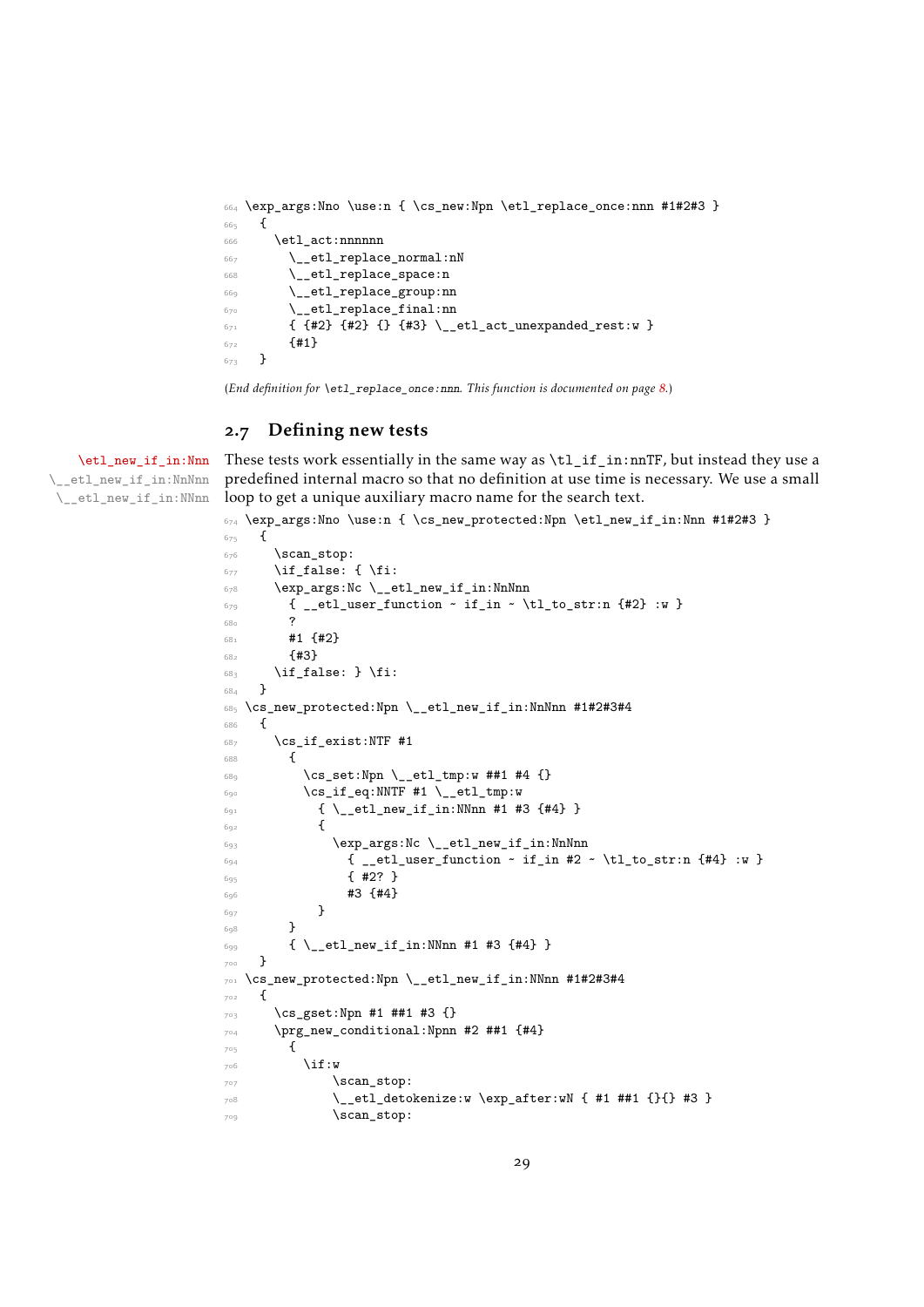```
\sum_{\text{10}} \text{10} \text{11} \text{12} \text{13}711 \fi:
712 \if true:
713 \prg_return_true:
714 \else:
715 \prg_return_false:
716 \fi:
717 }
718 }
```
<span id="page-29-19"></span><span id="page-29-13"></span>(*End definition for* \etl\_new\_if\_in:Nnn *,* \\_\_etl\_new\_if\_in:NnNnn *, and* \\_\_etl\_new\_if\_in:NNnn*. This function is documented on page [9](#page-8-3).*)

## <span id="page-29-0"></span>.8 Defining new modifiers

The implementation of replace\_once and replace\_all is modelled closely on the implementation used in l3tl. The difference is that we use a hard coded delimiter  $\langle \s_{z} \rangle$ etl\_stop) instead of searching for one that is always legal (we can't do redefinitions, so can't change the delimiter later based on the token list input).

\\_\_etl\_new\_replace\_def:NNn \\_\_etl\_new\_replace\_def\_aux:NnNnN \\_\_etl\_new\_replace\_def\_aux:Nn We need another loop to guarantee unique names, if everything's alright we go on and define the user function using #1 of \\_\_etl\_new\_replace\_def:NNn. An empty search pattern is forbidden and should throw an error.

```
_{719} \msg_new:nnn { etl } { empty-search-text }
720 { The~ search~ text~ of~ #1 must~ not~ be~ empty. }
721 \cs_new_protected:Npn \__etl_new_replace_def:NNn #1#2#3
722 {
723 \tl_if_empty:nTF {#3}
724 { \msg_error:nnn { etl } { empty-search-text } { #2 } }
725 \{726 \scan stop:
727 \if false: { \fi:
728 \exp_args:Nc \_etl_new_replace_def_aux:NnNnN
{ }_{29} { _{-}etl_user_function ~ replace ~ \tl_to_str:n {#3} ~ :Nnw }
730 ?
731 \#2 \{\#3\}732 #1
\inf_{733} \if_false: } \fi:
734 }
735 }
736 \text{ Cs_new-protected: Npn } \_et1_new\_replace\_def_aux: NnNnN #1#2#3#4#5737 {
738 \cs_if_exist:NTF #1
739 {
_{740} \ etl new replace def aux:Nn \ etl tmp:w {#4}
741 \cs_if_eq:NNTF #1 \__etl_tmp:w
742 { #5 #1#3 {#4} }
743 \left\{ \begin{array}{c} \end{array} \right.744 \exp_args:Nc \__etl_new_replace_def_aux:NnNnN
745 { __etl_user_function ~ replace #2 ~ \tl_to_str:n {#4} ~ :Nnw }
746 { #2? } #3 {#4} #5
747 }
748 }
749 f
```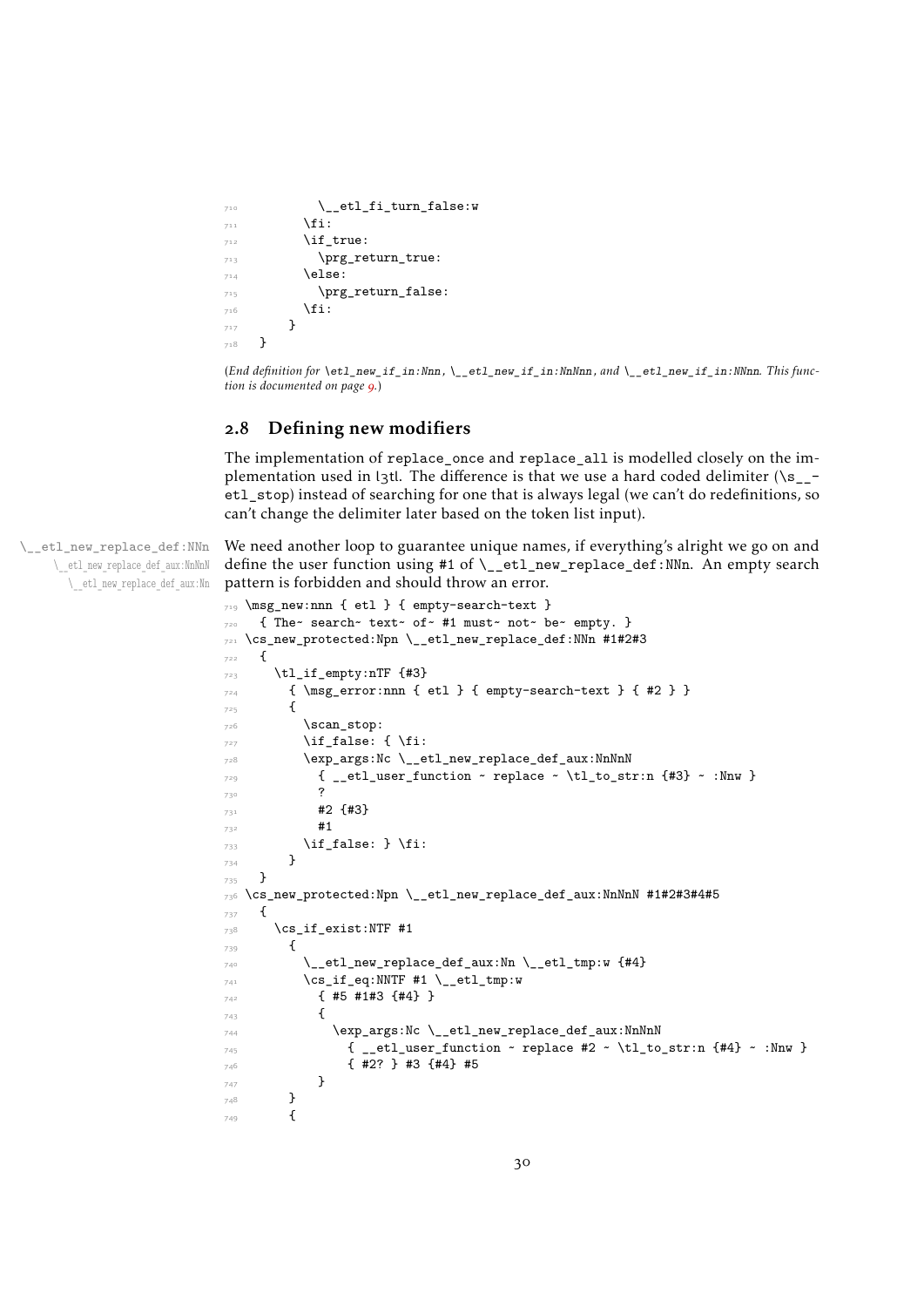```
\_etl_new_replace_def_aux:Nn #1 \{ \text{\#4}\}751 45 4143 44}
752 }
753 }
```
The auxiliary macro uses a loop for the replacement. This is also used for the once variant. This saves internal functions if both an all and a once function are generated for the same search text (though the once variant could be coded easier and faster otherwise, but the performance hit should be small).

```
754 \cs_new_protected:Npn \__etl_new_replace_def_aux:Nn #1#2
755 {
756 \cs_gset:Npn #1 ##1##2 ##3#2
757 {
758 \__etl_new_replace_wrap:w ##3 \s__etl_stop \__etl_unexpanded:w {##2}
759 ##1 #1 {##2} {}{}
        \mathcal{F}761 }
```
(*End definition for* \\_\_etl\_new\_replace\_def:NNn *,* \\_\_etl\_new\_replace\_def\_aux:NnNnN *, and* \\_\_etl\_new\_ replace\_def\_aux:Nn*.*)

\\_\_etl\_new\_replace\_wrap:w \\_\_etl\_new\_replace\_once:w \\_\_etl\_new\_replace\_done:w

<span id="page-30-11"></span>We need a few auxiliaries for the two replacement variants here. The first just grabs the already processed part of the token list and protects it from further expanding. The second breaks the loop for the once variant by protecting the remainder of the token list from further expanding. The last just gobbles the remainder of the loop by using an unbalanced brace trick.

```
762 \cs_new:Npn \__etl_new_replace_wrap:w #1\s__etl_stop
_{763} { \__etl_unexpanded:w \exp_after:wN { \use_none:nn #1 } }
764 \cs_new:Npn \__etl_new_replace_once:w #1#2 #3\s__etl_stop
_{765} { \_etl_unexpanded:w \exp_after:wN { \use_none:nn #3 } }
766 \cs_new:Npn \__etl_new_replace_done:w
767 { \exp_after:wN \use_none:n \exp_after:wN { \if_false: } \fi: }
```
<span id="page-30-18"></span><span id="page-30-3"></span>(*End definition for* \\_\_etl\_new\_replace\_wrap:w *,* \\_\_etl\_new\_replace\_once:w *, and* \\_\_etl\_new\_replace\_ done:w*.*)

[\etl\\_new\\_replace\\_once:Nn](#page-8-4) \\_\_etl\_new\_replace\_once:NNn

<span id="page-30-8"></span>The once variant will use  $\angle$  etl\_new\_replace\_done\_once:w if the replacement is successful (that will remove the remainder of the loop, and protect both the replacement and the rest of the token list on which we work from further expanding).

```
768 \cs_new_protected:Npn \etl_new_replace_once:Nn
_{769} { \_etl_new_replace_def:NNn \_etl_new_replace_once:NNn }
770 \cs_new_protected:Npn \__etl_new_replace_once:NNn #1#2#3
771 {
772 \text{ } \csc \text{ }new:Npn #2 ##1##2
773 \qquad \qquad \qquad \qquad \qquad \qquad \qquad \qquad \qquad \qquad \qquad \qquad \qquad \qquad \qquad \qquad \qquad \qquad \qquad \qquad \qquad \qquad \qquad \qquad \qquad \qquad \qquad \qquad \qquad \qquad \qquad \qquad \qquad \qquad \qquad \qquad774 \__etl_unexpanded:w \__etl_expanded:w
775 \{776 \if_false: { \fi:
\texttt{#1 } \setminus \texttt{\_etl_new\_replace\_once:w \{##2\} } \{\{\}\} \text{ ##1 } \setminus \texttt{s\_etl\_stop}\lambda_etl_new_replace_done:w #3
779 }
780 }}
781 }
782 }
```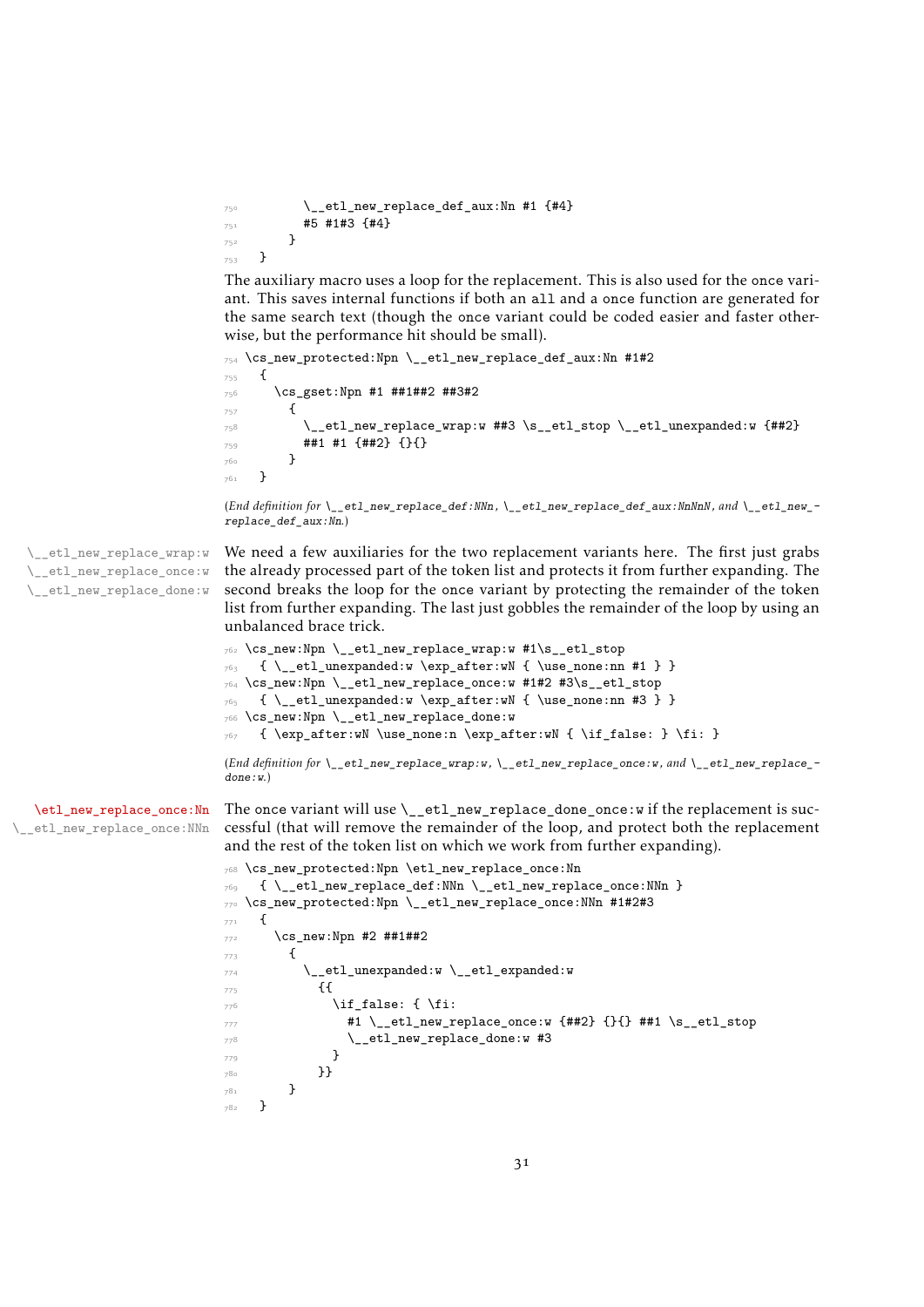(*End definition for* \etl\_new\_replace\_once:Nn *and* \\_\_etl\_new\_replace\_once:NNn*. This function is documented on page [9](#page-8-4).*)

[\etl\\_new\\_replace\\_all:Nn](#page-9-1) \\_\_etl\_new\_replace\_all:NNn The all variant will directly protect the replacement from further expanding and reiterate (due to the way the auxiliary is defined) until the replacement isn't found anymore.

```
783 \cs_new_protected:Npn \etl_new_replace_all:Nn
784 { \__etl_new_replace_def:NNn \__etl_new_replace_all:NNn }
785 \cs_new_protected:Npn \__etl_new_replace_all:NNn #1#2#3
786 {
787 \cs_new:Npn #2 ##1##2
788 {
789 \qquad \qquad \searrow _etl_unexpanded:w \searrow_etl_expanded:w
790 {{
791 \if{false: {\i}792 #1 #1 {##2} {}{} ##1 \s__etl_stop
\lambda_etl_new_replace_done:w #3
794 }
795 }}
796 }
797 }
```
<span id="page-31-10"></span><span id="page-31-9"></span><span id="page-31-8"></span>(*End definition for* \etl\_new\_replace\_all:Nn *and* \\_\_etl\_new\_replace\_all:NNn*. This function is documented on page [10](#page-9-1).*)

## <span id="page-31-0"></span>.9 Undefine now unnecessary functions

<span id="page-31-4"></span>\cs\_undefine:N \\_\_etl\_act:nnnnnnn

⟨*/*pkg⟩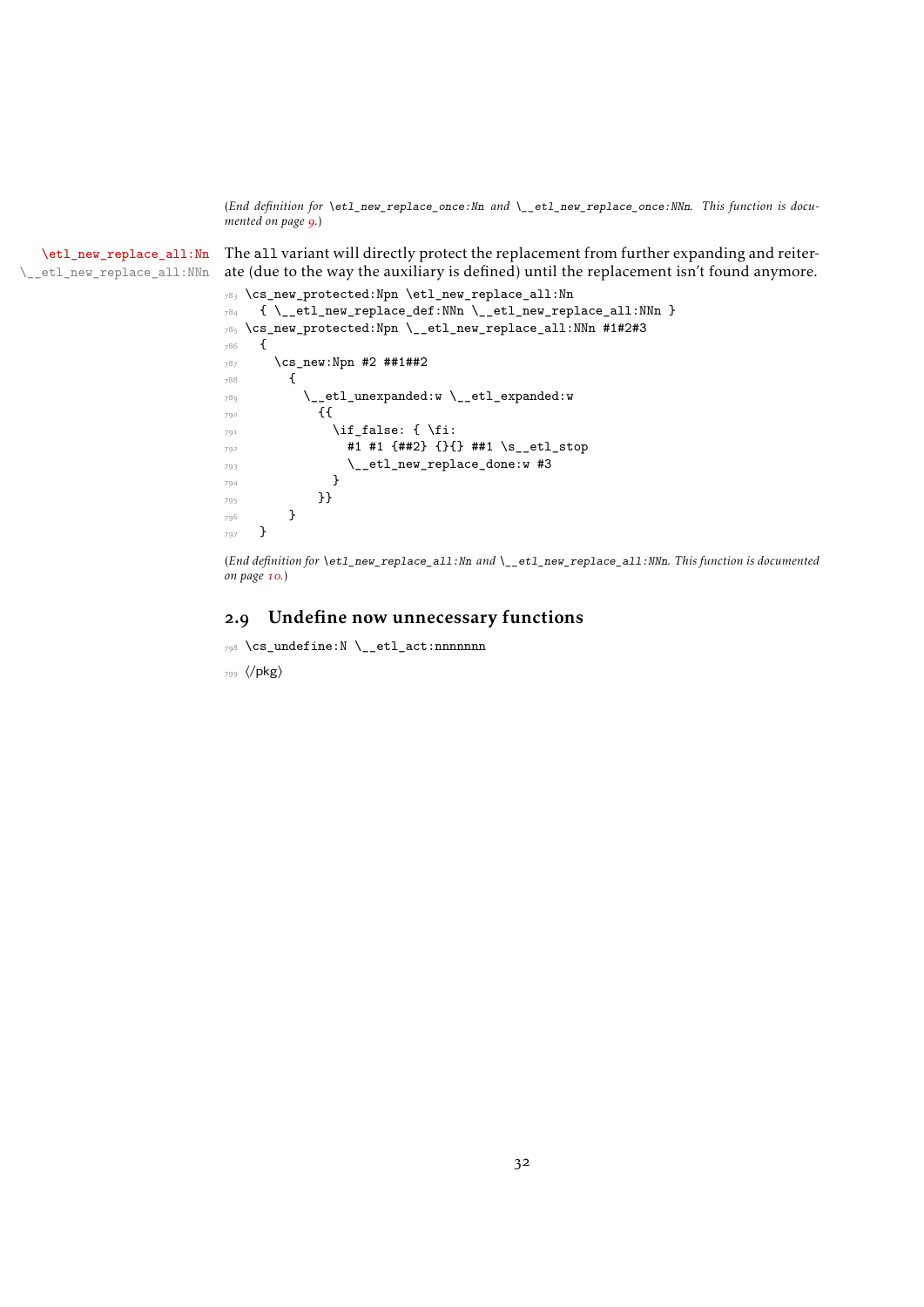# <span id="page-32-0"></span>Index

The italic numbers denote the pages where the corresponding entry is described, numbers underlined point to the definition, all others indicate the places where it is used.

# C cs commands: \cs\_gset:Npn . . . . . . . . . . . . . [703](#page-28-1), [756](#page-30-0) \cs\_if\_eq:NNTF ........... [690](#page-28-2),[741](#page-29-1) \cs\_if\_exist:NTF ........ [6](#page-10-4), [687](#page-28-3), [738](#page-29-2) \cs\_new:Npn [17](#page-10-5), [22](#page-10-6), [23](#page-10-7), [24](#page-10-8), [25](#page-11-0), [31](#page-11-1), [37](#page-11-2), [38](#page-11-3), [40](#page-11-4), [42](#page-11-5), [51](#page-11-6), [60](#page-12-1), [69](#page-12-2), [74](#page-12-3), [76](#page-12-4), [78](#page-12-5), [82](#page-12-6), [88](#page-13-0), [91](#page-13-1), [99](#page-13-2), [105](#page-13-3), [114](#page-13-4), [115](#page-13-5), [123](#page-13-6), [124](#page-14-0), [129](#page-14-1), [130](#page-14-2), [132](#page-14-3), [134](#page-14-4), [139](#page-14-5), [146](#page-14-6), [148](#page-14-7), [150](#page-14-8), [152](#page-14-9), [154](#page-14-10), [156](#page-14-11), [158](#page-15-0), [159](#page-15-1), [160](#page-15-2), [161](#page-15-3), [166](#page-15-4), [171](#page-15-5), [177](#page-15-6), [182](#page-15-7), [184](#page-15-8), [185](#page-16-0), [187](#page-16-1), [189](#page-16-2), [191](#page-16-3), [193](#page-16-4), [195](#page-16-5), [196](#page-16-6), [197](#page-16-7), [199](#page-16-8), [201](#page-16-9), [203](#page-16-10), [208](#page-16-11), [213](#page-17-1), [218](#page-17-2), [224](#page-17-3), [230](#page-17-4), [259](#page-18-0), [277](#page-18-1), [295](#page-19-0), [306](#page-19-1), [312](#page-19-2), [318](#page-19-3), [327](#page-20-0), [333](#page-20-1), [339](#page-20-2), [359](#page-21-0), [360](#page-21-1), [373](#page-21-2), [382](#page-21-3), [383](#page-21-4), [396](#page-21-5), [397](#page-21-6), [407](#page-22-0), [416](#page-22-1), [435](#page-22-2), [436](#page-22-3), [446](#page-22-4), [456](#page-23-1), [462](#page-23-2), [472](#page-23-3), [478](#page-23-4), [488](#page-24-0), [490](#page-24-1), [500](#page-24-2), [510](#page-24-3), [524](#page-25-0), [529](#page-25-1), [534](#page-25-2), [535](#page-25-3), [545](#page-25-4), [560](#page-25-5), [562](#page-25-6), [563](#page-25-7), [572](#page-26-0), [582](#page-26-1), [584](#page-26-2), [585](#page-26-3), [594](#page-26-4), [608](#page-26-5), [610](#page-26-6), [611](#page-26-7), [612](#page-26-8), [622](#page-27-0), [624](#page-27-1), [634](#page-27-2), [655](#page-27-3), [664](#page-28-4), [762](#page-30-1), [764](#page-30-2), [766](#page-30-3), [772](#page-30-4), [787](#page-31-1) \cs\_new\_eq:NN . . . . . . . . . . . . [12](#page-10-9), [13](#page-10-10), [14](#page-10-11)  $\csc_1$ new\_protected:Npn . . [674](#page-28-5), [685](#page-28-6), [701](#page-28-7), [721](#page-29-3), [736](#page-29-4), [754](#page-30-5), [768](#page-30-6), [770](#page-30-7), [783](#page-31-2), [785](#page-31-3)  $\csc$  set:Npn . . . . . . . . . . . . . . [80](#page-12-7), [689](#page-28-8)  $\csc$  undefine:  $N$  . . . . . . . . . . . . . . . [798](#page-31-4)

else commands:

E

| \else: . 241, 255, 273, 291, 355, 431, 714                                  |
|-----------------------------------------------------------------------------|
| etl commands:                                                               |
| $\text{letl}_\text{act:nnnnn \dots \dots \dots \quad 3, 4, 60$              |
| $\text{letl}_\text{act:nnnnnn$                                              |
| $\ldots$ 3, 60, 464, 480, 492, 502, 614, 666                                |
| $\text{letl}_\text{act:nnnnnnnn \dots 2-4, 13, 60$                          |
| $\texttt{letl}_\texttt{apply_to} \texttt{rest} : \ldots 4, 203$             |
| $\texttt{letl}_\texttt{break}: \ldots \ldots \ldots 4, 193$                 |
| $\text{letl}_\text{act}\text{break:n} \dots \dots \dots 4,$                 |
| 193, 261, 278, 297, 304, 310, 316,                                          |
| 325, 331, 362, 385, 399, 438, 451, 458                                      |
| $\texttt{letl}_\texttt{break}_\texttt{discard:} \ldots 4, 193$              |
| $\texttt{letl}_\texttt{break}_\texttt{post:n}$ 4, 193                       |
| $\texttt{letl}_\texttt{break\_pre:n}$ 4, 193                                |
| $\texttt{etl}_\texttt{add}_\texttt{final}: \ldots \ldots \quad 4, 126, 193$ |
| $\texttt{letl}_\texttt{output:n}$ 3,130                                     |
| $\texttt{letl}_\texttt{output\_pre:n} \dots \dots \quad 3,130$              |
| $\texttt{letl}_\texttt{output}$ rest:  3, 15, 130                           |

\etl\_act\_output\_rest\_pre: . *[3](#page-2-5)*, *[15](#page-14-14)*, [130](#page-14-13) \etl\_act\_put\_back:n . . . . . . . . . . . . . . *[4](#page-3-8)*, *[21](#page-20-5)*, [184](#page-15-9), [342](#page-20-6), [343](#page-20-7), [514](#page-24-6), [527](#page-25-8), [532](#page-25-9) \etl\_act\_status:n ............  $\ldots \ldots \ldots$  [3](#page-2-5), [182](#page-15-10), [309](#page-19-9), [315](#page-19-10), [330](#page-20-8), [369](#page-21-11), [376](#page-21-12), [379](#page-21-13), [388](#page-21-14), [393](#page-21-15), [410](#page-22-8), [413](#page-22-9), [419](#page-22-10), [449](#page-22-11), [453](#page-23-8), [460](#page-23-9), [522](#page-24-7), [553](#page-25-10), [555](#page-25-11), [578](#page-26-10), [580](#page-26-11), [602](#page-26-12), [604](#page-26-13), [641](#page-27-4), [643](#page-27-5), [649](#page-27-6), [660](#page-27-7) \etl\_act\_switch:nnn . . . . . . . . . *[4](#page-3-8)*, [185](#page-16-14) \etl\_act\_switch\_group:n . . . . . *[4](#page-3-8)*, [185](#page-16-14) \etl\_act\_switch\_normal:n . . . . *[4](#page-3-8)*, [185](#page-16-14) \etl\_act\_switch\_space:n . . . . . *[4](#page-3-8)*, [185](#page-16-14)  $\text{letl}_if\_eq:nnTF$  . . . . . . . . . . . . . . . . . . . . . *[7](#page-6-6)*, *[21](#page-20-5)*, [279](#page-18-6), [409](#page-22-12), [448](#page-22-13), [596](#page-26-14), [636](#page-27-8) \etl\_if\_eq\_p:nn . . . . . . . . . . . . *[7](#page-6-6)*, [279](#page-18-6) \etl\_if\_in:nn . . . . . . . . . . . . . . . . . *[21](#page-20-5)* \etl\_if\_in:nnTF . . . . . . . . . . *[7](#page-6-6)*, *[23](#page-22-14)*, [339](#page-20-9) \etl\_if\_in\_deep:nnTF . *[7](#page-6-6)*, [421](#page-22-15), [451](#page-22-7), [458](#page-23-7) \etl\_if\_in\_deep\_p:nn . . . . . . . . *[7](#page-6-6)*, [421](#page-22-15) \etl\_if\_in\_p:nn . . . . . . . . . . . . *[7](#page-6-6)*, [339](#page-20-9) \etl\_new\_if\_in:Nnn . . . . . . . . . . *[9](#page-8-5)*, [674](#page-28-10) \etl\_new\_replace\_all:Nn . . . . *[10](#page-9-2)*, [783](#page-31-5) \etl\_new\_replace\_once:Nn . . *[9](#page-8-5), [10](#page-9-2)*, [768](#page-30-8) \etl\_output:n . . . . . . . . . . . . . . . . . . *[5](#page-4-0)* \etl\_replace\_all:nnn . . . . . . . . [8](#page-7-5), [500](#page-24-8) \etl\_replace\_all\_deep:nnn . . . *[8](#page-7-5)*, [612](#page-26-15) \etl\_replace\_once:nnn . . . . . . *[2](#page-1-4)*, *[8](#page-7-5)*, [664](#page-27-9) \etl\_token\_if\_eq:NNTF ......... . . . . *[2](#page-1-4)*, *[6](#page-5-3)*, [230](#page-17-6), [261](#page-18-4), [308](#page-19-11), [375](#page-21-16), [474](#page-23-10), [547](#page-25-12) \etl\_token\_if\_eq\_p:NN . . . . . . . *[6](#page-5-3)*, [230](#page-17-6) \etl\_token\_if\_in:nNTF . . . . . . . *[6](#page-5-3)*, [245](#page-18-7) \etl\_token\_if\_in\_deep:nNTF *[7](#page-6-6)*, [263](#page-18-8), [278](#page-18-5) \etl\_token\_if\_in\_deep\_p:nN . . . *[7](#page-6-6)*, [263](#page-18-8) \etl\_token\_if\_in\_p:nN . . . . . . . *[6](#page-5-3)*, [245](#page-18-7) \etl\_token\_replace\_all:nNn . . . *[8](#page-7-5)*, [462](#page-23-11) \etl\_token\_replace\_all\_deep:nNn . . . . . . . . . . . . . . . . . . . . . . . . *[8](#page-7-5)*, [478](#page-23-12) \etl\_token\_replace\_once:nNn . . . . . . . . . . . . . . . . . . . . . . *[2](#page-1-4)*, *[6](#page-5-3), [7](#page-6-6)*, *[24](#page-23-13)*, [490](#page-24-9) etl internal commands:  $\setminus$  \_etl\_act:nnnnnnn . . . . . . . . . . . .  $\ldots$  [21](#page-20-5), <u>[60](#page-12-8)</u>, [248](#page-18-9), [266](#page-18-10), [282](#page-19-12), [348](#page-20-10), [424](#page-22-16), [798](#page-31-4) \\_\_etl\_act:w . . . . . . . . . . . . *[14](#page-13-7)*, *[16](#page-15-11)*, *[18](#page-17-7)*, [64](#page-12-10), [79](#page-12-11), [123](#page-13-6), [127](#page-14-15), [161](#page-15-3), [184](#page-15-8), [208](#page-16-11), [228](#page-17-8)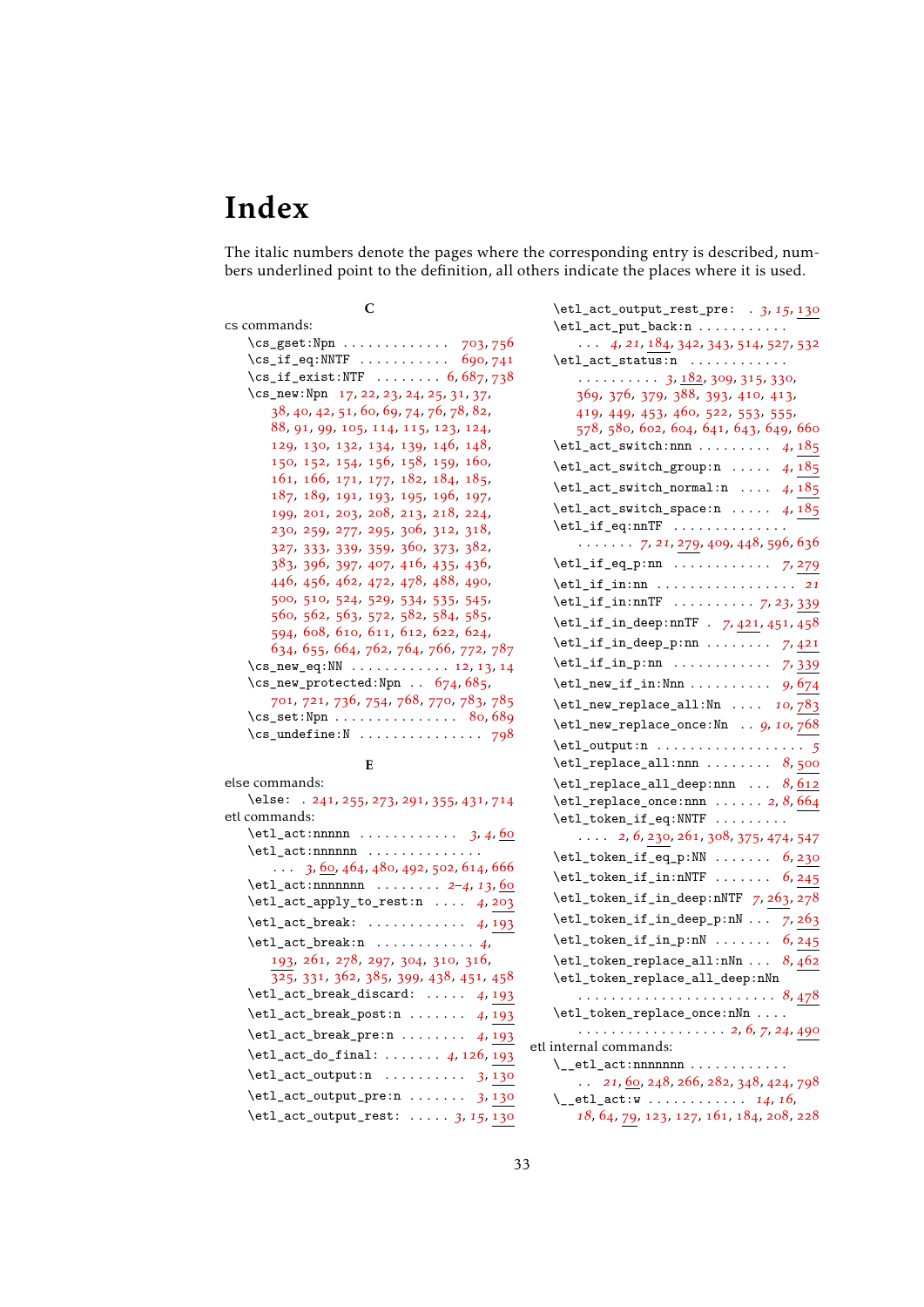| \__etl_act_get_rest:w  17, 206, 208                                                             |
|-------------------------------------------------------------------------------------------------|
| \__etl_act_get_rest_aux:nn  208                                                                 |
| \__etl_act_get_rest_aux:nw<br>208                                                               |
| \__etl_act_get_rest_done:w  208                                                                 |
| \__etl_act_group:w  110, 117, 124                                                               |
| \__etl_act_if_end:w  124, 173, 220                                                              |
| \__etl_act_if_space:w  79                                                                       |
| $\setminus$ _etl_act_just_result:nn                                                             |
| . <u>60</u> , 250, 268, 350, 426                                                                |
| \__etl_act_normal:w 111, 117, 123, 124                                                          |
| \__etl_act_output_group:nn  130                                                                 |
| \__etl_act_output_group_pre:nn . 130                                                            |
| \__etl_act_output_normal:nN  130                                                                |
| \__etl_act_output_normal_pre:nN<br>130                                                          |
| \__etl_act_output_space:n  130                                                                  |
| \__etl_act_output_space_pre:n  130                                                              |
| \__etl_act_result:n . 2, 13, 65, 130,                                                           |
| 131, 132, 133, 146, 147, 148, 149,                                                              |
| 150, 151, 152, 153, 154, 155, 156,                                                              |
| 157, 180, 193, 195, 196, 197, 199, 201                                                          |
| $\setminus$ _etl_act_space:w  79                                                                |
| \__etl_act_unexpanded_group:nn .                                                                |
| . 130, 467, 495                                                                                 |
| \__etl_act_unexpanded_normal:nN<br>130                                                          |
| \__etl_act_unexpanded_rest:w<br>$\ldots \ldots \ldots \ldots 25, 28, \underline{161}, 493, 671$ |
| $\setminus$ _etl_act_unexpanded_rest_aux:n $161$                                                |
| \__etl_act_unexpanded_rest_aux:w 161                                                            |
| \__etl_act_unexpanded_rest_-                                                                    |
|                                                                                                 |
| \__etl_act_unexpanded_space:n                                                                   |
| $\cdots \cdots \cdots \cdots \cdots 130, 466, 482, 494$                                         |
|                                                                                                 |
| $\_{et}$ -etl_detokenize:w  12,708                                                              |
| $\setminus$ _etl_expanded:w  17,                                                                |
| 18, 21, <u>12</u> , 62, 205, 301, 323, 366,                                                     |
| 403, 442, 520, 540, 590, 629, 774, 789                                                          |
| $\setminus$ _etl_fi_turn_false:w  22,710                                                        |
| $\setminus$ _etl_if_empty:nTF                                                                   |
| 25, 297, 337, 362, 385,                                                                         |
| 399, 438, 549, 574, 598, 638, 646, 657                                                          |
| $\setminus$ _etl_if_empty:w  25                                                                 |
| $\setminus$ _etl_if_empty_true:w  25                                                            |
| $\setminus$ _etl_if_empty_true_TF:w  25                                                         |
| $\setminus$ _etl_if_eq_final:nn  279                                                            |
| $\setminus$ _etl_if_eq_group:nn  279                                                            |
| $\setminus$ _etl_if_eq_group:nnn  279                                                           |
| $\setminus$ _etl_if_eq_normal:nN  279                                                           |
| $\setminus$ _etl_if_eq_normal:NnN  279<br>$\setminus$ _etl_if_eq_space:n  279                   |

| $\verb \\_etl_if_{head_is_grow:nTF $                         |      |
|--------------------------------------------------------------|------|
| . 42, 96, 101,                                               |      |
| 110, 117, 320, 400, 439, 517, 587, 626                       |      |
| $\setminus$ _etl_if_head_is_N_type:nTF                       |      |
| . 79, 298, 363, 537                                          |      |
| \__etl_if_head_is_N_type_false:w                             | 79   |
| $\setminus$ _etl_if_head_is_space:nTF                        |      |
| $\cdots$ $\cdots$ 79, 314, 341, 386, 512, 565                |      |
| $\setminus \_ {\texttt{etl\_if\_head\_is\_space\_true:w}}$ . | 79   |
| $\_{etl\_etl\_if\_in\_group:nn$ 22,339                       |      |
| $\setminus$ _etl_if_in_group:nnnn  339                       |      |
| $\setminus _{\texttt{\_}etl\_if\_in\_group:nnnnn$            | 339  |
| $\setminus _{\texttt{\_}etl\_if\_in\_group\_deep:nn} \dots.$ | 421  |
| $\setminus$ _etl_if_in_group_deep:nnnn  421                  |      |
| $\setminus _{\texttt{\_}etl\_if\_in\_group\_deep:nnnnn}$     | 421  |
| $\verb \__etl__if__in_group_deep_false:nnn$                  |      |
| .                                                            | .421 |
| \__etl_if_in_group_false:nnn 405,416                         |      |
| \__etl_if_in_normal:nN  22, 339, 425                         |      |
| $\setminus$ _etl_if_in_normal:nnnN  339                      |      |
| $\setminus$ _etl_if_in_normal:NnnnN  339                     |      |
| $\verb \__etl__if__in__put_back:n$<br>$\cdots$               |      |
| 21, 339, 452, 459                                            |      |
| \__etl_if_in_space:n  22, 339, 425                           |      |
| $\setminus$ _etl_if_in_space:nnn                             | 339  |
| $\setminus _{\text{--}}$ etl_new_if_in:NNnn                  | 674  |
| $\setminus _{\texttt{\_}etl\_new\_if\_in: NnNnn}$            | 674  |
| $\setminus \_ \texttt{etl_new\_replace\_all:NNn} \dots$      | 783  |
| $\setminus$ _etl_new_replace_def:NNn                         |      |
| $\cdots$ 30, 719, 769, 784                                   |      |
| $\setminus \_ {\texttt{etl\_new\_replace\_def\_aux}}$ :Nn    | 719  |
| $\setminus$ _etl_new_replace_def_aux:NnNnN                   | 719  |
| $\setminus$ _etl_new_replace_done:w                          |      |
| . 762, 778, 793                                              |      |
| $\setminus$ _etl_new_replace_done_once:w  31                 |      |
| $\setminus$ _etl_new_replace_once:NNn  768                   |      |
| \__etl_new_replace_once:w . 762,777                          |      |
| $\_{et1\_new\_replace\_wrap:w}$ . 758,762                    |      |
| \__etl_replace_final:nn 500, 618, 670                        |      |
| \__etl_replace_final:nnnnNn  500                             |      |
| \__etl_replace_group:nn  500,669                             |      |
| \__etl_replace_group:nnnnNn  500                             |      |
| \__etl_replace_group:nnnnnNn                                 | 500  |
| $\setminus$ _etl_replace_group_deep:nn                       | 612  |
| $\verb \_et1_replace\_group\_deep:nnnnNn $                   | 612  |
| \__etl_replace_group_deep:nnnnnNn                            |      |
|                                                              |      |
| \__etl_replace_group_deep_-                                  |      |
| false: nnnNn $\ldots \ldots \ldots \ldots \frac{612}{2}$     |      |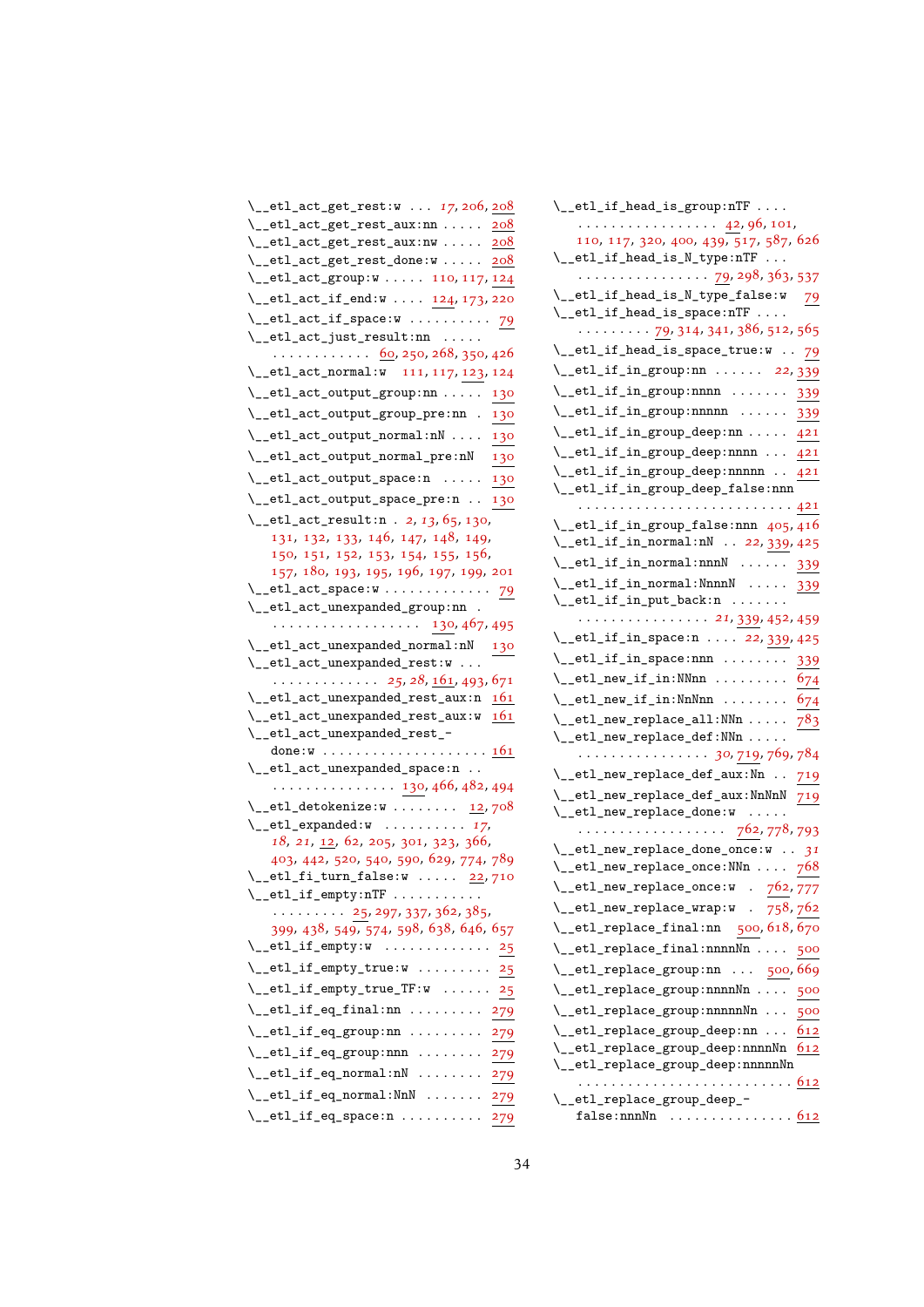| \__etl_replace_group_false:nnnNn 500                                                       |
|--------------------------------------------------------------------------------------------|
| $\_{et1}$ replace_normal:nN 500, 615, 667                                                  |
| \__etl_replace_normal:nnnnNN  500                                                          |
| \__etl_replace_normal:NnnnnNN<br>500                                                       |
| \__etl_replace_normal_false:nnnNN                                                          |
|                                                                                            |
| \__etl_replace_put_back:nnnN                                                               |
| . 500, 651, 662                                                                            |
| \__etl_replace_put_back_group:nn 500                                                       |
| \__etl_replace_put_back_normal:Nn                                                          |
|                                                                                            |
| $\_{et}$ -etl_replace_space:n . 500, 616, 668                                              |
| \__etl_replace_space:nnnnN  500                                                            |
| \__etl_replace_space_aux:nnnnN .<br>500                                                    |
| \__etl_replace_space_false:nnnN 500                                                        |
| $\setminus _{\texttt{\_}etl\_rm\_space:w~~\ldots\ldots\ldots.}$                            |
| $\cdots \cdots \frac{24}{315}$ , 342, 389, 514, 568                                        |
| \__etl_split_first:w  22, 17, 301,                                                         |
| 323, 366, 403, 442, 520, 540, 590, 629                                                     |
| \__etl_tmp:n  80,121                                                                       |
| $\_{\_}ett_{\_}t$ 689, 690, 740, 741                                                       |
| $\setminus$ _etl_token_if_in:NN  249, 259, 267                                             |
| $\setminus$ _etl_token_if_in:NnN  245                                                      |
| $\setminus$ _etl_token_if_in_deep:Nn  263                                                  |
| \__etl_token_replace:NnnN                                                                  |
| . 462, 481, 493                                                                            |
| \__etl_token_replace_deep:Nnn  478                                                         |
| \__etl_turn_true:w  22, 238                                                                |
| \__etl_unexpanded:w . 13, 15, 24, 12,<br>19, 62, 78, 160, 163, 168, 174, 195,              |
| 198, 200, 202, 205, 210, 215, 221,                                                         |
| 336, 475, 476, 526, 531, 551, 576,                                                         |
| 600, 611, 640, 758, 763, 765, 774, 789                                                     |
| exp commands:                                                                              |
| $\exp_{after:wN}$ 18, 20,                                                                  |
| 44, 46, 47, 53, 55, 56, 71, 226, 300,                                                      |
| 315, 322, 335, 342, 343, 365, 388,                                                         |
| 389, 402, 441, 489, 514, 518, 519,                                                         |
| 539, 567, 589, 628, 708, 763, 765, 767                                                     |
| \exp_args:Nc  678, 693, 728, 744<br>$\exp_args: NNno \ldots \ldots \ldots 68$              |
| \exp_args:Nno                                                                              |
| $\ldots$ 68, 74, 76, 230, 235, 245, 259,                                                   |
| 263, 277, 279, 295, 306, 312, 318,                                                         |
| 327, 333, 339, 345, 360, 373, 383,                                                         |
| 397, 407, 416, 421, 436, 446, 456,                                                         |
| 462, 472, 478, 488, 490, 500, 510,                                                         |
| 535, 544, 559, 563, 572, 582, 585,                                                         |
| 594, 608, 612, 624, 633, 654, 664, 674<br>$\exp_not: N \ldots \ldots \ldots \ldots$<br>158 |
| $\exp_not: n \ldots \ldots \ldots \ldots \quad 3, 6-10$                                    |
|                                                                                            |

# F

| fi commands:                                     |                                        |
|--------------------------------------------------|----------------------------------------|
| $\{fi: \ldots: \ldots: \ldots$ 20, 23, 205, 226, |                                        |
|                                                  | 243, 257, 275, 293, 357, 433, 677,     |
|                                                  | 683, 711, 716, 727, 733, 767, 776, 791 |

# G

| group commands:                              |  |  |  |  |  |  |  |  |  |  |
|----------------------------------------------|--|--|--|--|--|--|--|--|--|--|
|                                              |  |  |  |  |  |  |  |  |  |  |
|                                              |  |  |  |  |  |  |  |  |  |  |
|                                              |  |  |  |  |  |  |  |  |  |  |
| $: \mathcal{L}$ a consequently $\mathcal{L}$ |  |  |  |  |  |  |  |  |  |  |

| if commands:                           |
|----------------------------------------|
| \if:w  12,706                          |
| \if_false: $18, 19, 21, 20$ ,          |
| 22, 23, 205, 226, 239, 252, 270, 297,  |
| 304, 310, 316, 325, 331, 337, 352,     |
| 428, 677, 683, 727, 733, 767, 776, 791 |
|                                        |
| \if_true: $19, 21, 22, 23, 261, 278$ , |
| 337, 362, 385, 399, 438, 451, 458, 712 |

# M

|                                                       | w |  |  |  |  |  |  |  |
|-------------------------------------------------------|---|--|--|--|--|--|--|--|
| msg commands:                                         |   |  |  |  |  |  |  |  |
| $\text{msg\_error:nnn \dots \dots \dots \dots \ 724}$ |   |  |  |  |  |  |  |  |
| $\text{msg\_fatal:nn \dots \dots \dots \dots 10}$     |   |  |  |  |  |  |  |  |
| $\text{msg_new:nnn \dots \dots \dots 8,719}$          |   |  |  |  |  |  |  |  |
|                                                       |   |  |  |  |  |  |  |  |

## P

| prg commands:                                       |
|-----------------------------------------------------|
| $\prg_do_nothing: \ldots \ldots \ldots$             |
| . 17, 18, 25, 206, 507, 619                         |
| $\prg_new_{conditional: Npm \dots g,}$              |
| 18, 236, 246, 264, 280, 346, 422, 704               |
| \prg_return_false:                                  |
| $\cdots$ 242, 256, 274, 292, 356, 432, 715          |
| \prg_return_true:                                   |
| $\cdots$ 240, 254, 272, 290, 354, 430, 713          |
| $\ProvidesExp1Package \ldots \ldots \ldots \quad 3$ |
|                                                     |

# S